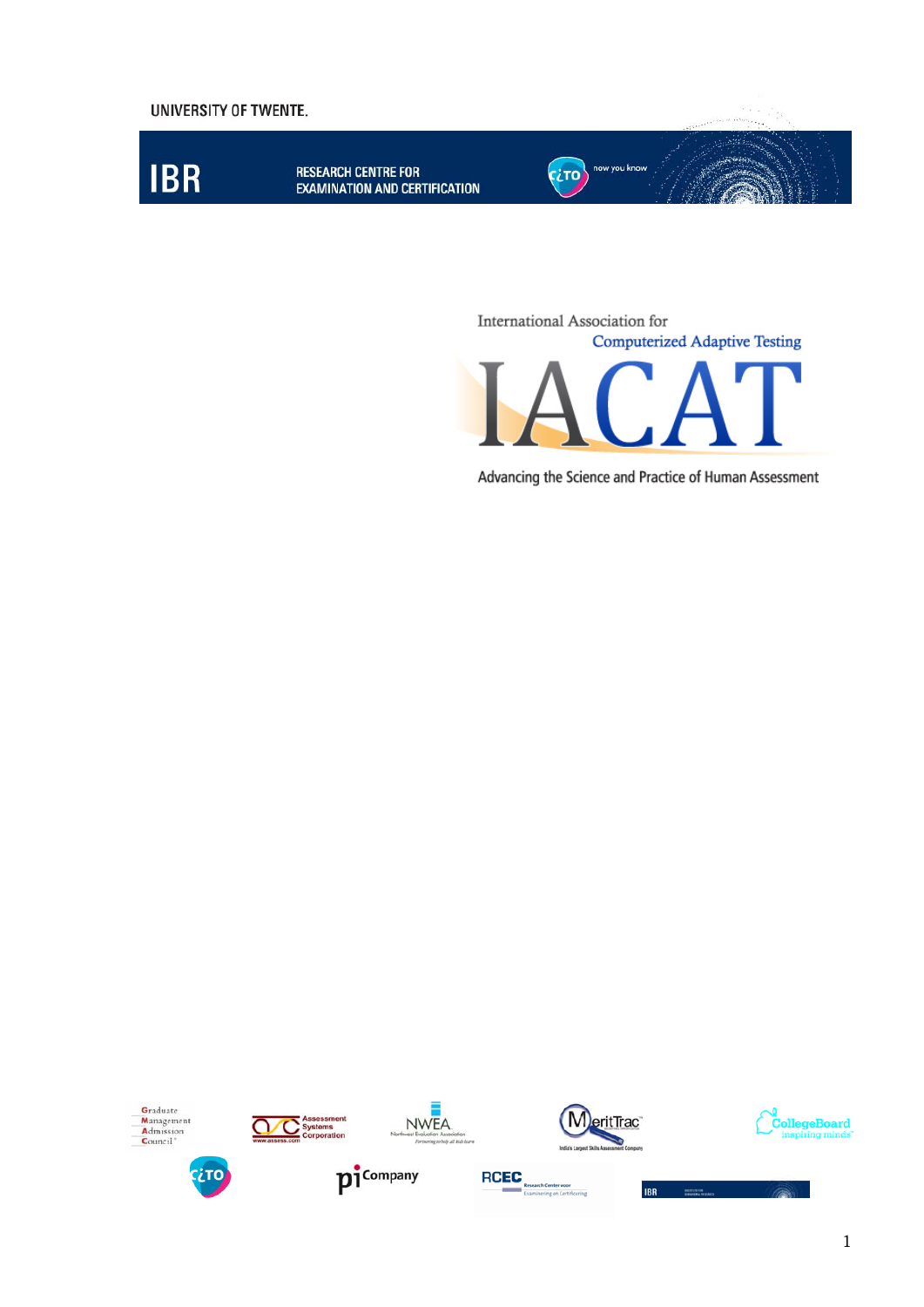

#### *Hosted by the Research Centre for Examination and Certification (RCEC: [www.rcec.nl](http://www.rcec.nl/))*

*A partnership between Cito [\(www.cito.com\)](http://www.cito.com/) and* 

*The University of Twente ([www.universiteittwente.nl/en](http://www.universiteittwente.nl/en))* 

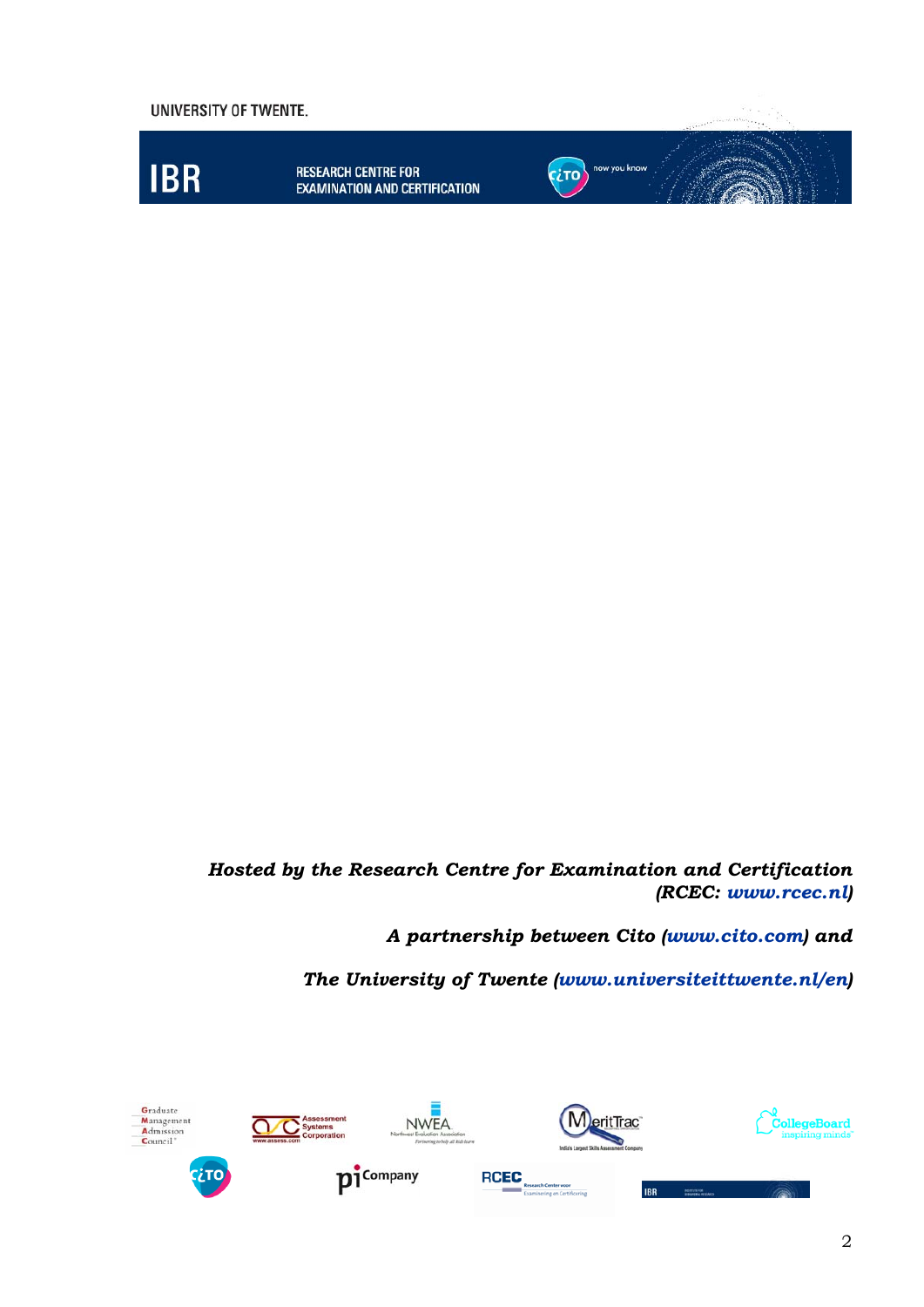

 **The First International Iacat Conference Is Sponsored By:** 

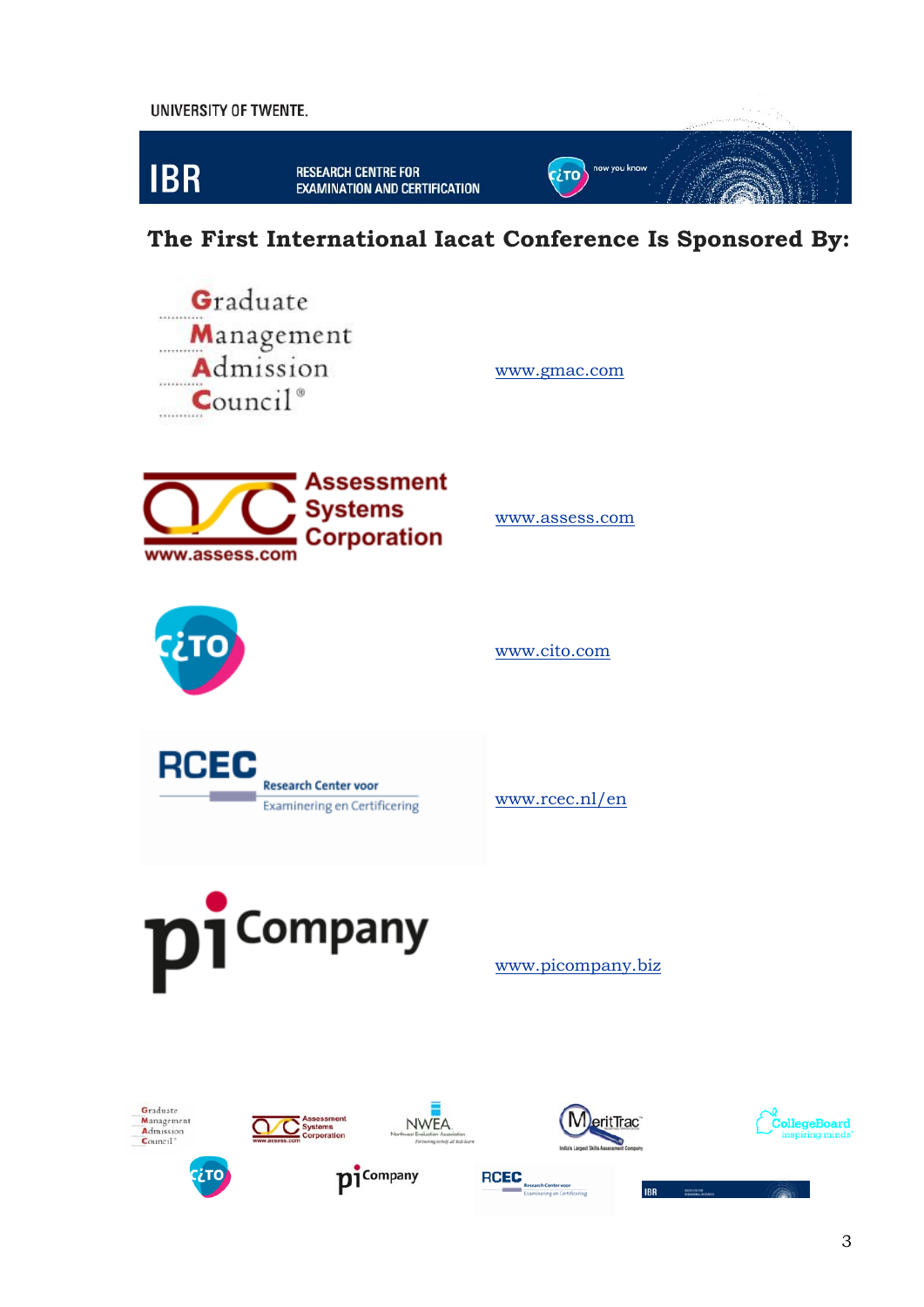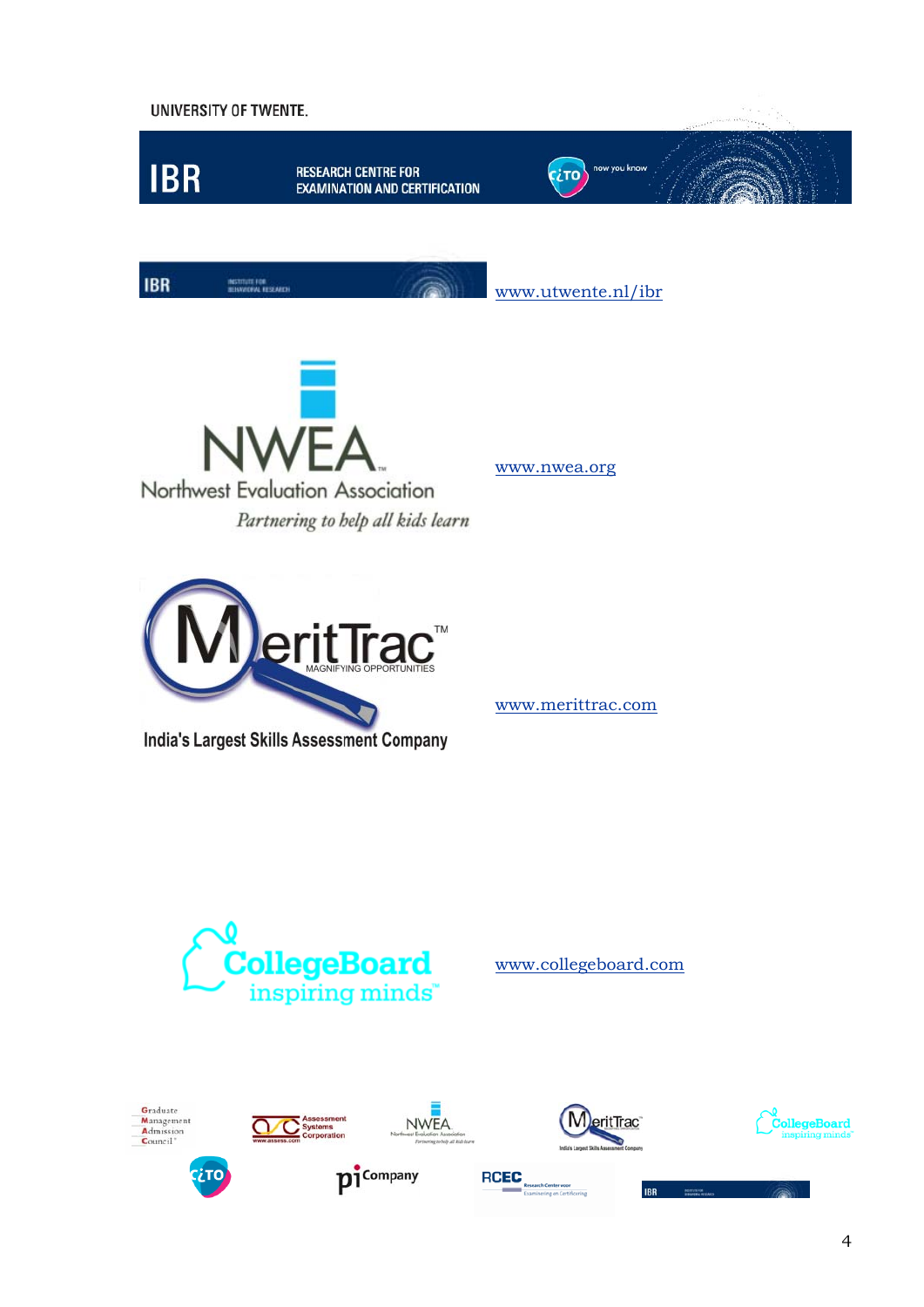

### **President's Welcome**

Welcome to the first conference sponsored by the International Association for Computerized Adaptive Testing (IACAT). When viewed from the perspective of the future, this conference will very likely be considered an important event in the history of CAT.

This conference is important because it is the first CAT conference to be held outside the United States. Although the first adaptive tests were developed in France over 100 years ago, the early work on the computerization of adaptive tests occurred in the United States, beginning in the late 1960s and early 1970s. The first CAT conference was held in 1975 in Washington D.C. This was followed by conferences that I hosted in Minneapolis, Minnesota in 1977, 1979, and 1982. Twenty-five years later, in 2007, Larry Rudner of the Graduate Management Admission Council asked me to co-host another conference in Minneapolis, which we repeated two years later in 2009. Although the vast majority of participants in the 1970 and 1980 conferences were from the U.S., it became clear at the 2007 and 2009 conferences that a considerable amount of CAT research and applications were taking place outside the U.S. The program for today's conference reinforces that observation. Significant research on CAT and applications of CAT are occurring in many countries around the world.

Many people were involved in making this conference the success that I am sure it will be. Primary among those volunteers was Theo Eggen, who volunteered to host the conference. Theo has contributed many hours to conference preparations and the excellent structure of the conference is in large part due to his vision. He has been very ably assisted by Birgit Olthof, also of the University of Twente, who has worked tirelessly on the many details necessary to make conference arrangements, communicate with participants, and supervise the many details that will result in an outstanding experience for conference participants. Nate Thompson, of Assessment Systems Corporation, has contributed many hours of his time to conference preparations. Theo and Nate were assisted in structuring the program by about 15 other anonymous reviewers who reviewed and rated subsets of the paper proposals submitted. To all of these individuals a heart-felt "thank you!" Having put together a number of these conferences myself, I know how much work was involved to arrive at the outstanding schedule for this year's CAT conference.

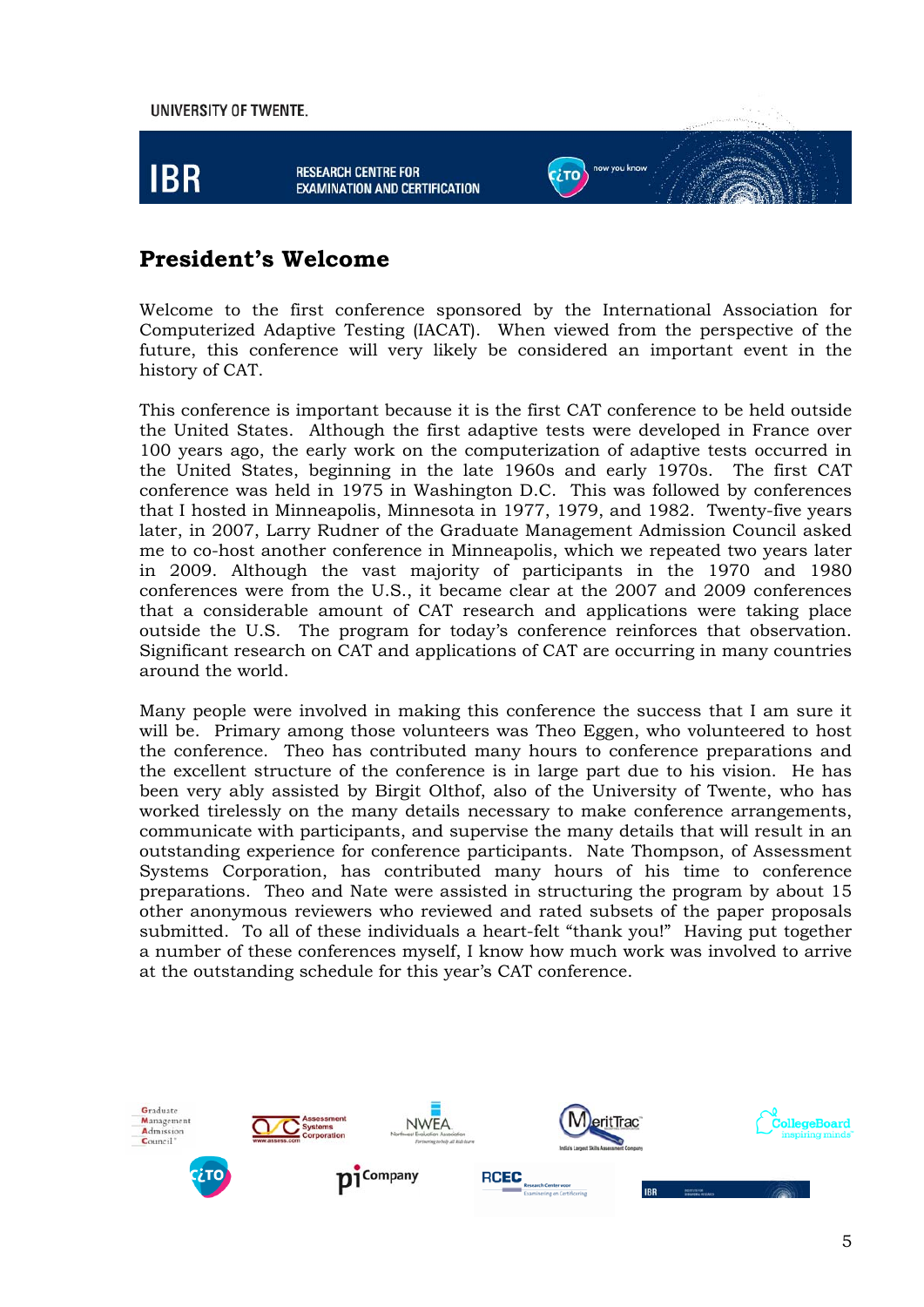

This conference is also important because this is the first conference organized under the auspices of IACAT. IACAT was informally founded just a year ago, at the 2009 conference, when a group of 15 or 20 attendees met to consider the formation of an international CAT organization. That meeting resulted in a small group of individuals who founded IACAT later in 2009. Foremost among that group was Cliff Donath, President of the Donath Group, who took the lead in drafting the Articles of Incorporation and the Bylaws, with major input from Nate Thompson. Once these documents were drafted, they were shared with others in the initial working group and finalized. IACAT was formally incorporated as a non-profit corporation in the State of Minnesota in January 2010. Important contributions to IACAT's early development were also made by Alan Mead, who has developed and maintained IACAT's first Web site.

IACAT's mission is summarized in our current logo as "Improving the Science and Practice of Human Assessment." Both elements of this phrase are of equal importance—we need the interaction between the scientists and those who implement CAT to move it forward as the predominant mode for measuring individual differences. We hope that you will all interact at this outstanding conference and help bridge and reinforce the connection between science and practice. If you are not a current member of IACAT, please visit our Web site, [www.iacat.org,](http://www.iacat.org/) and join. If you are a member, please volunteer to help IACAT develop and move forward—we need your help and your ideas to develop future directions for IACAT. It is only with your help and assistance that we all, through IACAT and individually, will move CAT forward through conferences and other scientific and educational endeavors.

David J. Weiss, President University of Minnesota

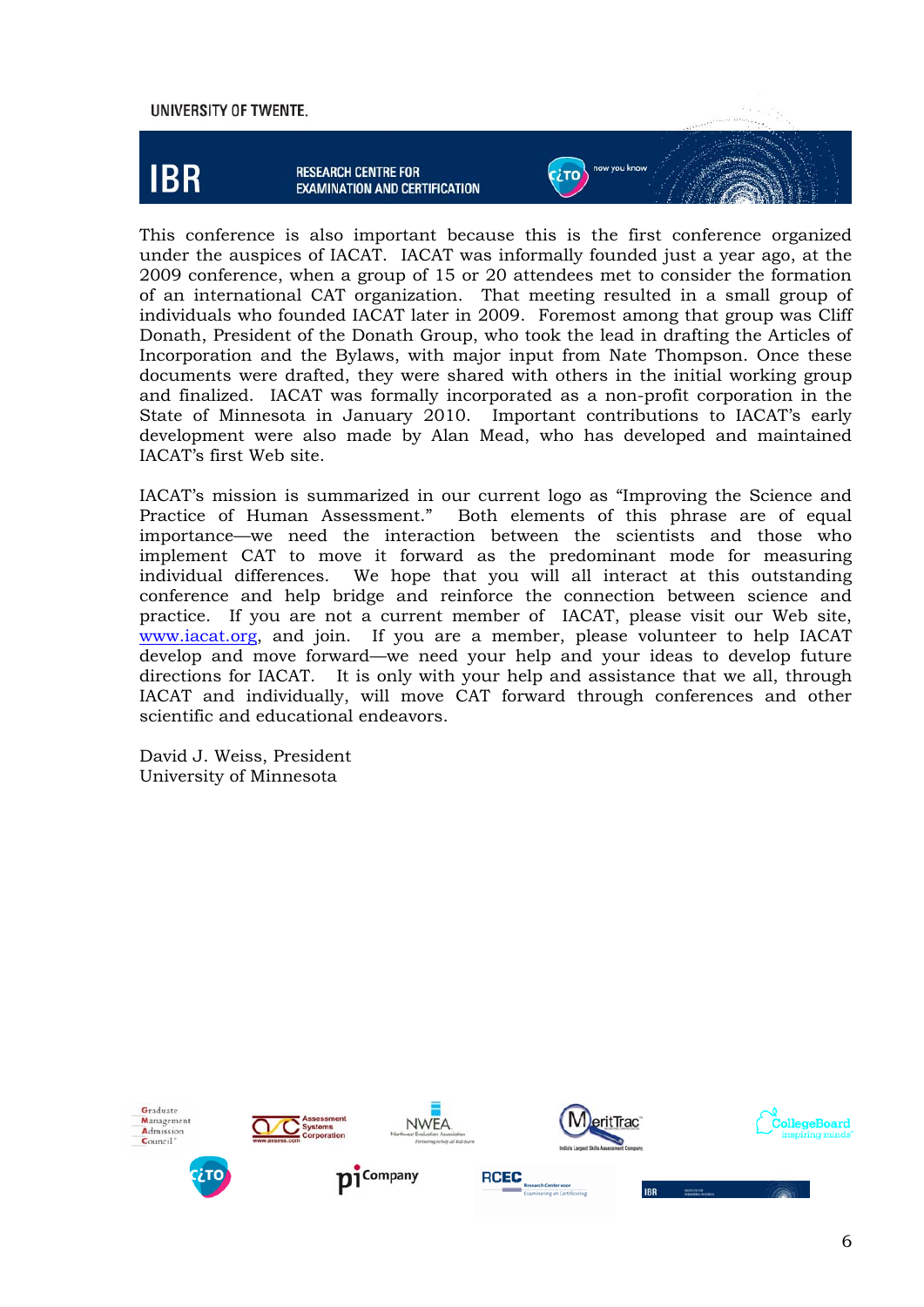

#### **First International IACAT Conference on Computerized Adaptive Testing**

The International Association for Computerized Adaptive Testing (IACAT) is a nascent organization dedicated to advancing computerized adaptive testing (CAT) through research and education. IACAT holds its first annual conference June 7- 9, 2010. The conference takes place in Arnhem, The Netherlands. The conference, hosted by the Research Centre for Examination and Certification (RCEC: [www.rcec.nl](http://www.rcec.nl/)), takes place at the Conference Centre Papendal. ([www.papendal.com](http://www.papendal.com/))

#### **Organization**

The conference is organized by a committee consisting of:

- Clifford Donath, Donath Group, USA
- Theo Eggen, Cito, University of Twente, Netherlands
- Nathan Thompson, Assessment Systems Corporation,USA
- David Weiss, University of Minnesota, USA
- Dr. Natarajan Venkatesa, MeritTrac, Inc., India
- Birgit Olthof, RCEC, University of Twente, Netherlands

#### **About IACAT**

Previous CAT conferences were held in 2007 and 2009, sponsored by the Graduate Management Admissions Council. IACAT was founded at the 2009 conference, and the 2010 conference marks the first official function of the organization. Come take part in history!

To learn more about IACAT or to join, please visit [www.iacat.org.](http://www.iacat.org/)

#### **About RCEC**

The Research Centre for Examination and Certification (RCEC: [www.rcec.nl\)](http://www.rcec.nl/), a partnership between Cito [\(www.cito.com](http://www.cito.com/)) and the University of Twente [\(www.universiteittwente.nl/en](http://www.universiteittwente.nl/en)*).*

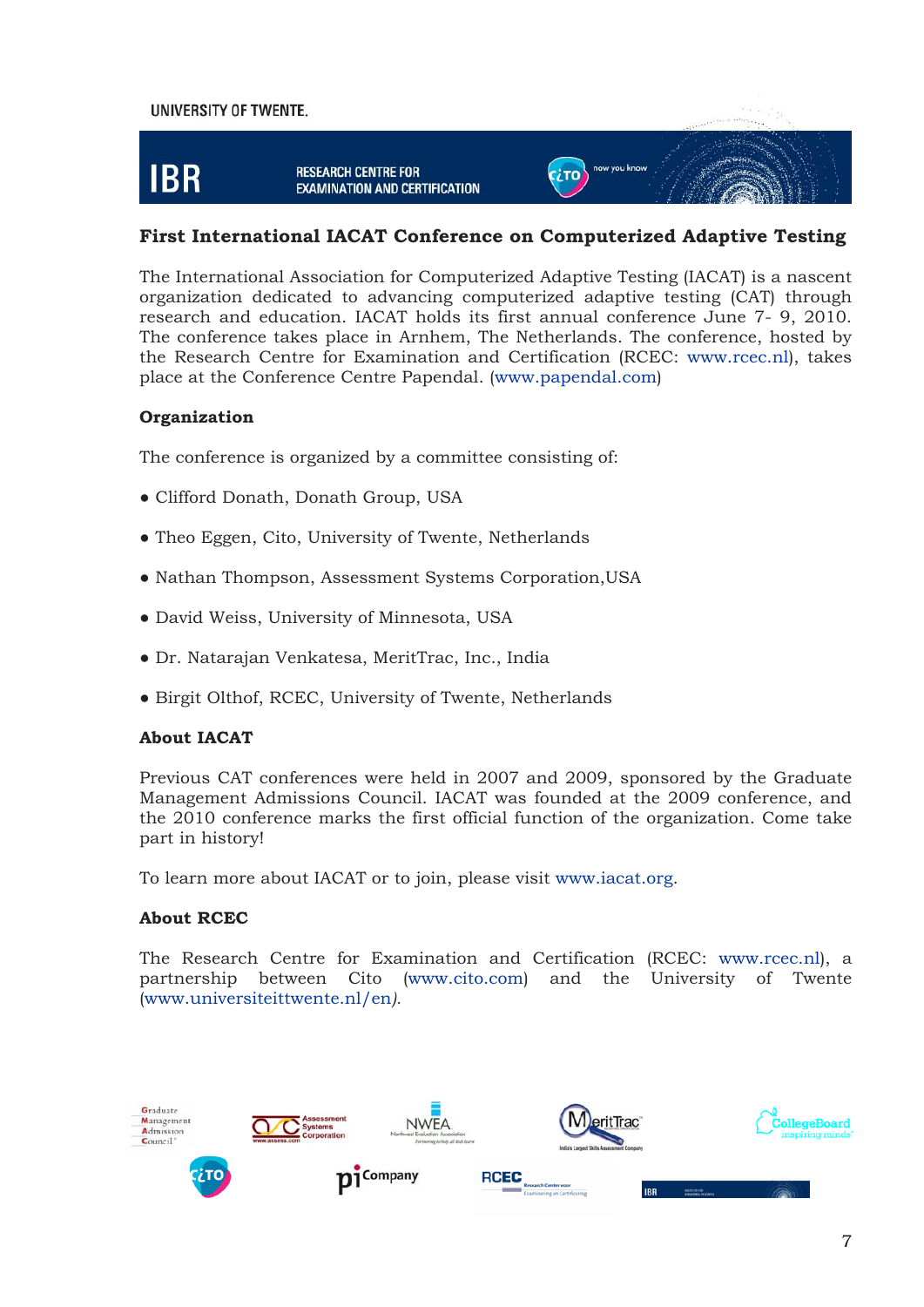

RESEARCH CENTRE FOR<br>EXAMINATION AND CERTIFICATION

now you know

**CETO** 

# **Meeting Location**

Papendal Hotel and Conference Centre Papendallaan 3 6816 VD Arnhem The Netherlands Phone: x31-26-483 7911 [www.papendal.com](http://www.papendal.com/)

### **Papendal Plan inside**

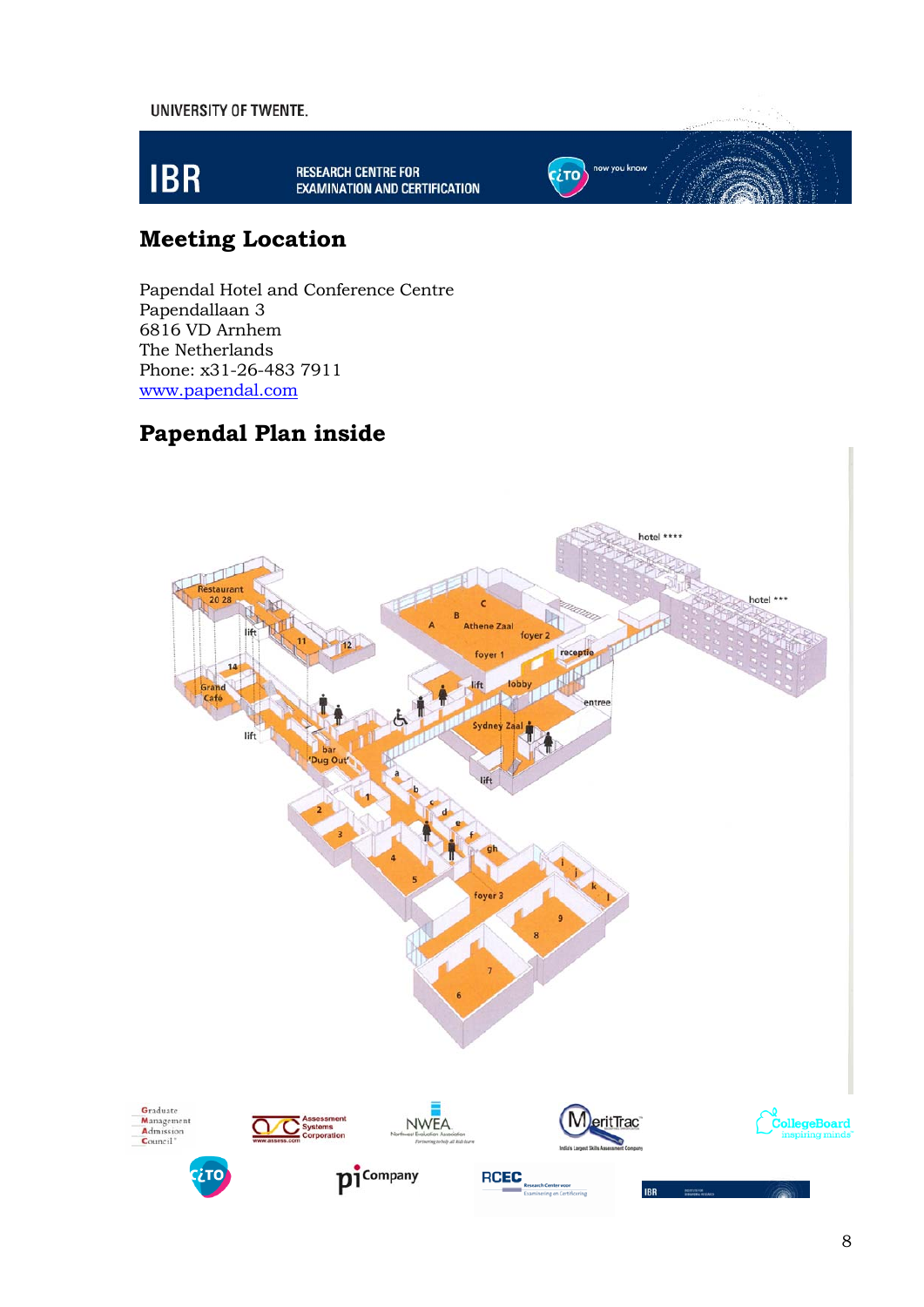









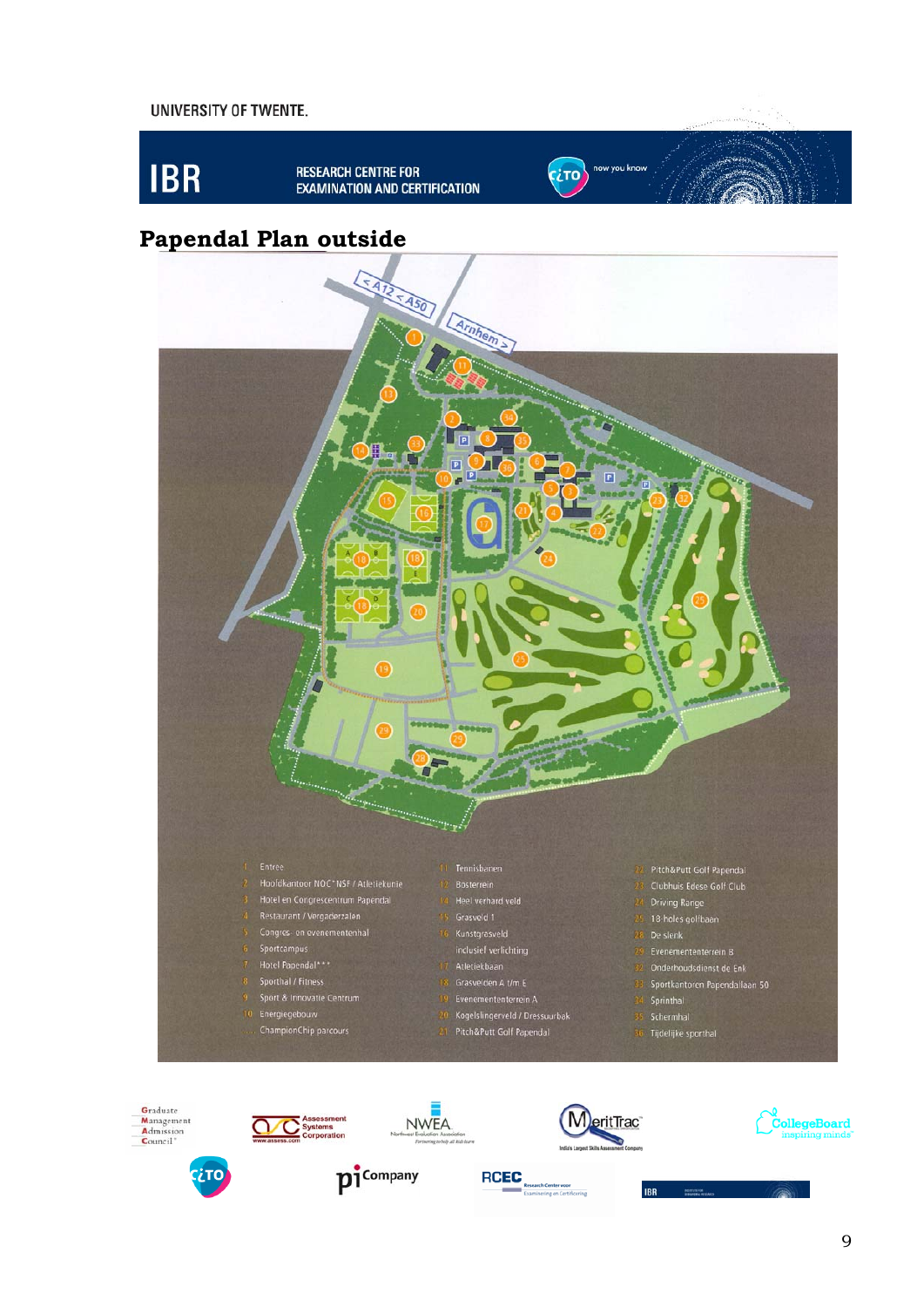

**EXAMINATION AND CERTIFICATION** 

# now you know **CETO**

# **Program overview**

# **Sunday, June 6th**

**17.00 - 18.00 Regfistration (foyer 3)** 

# **Monday June 7th**

| 08.30 - 13.00   | <b>Registration (Foyer 3)</b>                                                        |
|-----------------|--------------------------------------------------------------------------------------|
| 09.00 - 10.15   | <b>Preconference workshops</b>                                                       |
| Room i/j        | Introduction to CAT<br>Nathan A. Thompson                                            |
| Room 6          | Multidimensional computerized adaptive testing (MCAT)<br>Mark D. Reckase             |
| Room 7          | Item selection, exposure control, and test specifications in CAT<br>Bernard Veldkamp |
| $10.15 - 10.45$ | <b>Break (Foyer 3)</b>                                                               |
| 10.45 - 12.00   | <b>Continuation of the Preconference workshops</b>                                   |
| 12.00 - 13.00   | Lunch (Restaurant 20 28)                                                             |









**IBR** 







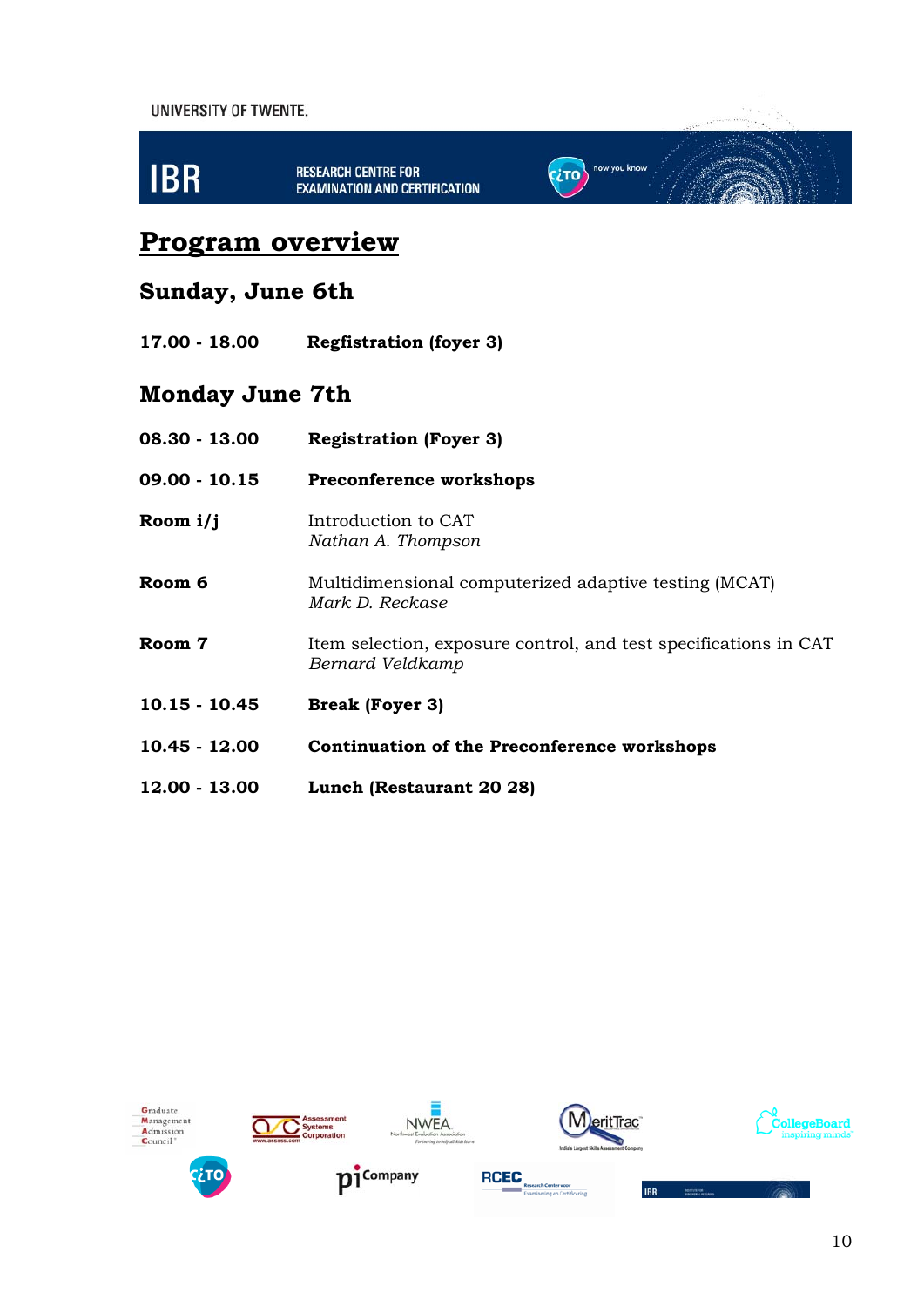| UNIVERSITY OF TWENTE. |                                                                                                                                                           |              |  |
|-----------------------|-----------------------------------------------------------------------------------------------------------------------------------------------------------|--------------|--|
| <b>IBR</b>            | <b>RESEARCH CENTRE FOR</b><br>EXAMINATION AND CERTIFICATION                                                                                               | now you know |  |
| 13.00 - 13.15         | Opening of the IACAT conference(Room 6/7)                                                                                                                 |              |  |
| 13.15 - 14.30         | Keynote speakers (Room 6/7)                                                                                                                               |              |  |
|                       | The impact of computerized adaptive testing on measurement<br>theory<br>Mark D. Reckase                                                                   |              |  |
|                       | How to make adaptive testing more efficient?<br>Wim J. van der Linden                                                                                     |              |  |
| 14.30 - 15.00         | <b>Break (Foyer 3)</b>                                                                                                                                    |              |  |
|                       | Paper presentations 15.00 - 16.35                                                                                                                         |              |  |
| Room i/j              | <b>Contexts of CAT (concurrent session)</b>                                                                                                               |              |  |
| $15.00 - 15.20$       | The theoretical issues that are important to operational adaptive<br>testing<br>Brian Bontempo, Steven L. Wise, Anthony R. Zara, and<br>G. Gage Kingsbury |              |  |
| $15.25 - 15.45$       | Implementation of adaptive algorithms in CBT Systems<br>Mark Molenaar                                                                                     |              |  |
| $15.50 - 16.10$       | Adaptive testing in group level survey assessments<br>Andreas Oranje and Xueli Xu                                                                         |              |  |
| $16.15 - 16.35$       | Enlarging an item pool by rule-based item generation.<br>Lolle Schakel and Annette Maij-de Meij                                                           |              |  |





 $\begin{array}{ccccc}\n\text{IBR} & \text{transverse} & \text{transverse} & \text{resonance} & \text{resonance} & \text{resonance} & \text{resonance} & \text{resonance} & \text{resonance} & \text{resonance} & \text{resonance} & \text{resonance} & \text{resonance} & \text{resonance} & \text{resonance} & \text{resonance} & \text{resonance} & \text{resonance} & \text{resonance} & \text{resonance} & \text{resonance} & \text{resonance} & \text{resonance} & \text{resonance} & \text{resonance} & \text{resonance} & \text{resonance$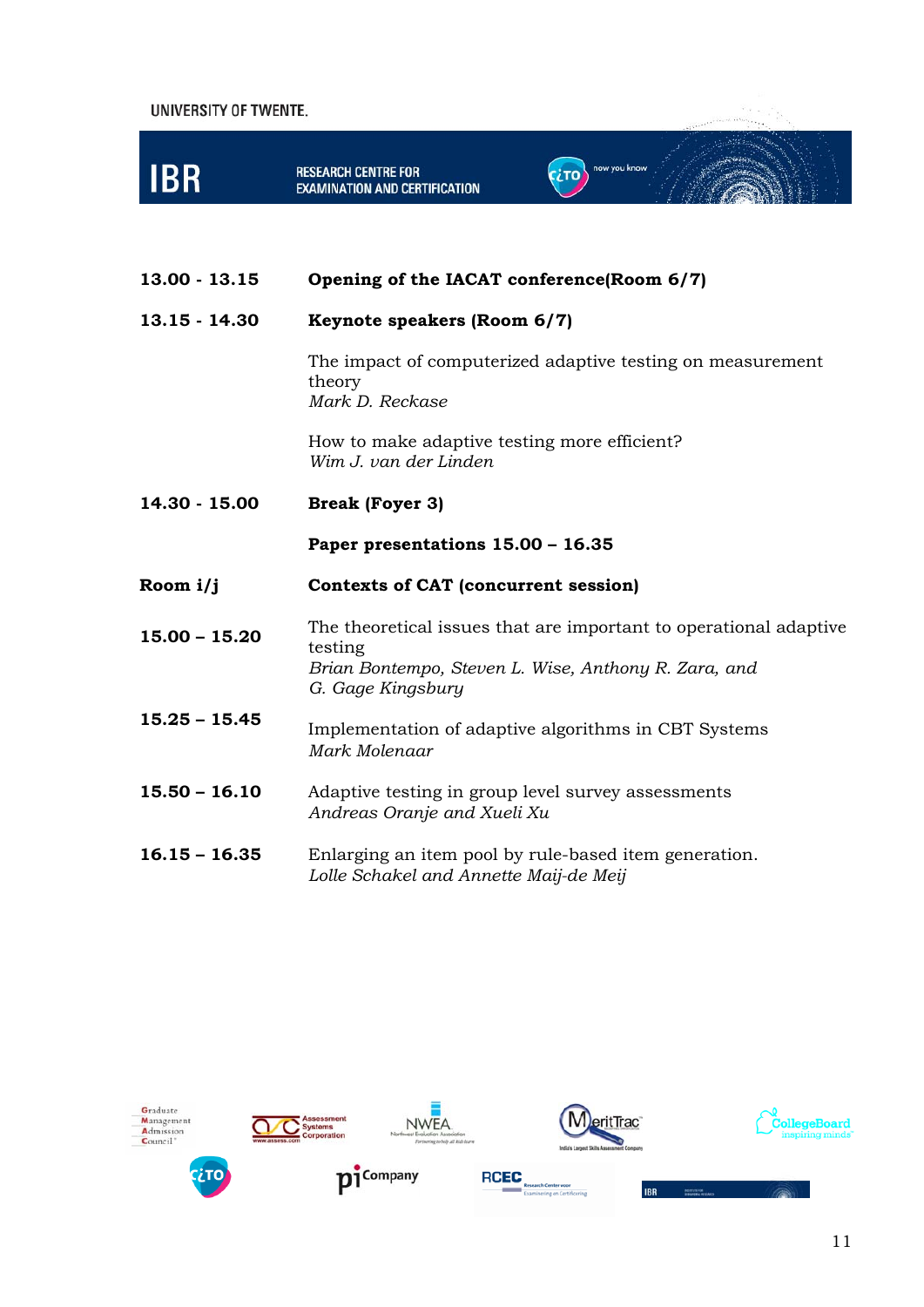| UNIVERSITY OF TWENTE. |                                                                                                                                             |                                                               |
|-----------------------|---------------------------------------------------------------------------------------------------------------------------------------------|---------------------------------------------------------------|
| <b>IBR</b>            | <b>RESEARCH CENTRE FOR</b><br><b>EXAMINATION AND CERTIFICATION</b>                                                                          | now you know                                                  |
| Room 6                | Applications of CAT (part 1) (concurrent session)                                                                                           |                                                               |
| $15.00 - 15.20$       | Implementing figural matrix items in computerised adaptive<br>testing system                                                                | Tay Poh Hua, Raymond Fong, Low Sik Kuan and Chee Meng On      |
| $15.25 - 15.45$       | outcomes measures<br>Richard C. Gershon, David Cella and Seung Choi                                                                         | Short forms versus CAT for the assessment of patient reported |
| $15.50 - 16.10$       | Validity of CAT in personnel selection<br>Sara Gutierrez, Darrin Grelle & Mike Fetzer                                                       |                                                               |
| $16.15 - 16.35$       | Adaptive rule-based intelligence testing<br>Jonas Bertling & Heinz Holling                                                                  |                                                               |
| Room 7                | Issues in ability estimation (concurrent session)                                                                                           |                                                               |
| $15.00 - 15.20$       | Félix Castro, Joel Suárez and Raul Chirinos                                                                                                 | Competence's initial estimation in computer adaptive testing  |
| $15.25 - 15.45$       | Guess again: The effect of correct guesses on scores in an<br>operational CAT program<br>Eileen Talento-Miller, Kyung T. Han, Fanmin Guo    |                                                               |
| $15.50 - 16.10$       | Ability estimation and test ending strategies of CAT for<br>achievement testing on different samples<br>Ilker Kalender and Giray Berberoglu |                                                               |
| $16.15 - 16.35$       | Effect of $\theta$ estimation method and starting value on the<br>recovery of $\theta$<br>Rick Guyer and David J. Weiss                     |                                                               |

### **Paper presentations 16.50 – 18.00**

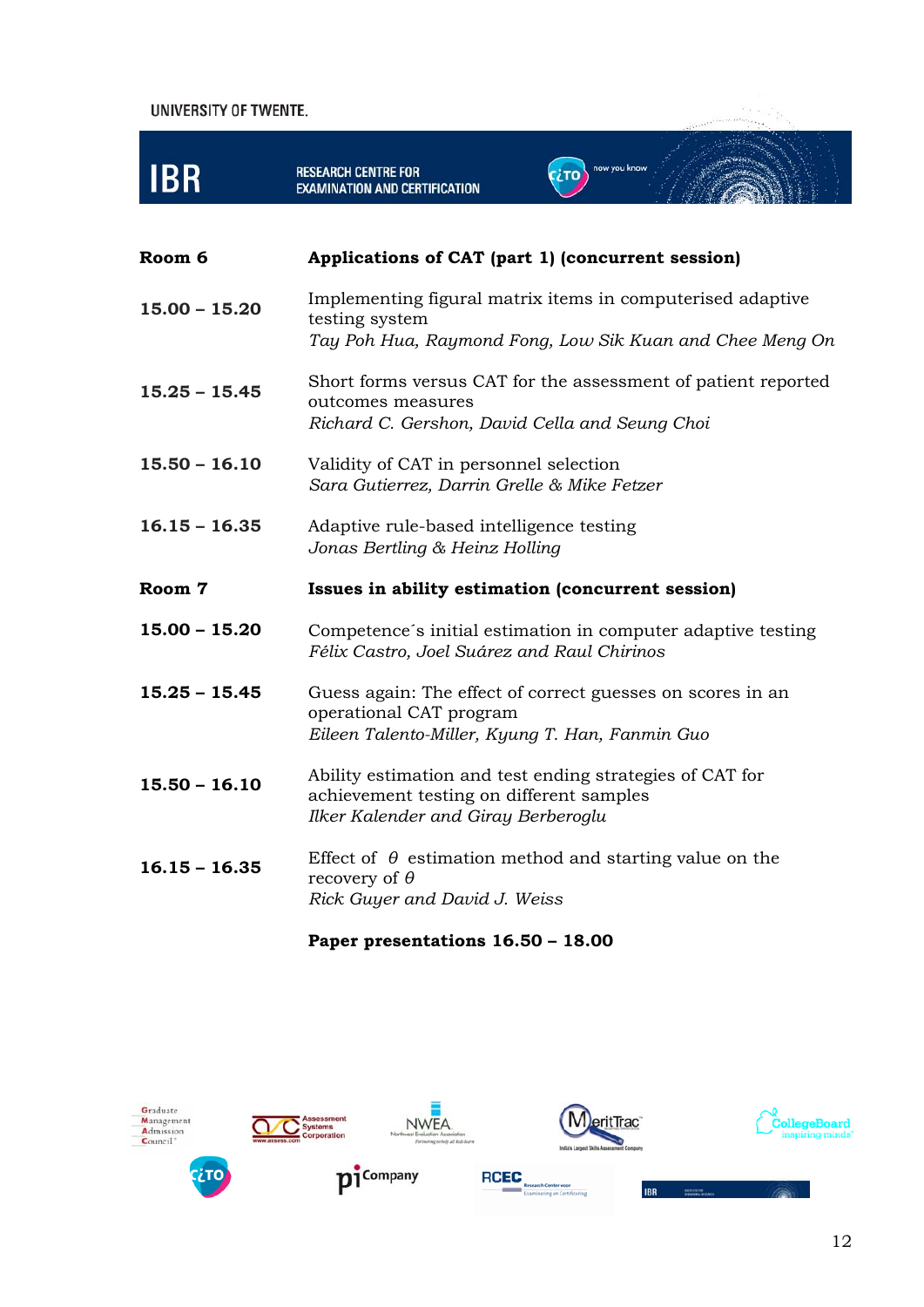



Admission Council<sup>\*</sup>



**RCEC** 

IRD

13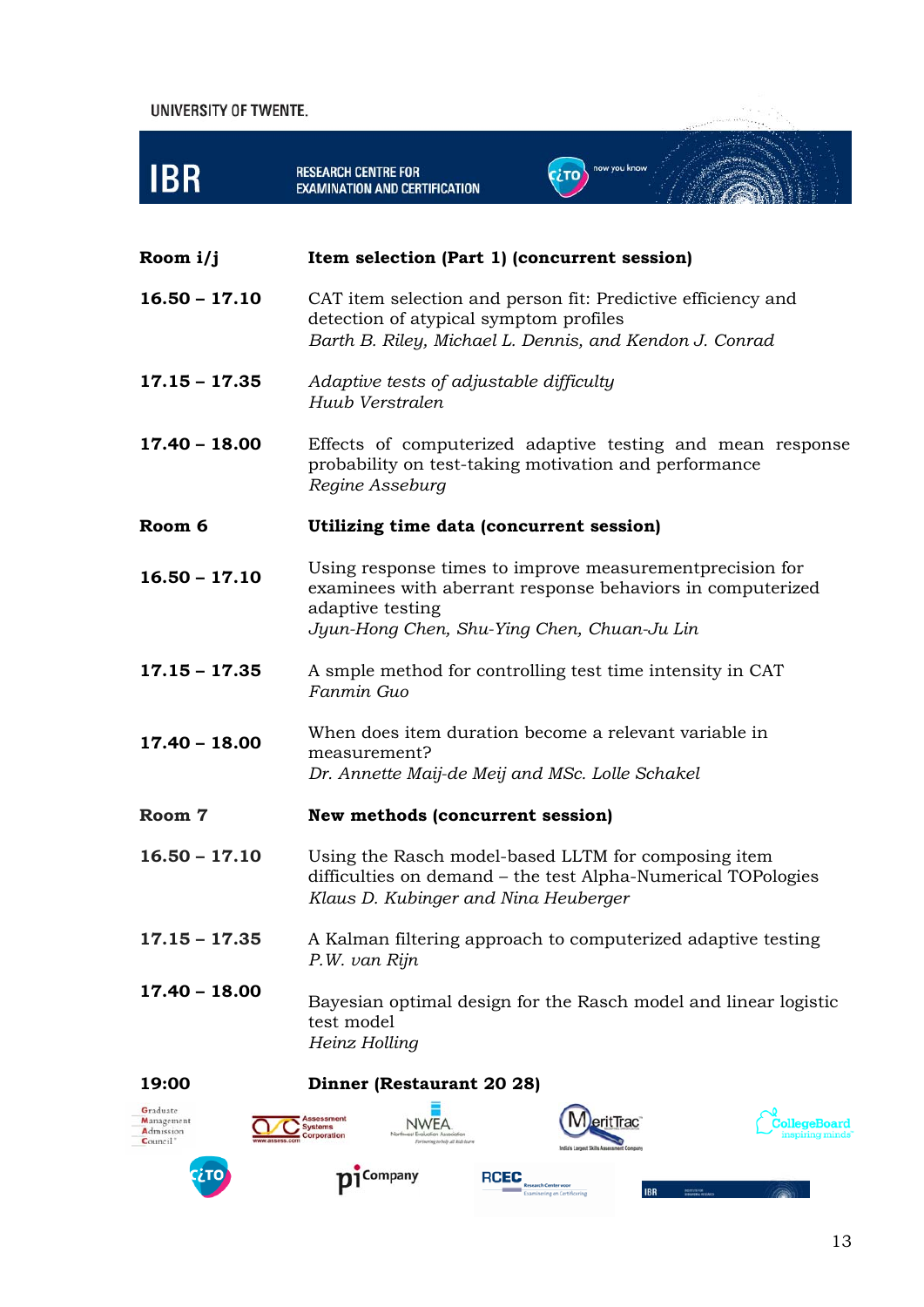

### **Tuesday, June 8th**

#### **09.00 - 10.15 Keynote speakers (room 6/7)**

Clinical and medical applications of computer adaptive testing *Otto B. Walter* 

Computer adaptive testing for small scale programs and instructional systems *Lawrence M. Rudner* 

**10.15 - 10.45 Break (Foyer 3)** 

#### **10.45 - 12.00 Poster Presentations (room 6/7)**

Does the theory work in practice? *Hilary Ferral* 

CML estimations in multistage testing *Robert Zwitser and Gunter Maris* 

Assessing the critical thinking ability of undergraduate students in a Nigerian University *Dr. H. O. Owolabi, Mrs. C. O. Owolabi, Dr. Bisi Onasanya and Dr. Mrs. R. O. Oduwaiye* 

An adaptive scheme for the dynamic rasch calibration of pilot items *Rense Lange* 

Teate depression inventory: A rasch derived self-report inventory of depression *Balsamo, Michela, Sergi, Maria Rita, Saggino, Aristide and Giuseppe Giampaglia* 

Computer generated item analysis based on three-parameter Logistic model as applied to chemistry achievement test *Susan C. Unde and Chita P. Evardone* 

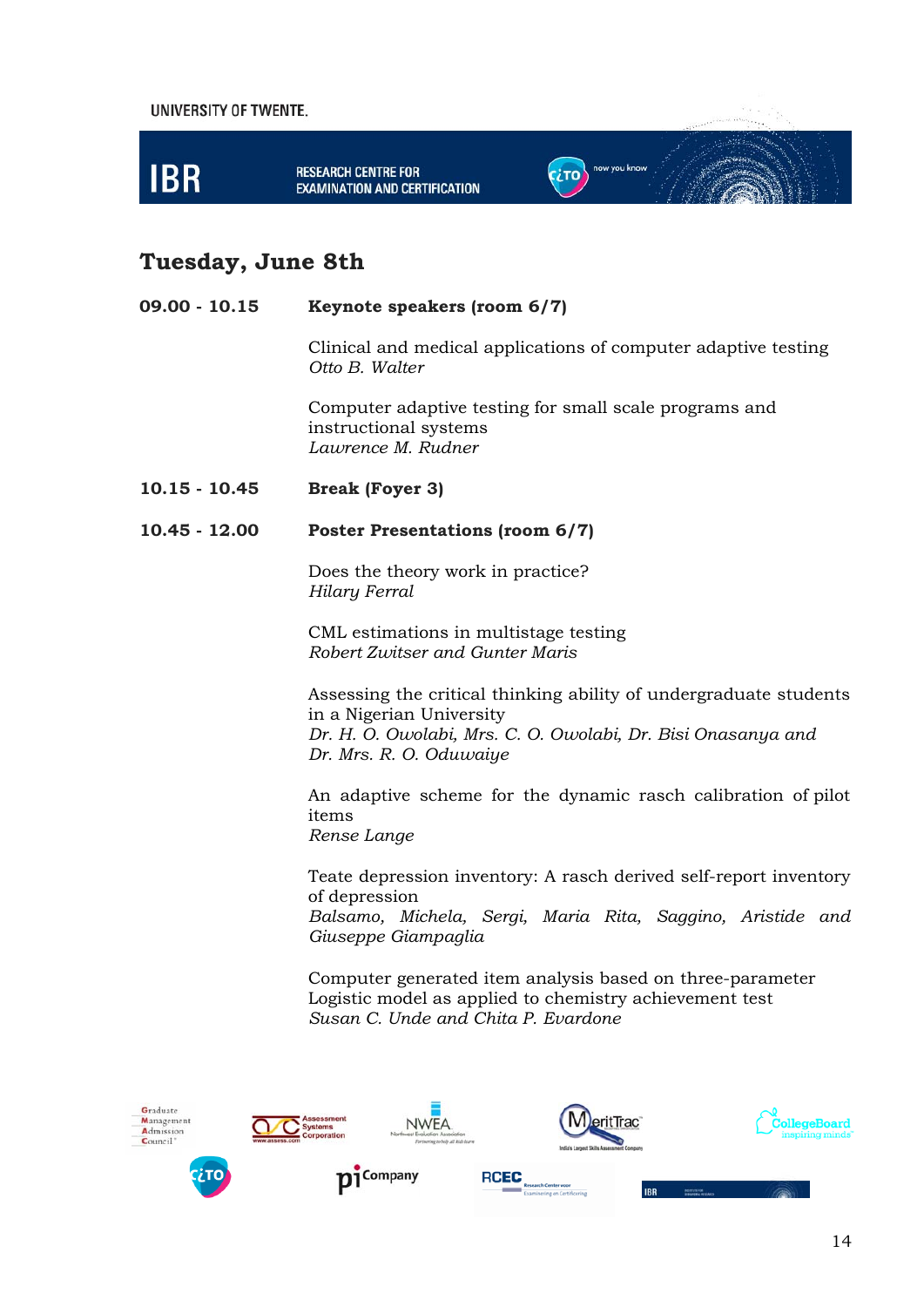# **IBR**

How does the equal step size affect the number of items admistered in computerized adaptive testing *Atilla Halil ELHAN and Derya ÖZTUNA* 

**CETO** 

now you know

Teacher and student experiences with the use of an adaptive test (WISCAT-pabo) *Mia van Boxel and Jeanine Treep* 

Designing a computerized adaptive test to measure verbal reasoning *Gabriela Lozzia, María Ester Aguerri, Facundo Abal and Horacio Attorresi* 

Selection of common items in full metric calibration for the development of CAT item banks *Jieun Lee and David J. Weiss* 

A comparison of different parameter estimation methods *Isabel Cañadas, Sonia Tirado and Rebeca Bautista* 

Omitted responses: The effect on item parameters *Sonia Tirado, Rebeca Bautista and Isabel Cañadas* 

The sample size effect on item parameters *Rebeca Bautista, Isabel Cañadas and Sonia Tirado* 

Effects of medium on writing assessment of learners of chinese as a foreign language *Yu Zhu (Ph.D.) and Andy SL Fung (Ph.D.)* 

Estimating item response theory based item parameters when response matrix is quite sparse *Vipin Chilana* 

Development of a physical function CAT *Man Hung, David J.Weiss and Charles L. Saltzman* 

Constructing a new fluid intelligence test: An IRT approach *Romanelli R., Saggino A. and Weiss D. J.* 

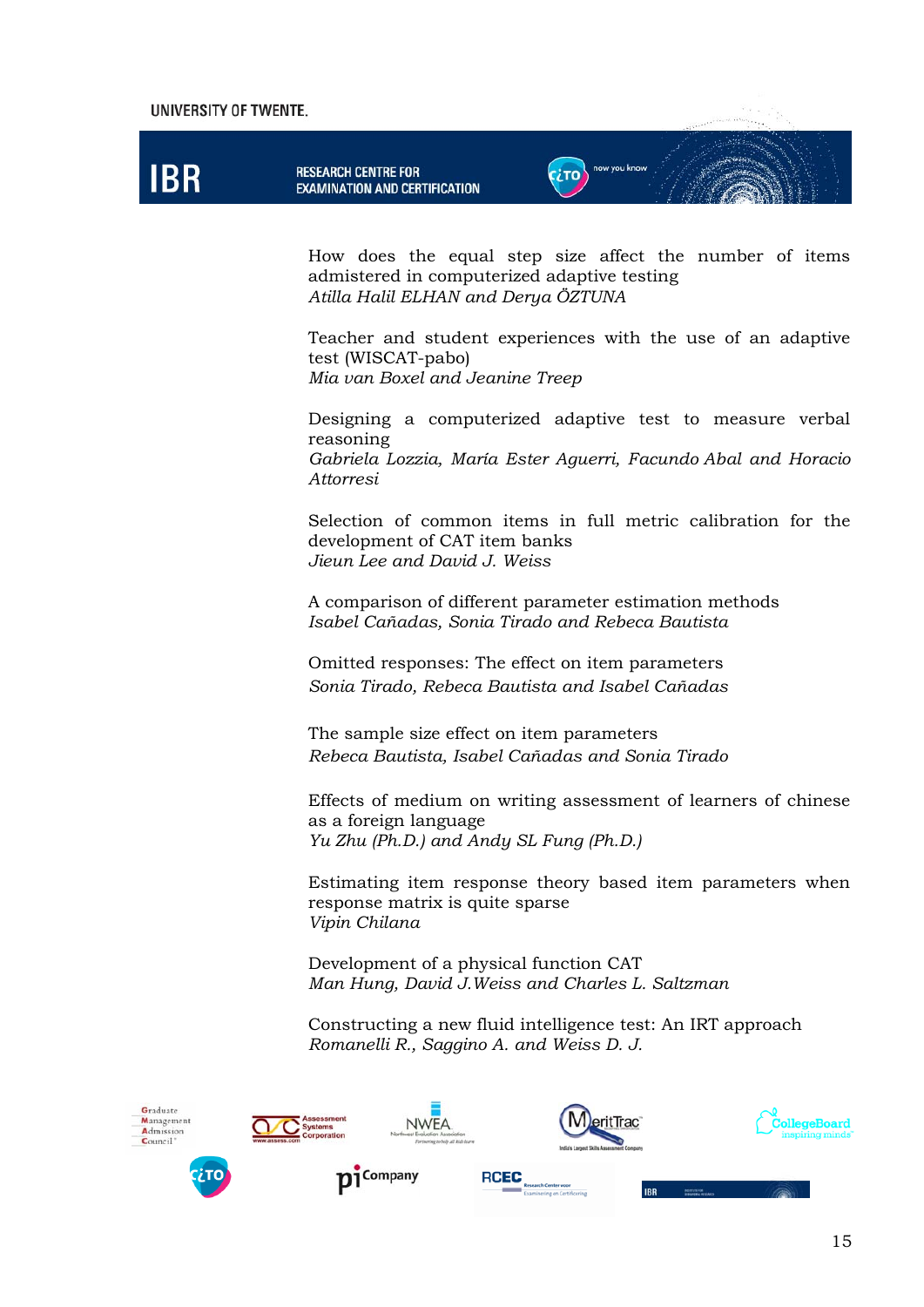

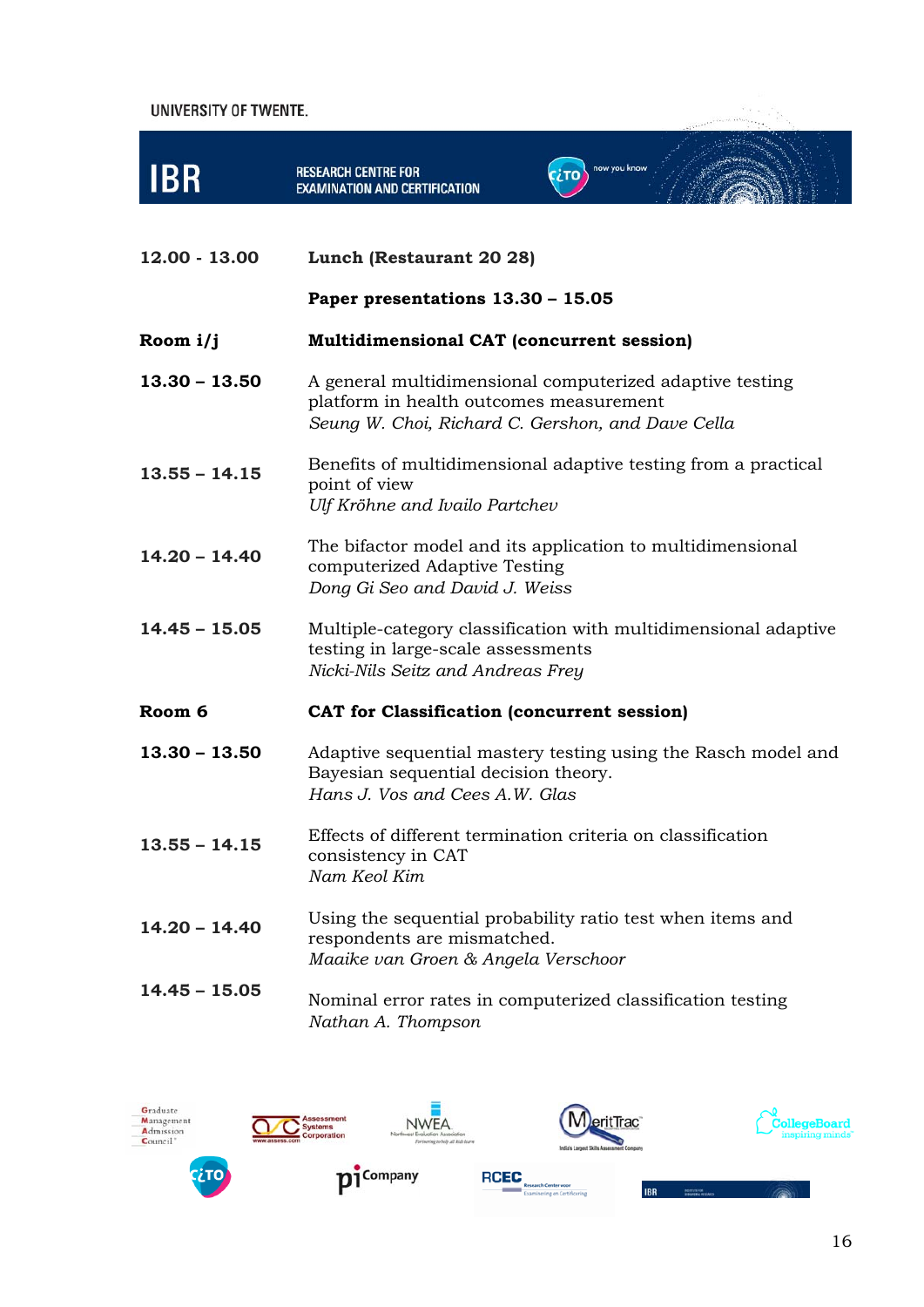

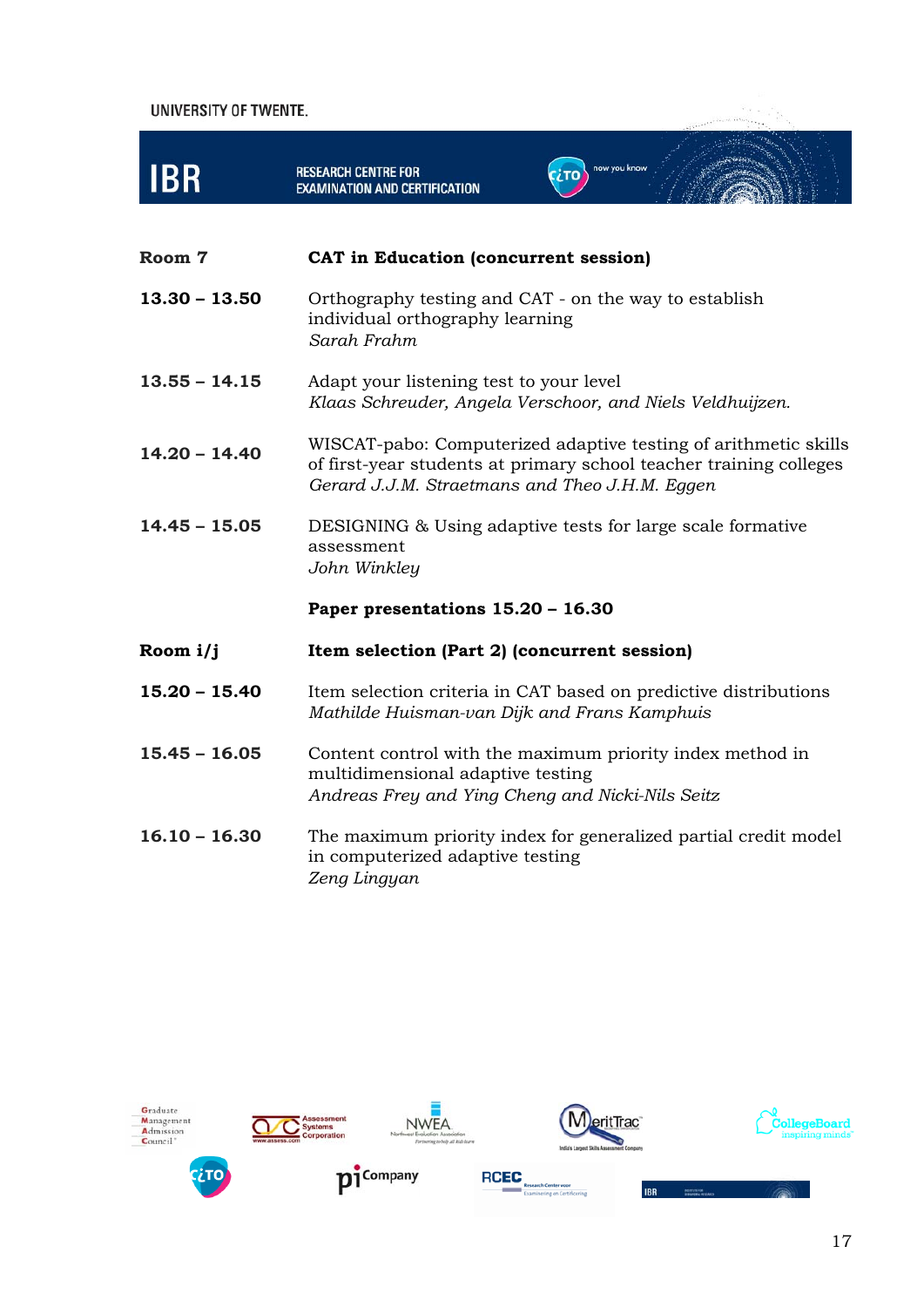

| Room 6          | Conformation testing and assessment of change<br>(concurrent session)                                                         |
|-----------------|-------------------------------------------------------------------------------------------------------------------------------|
| $15.20 - 15.40$ | Unproctored internet test verification: Using adaptive<br>confirmation testing<br>Guido Makransky and Cees Glas               |
| $15.45 - 16.05$ | Accepting the null: Determining no change within the adaptive<br>measurement of change<br>Steven W. Nydick and David J. Weiss |
| $16.10 - 16.30$ | Measuring individual growth curves with computerized adaptive<br>testing<br>Shannon M. Von Minden and David J. Weiss          |
| Room 7          | Collatoral information in CAT (concurrent session)                                                                            |
| $15.20 - 15.40$ | A Bayesian approach for introducing empirical information in<br><b>CAT</b><br>Mariagiulia Matteucci                           |
| $15.45 - 16.05$ | Text classification in prior selection of CAT<br>Qiwei He                                                                     |
| $16.10 - 16.30$ | Robust item selection in computerized adaptive testing<br>Bernard Veldkamp                                                    |
| 17:00           | <b>Social activity Sponsored by Cito</b><br>(Pitch & Putt at number 22 on map)                                                |
| 19:00           | Dinner (Restaurant 20 28)                                                                                                     |









IBR









ang langsing.<br>Sanggunian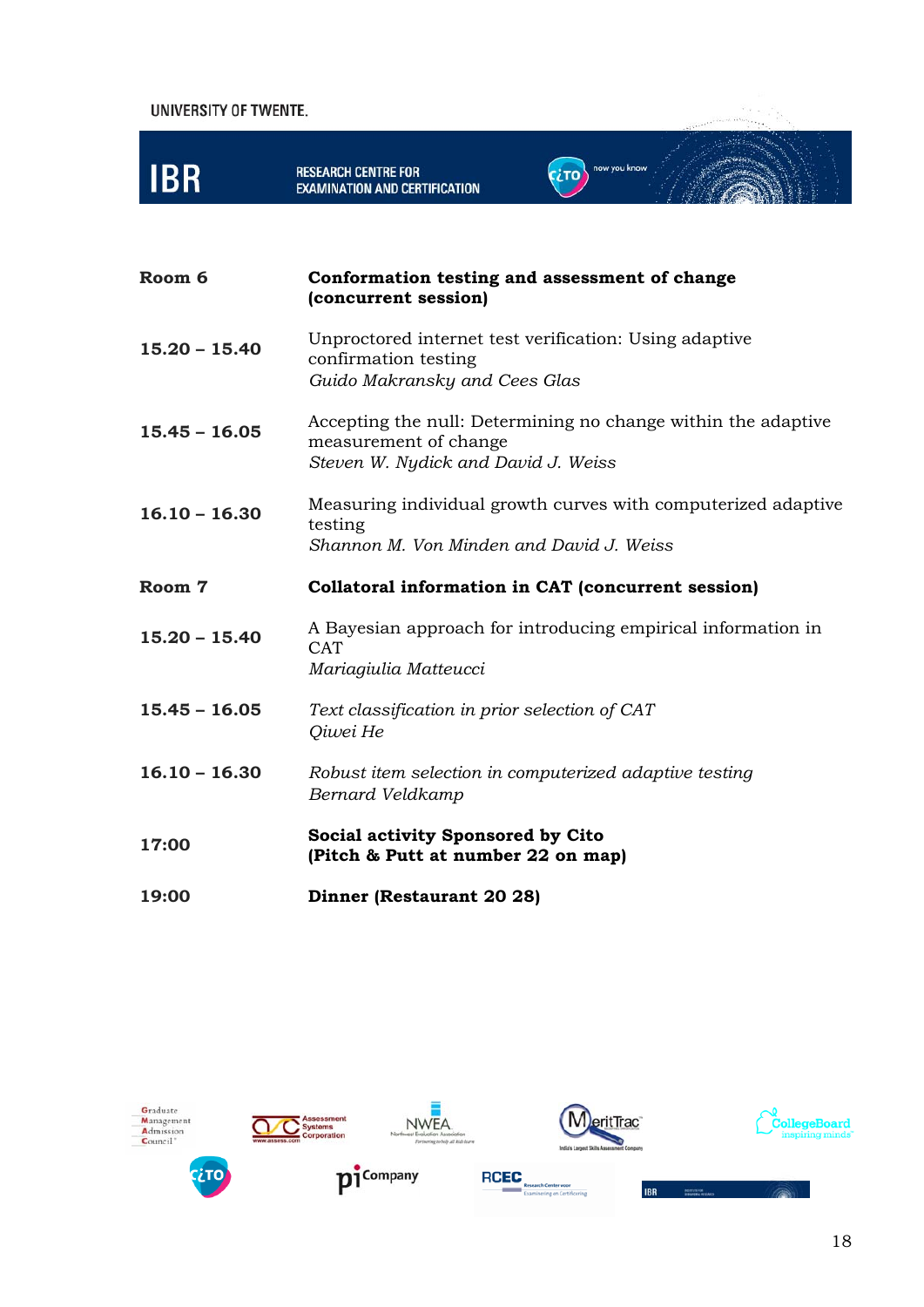

# **Wednesday, June 9th**

| $09.00 - 10.15$ | Keynote speakers (Room 6/7)                                                                                                                                           |
|-----------------|-----------------------------------------------------------------------------------------------------------------------------------------------------------------------|
|                 | Bootstrapping an item bank<br>Cees. A. W. Glas and Guido Makransky                                                                                                    |
|                 | Computerized classification testing to predict an observable<br>outcome<br>Matthew Finkelman, Yulei He, Giles Hooker, Wonsuk Kim, Robert<br>Keller and Barbara Gandek |
| $10.15 - 10.45$ | <b>Break (Foyer 3)</b>                                                                                                                                                |
|                 | Paper presentations 10.45 - 12.20                                                                                                                                     |
| Room $i/j$      | Item bank development (concurrent session)                                                                                                                            |
| $10.45 - 11.05$ | Pushing the limits of an adaptive test: Interaction between the<br>test population and the item pool<br>Steven L. Wise, Brian Bontempo, and G. Gage Kingsbury         |
| $11.10 - 11.30$ | Optimal calibration designs for computerized adaptive testing<br>Angela Verschoor                                                                                     |
| $11.35 - 11.55$ | Flexibly and accurately evaluating item pool adequacy and<br>optimization for linear-to-CAT conversion using optimization<br>Xiang Bo Wang and Xinhui Xiong           |

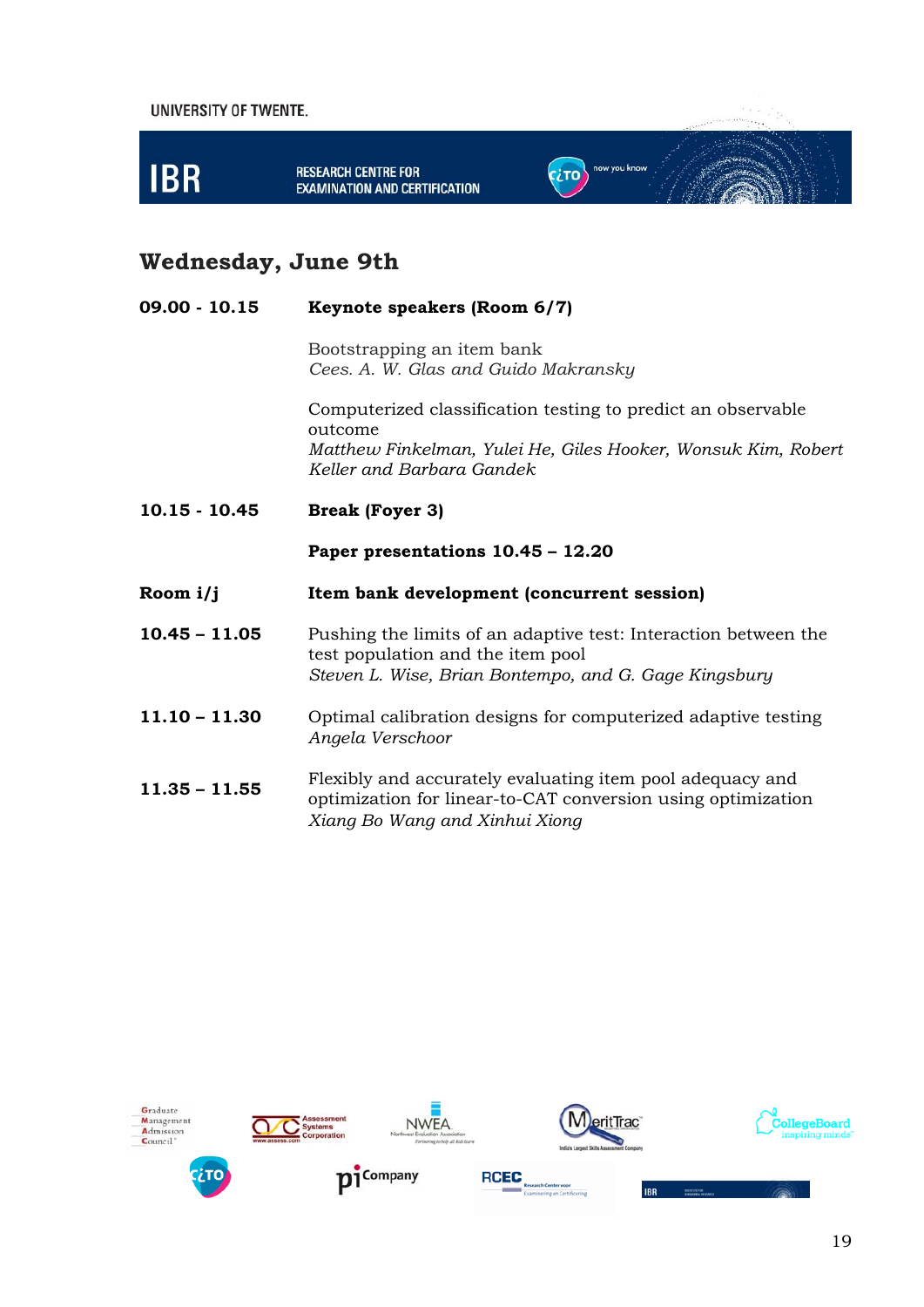

- 
- **12.45 13.30 Lunch (Restaurant 20 28)**

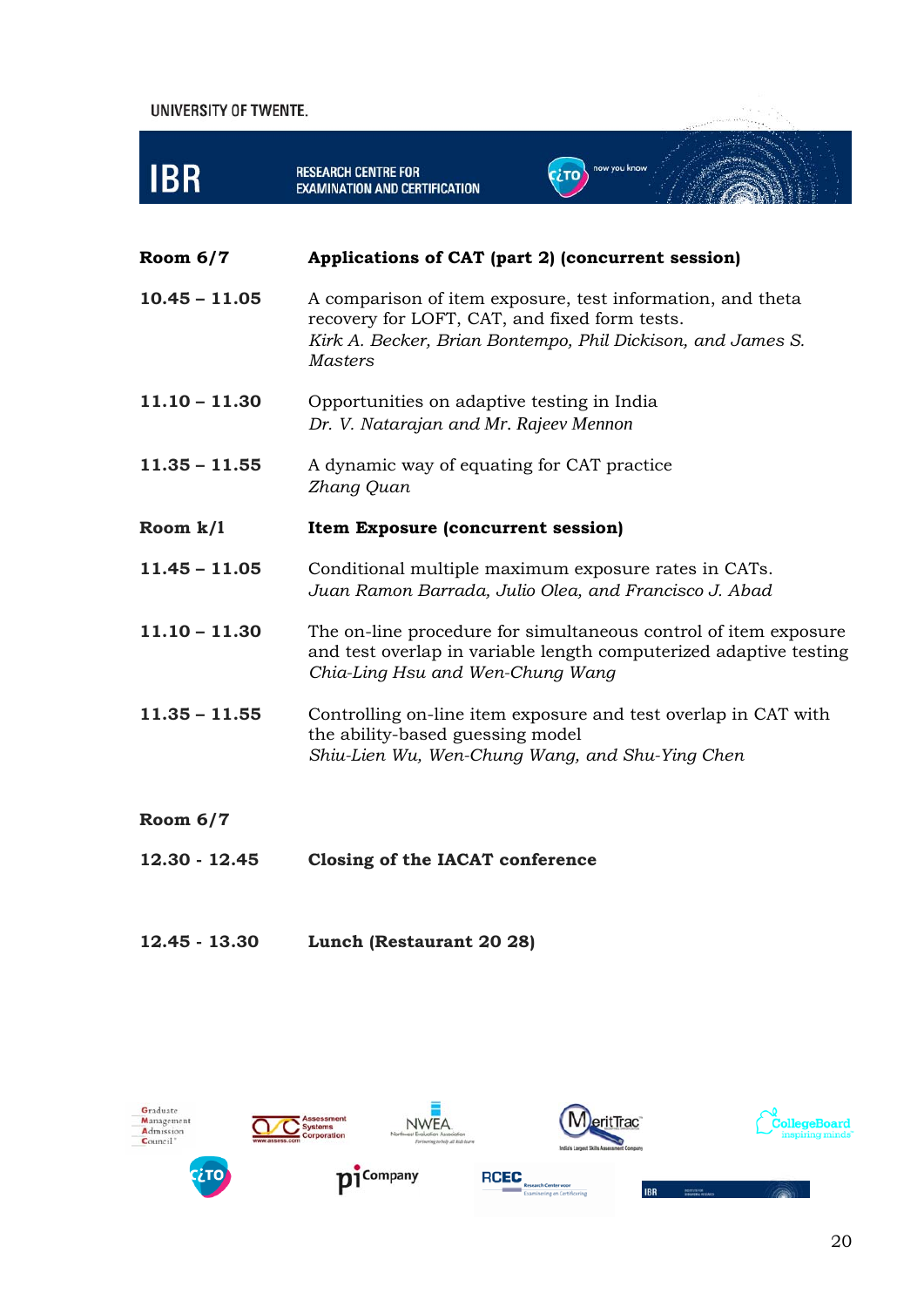

# **Program details**

# **Monday, June 7th**

**08.30 - 09.00 Registration** 

**09.00 – 12.00 Preconference workshops** 

#### **Introduction to CAT**

*Nathan A. Thompson* 

This workshop will provide a conceptual introduction of CAT and the item response theory that supports it. It will begin by describing the item response function and how it is used to evaluate item information and provide estimates of examinee ability. It will then discuss the five components necessary to produce a CAT.

#### **Multidimensional Computerized Adaptive Testing (MCAT)**

*Mark D. Reckase* 

This workshop provides practical information about how to develop and implement a multidimensional item response theory-based computerized adaptive testing system (MCAT). The workshop will cover the following topics:

- 1 Defining the multidimensional space for the MCAT.
- 2 Developing an item pool for the MCAT including linking calibrations to achieve item pools of the necessary size for implementation of a MCAT procedure.
- 3 Alternative MCAT methodologies.
- 4 Issues related to design and implementation of the procedures.

The workshop will be based on the last few chapters of the book Reckase, M. D. (2009). *Multidimensional Item Response Theory*. New York: Springer. Also, MATLAB programs that have been developed for simulating MCAT procedures will be shared with the workshop participants.

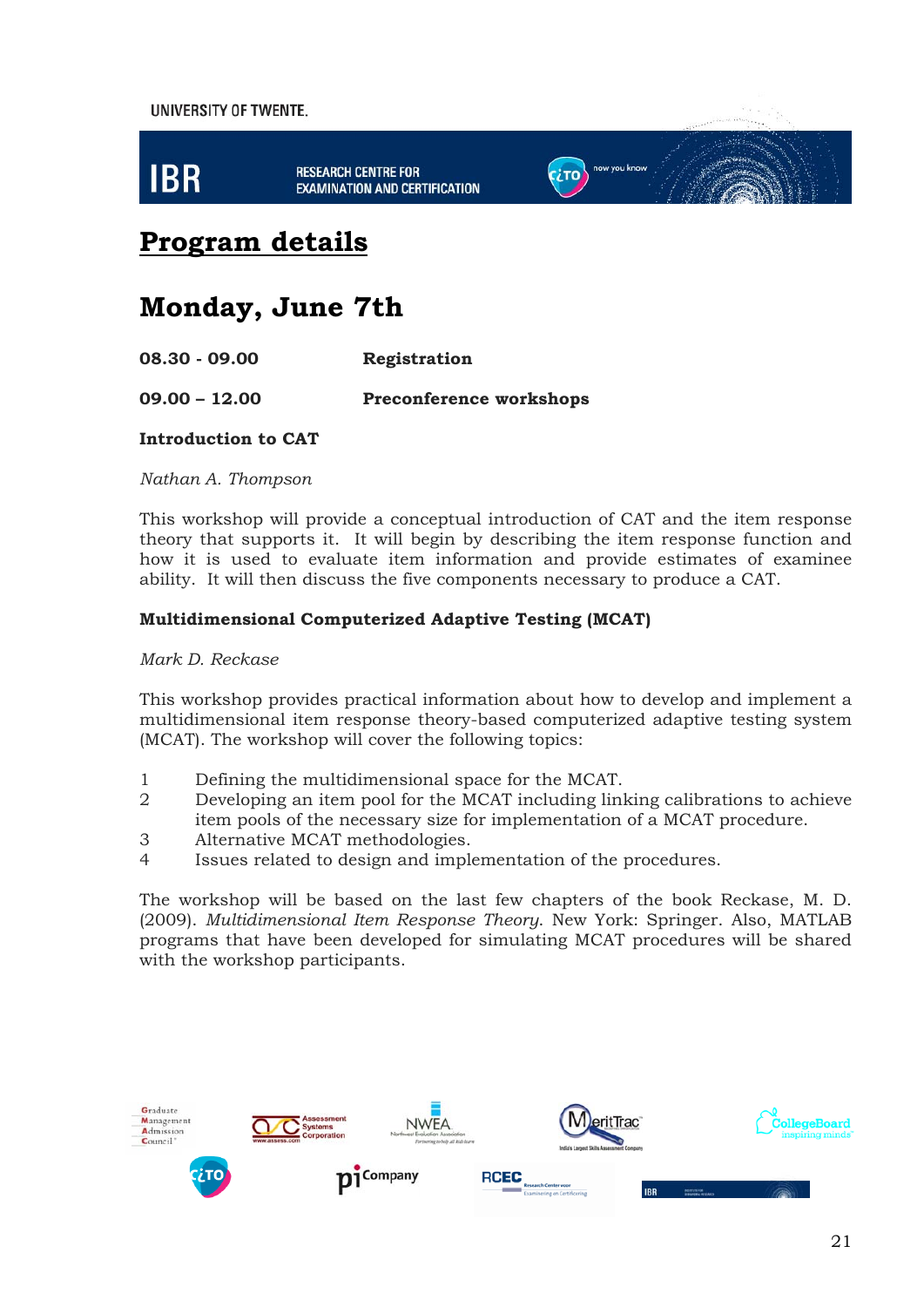

#### **Item Selection, Exposure Control, and Test Specifications in CAT**

#### *Bernard Veldkamp*

The process of Computerized Adaptive Testing (CAT) has five basic steps: (1) an initial ability estimate is made for the candidate, (2) an item is selected, (3) the item is administered, (4) the ability estimate is updated, and (5) steps 2 - 4 are repeated until a stopping criterion has been met. Although seemingly straightforward, there are a number of issues that have to be dealt with for each of these steps. In this workshop we will focus on step (2) of the algorithm, the selection of the next item in computerized adaptive testing. We will deal with three important issues:

- 1. Which item selection criterion to apply.
- 2. How to deal with exposure control.
- 3. How to deal with test specifications.

Several item selection rules have been proposed in the literature to deal with the first issue. In the workshop, the focus will be on Maximum Fisher information, Fisher interval information, Kullback-Leibler information and several Bayesian item selection criteria. How do they differ, what are the advantages and disadvantages, and which of them should be applied?

The Sympson Hetter method is most commonly applied for exposure control. This method will be introduced and several modifications of the method will be discussed. Alternatives such as the Alpha-stratified method, the Progressive method, and the Item eligibility method will also be compared. Finally, several approaches for implementing test specifications in the item selection algorithm will be presented to address the third issue. This workshop will be a mix of theory, discussion, sharing experiences, and exercises. It will deal with some more advanced issues in computerized adaptive testing. In order to participate, you need to have some basic knowledge of Item Response Theory models, such as the Rasch-model, the 2PLM, the 3PLM, and polytomous IRT models as well as an understanding of the basic principles underlying CAT.

- **12.00 13.00 Lunch and registration**
- **13.00 13.15 Opening**
- **13.15 14.30 Keynote speakers**

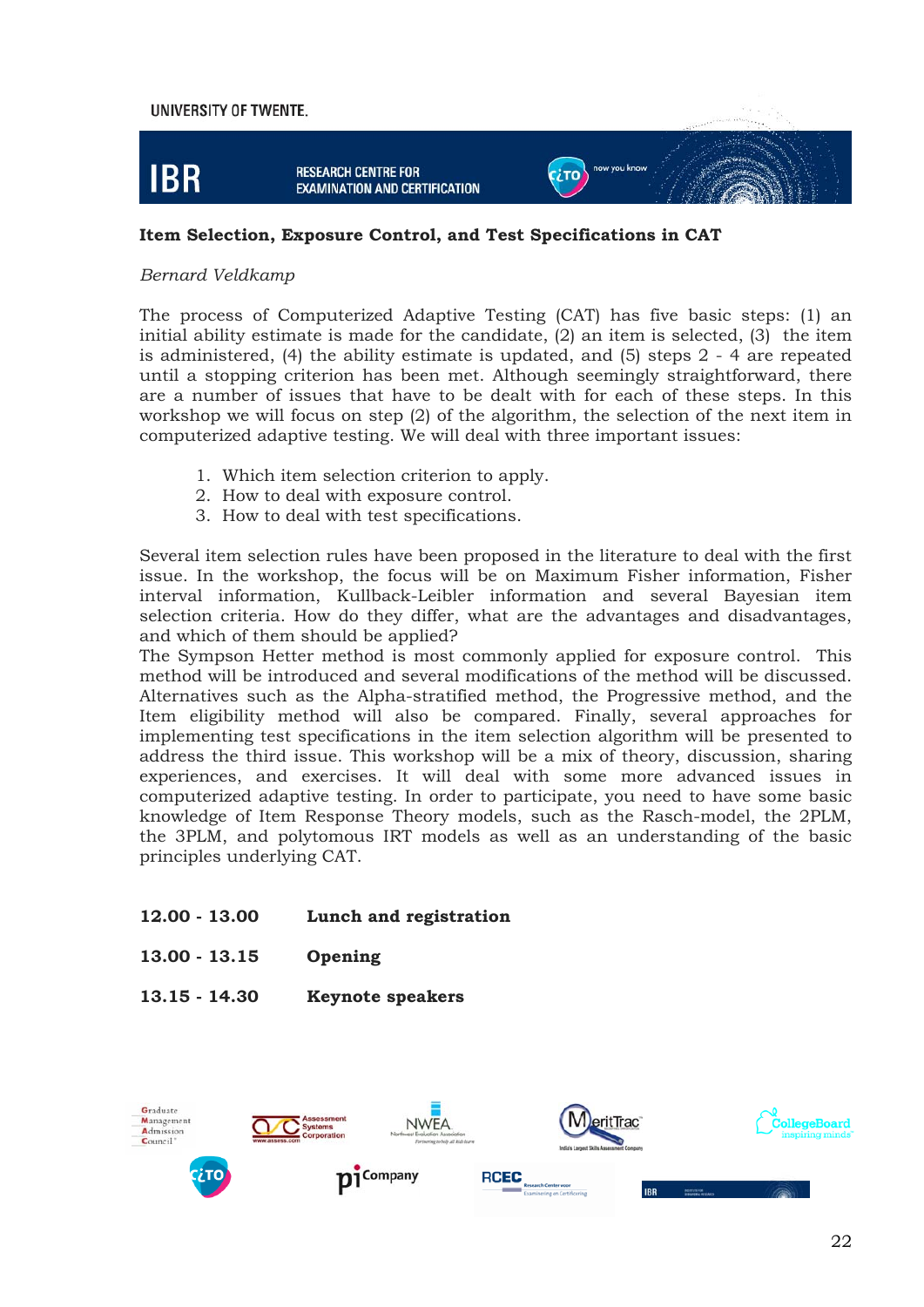

#### **The impact of computerized adaptive testing on measurement theory**

#### *Mark D. Reckase*

Computerized adaptive testing (CAT) is a well known methodology among educational and psychological measurement professionals. However, the impact of the concepts behind CAT on the broader fields of educational and psychological measurement is underappreciated. An argument will be made in this presentation that the work on the development of practical CAT procedures was at least partially responsible for a paradigm shift in the theory of practice of educational and psychological measurement. That paradigm shift will be described and examples of the influence of the paradigm shift will be presented.

#### **How to make adaptive testing more efficient?**

#### *Wim J. van der Linden*

As a rule of thumb, adaptive testing requires some 50% of the test length to achieve the same efficiency of ability estimation as a linear test. In this presentation, I will use hierarchical IRT modeling to show that further increase of efficiency is quite possible. In one application, a hierarchical framework with an IRT model for the responses and an additional model for the response times on the test items is used to improve ability estimation and item selection in the adaptive test. In another application, a hierarchical IRT approach is used to sequence a test battery, allowing the use of information from an earlier subtest to adaptively pick the next subtest. Both applications are illustrated for an adaptive version of the Law School Admission Test (LSAT).

#### **14.30 - 15.00 Break**

**15.00 - 16.35 Paper Presentations** 

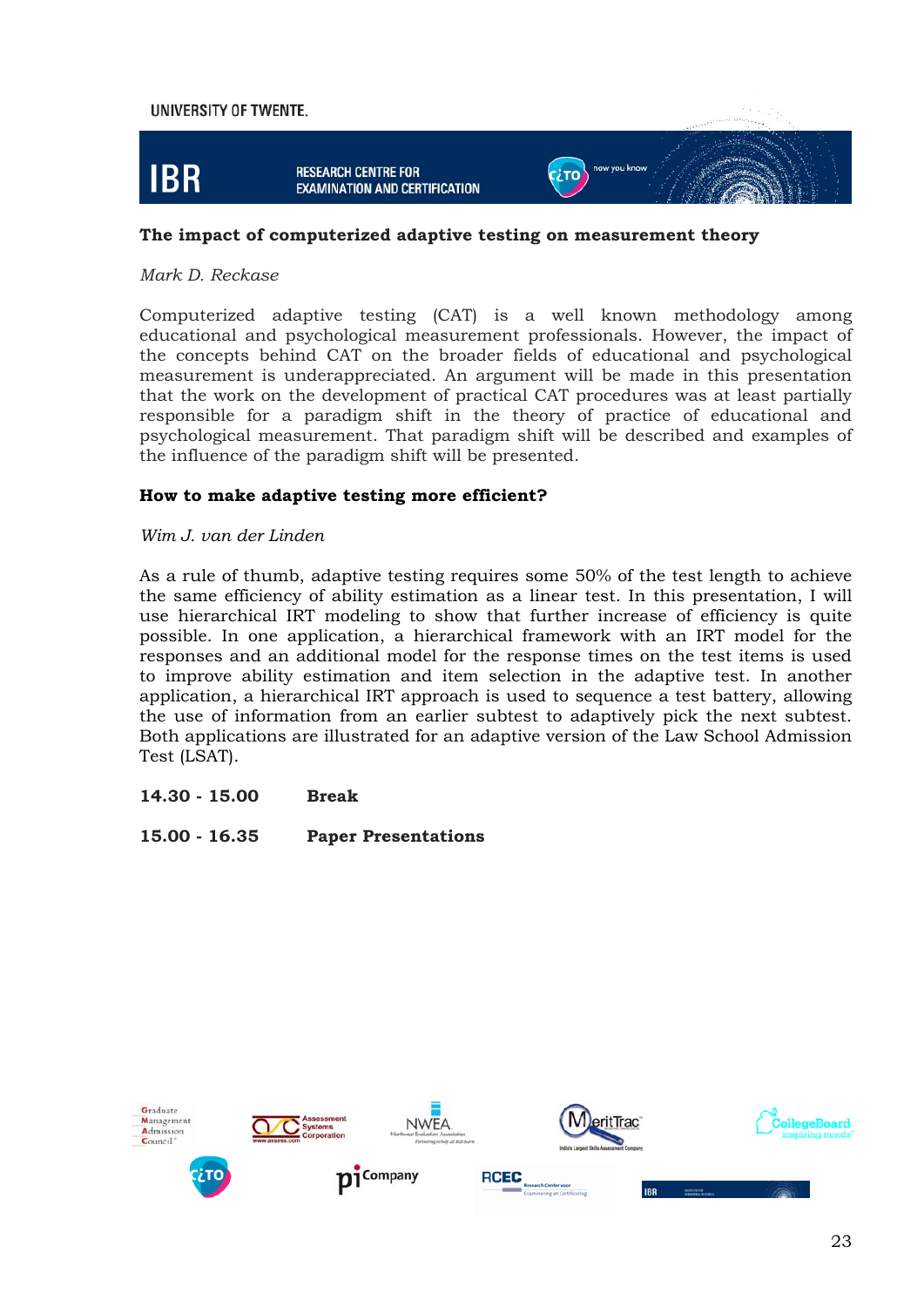

#### **Contexts of CAT**

#### **The theoretical issues that are important to operational adaptive testing**

*Brian Bontempo, Steven L. Wise, Anthony R. Zara, and G. Gage Kingsbury* 

This set of coordinated presentations will investigate the theoretical questions regarding adaptive testing that affect operational adaptive tests most. These include

- 1 What do we care about related to exposure control?
- 2 How should we really select items to help test users?
- 3 How should we field test items?
- 4 How do we look at growth across time with a series of adaptive tests?
- 5 How do item pools perform if the testing population is changing?
- 6 What happens when the test breaks?
- 7 How do we examine the validity of individual test performance?

Most of these questions have been addressed in the academic literature, but not with an eye to application. This session asks whether and to what extent operational practice can help inform the next generation of research that needs to be done. This session includes folks who have been moving from theory to practice and answering each of the questions above in a variety of innovative ways. Presenters bring experience that includes the development of high and low-stakes adaptive tests used in education, certification, and licensure. This session will discuss the approaches that have been taken in a variety of settings, and include a discussion of the pros and cons of different practical solutions. The session will also identify theoretical questions that really need to be answered quickly to allow the continued rigorous development of adaptive tests that achieve the goal of equiprecise measurement in operational context.

#### **Implementation of adaptive algorithms in CBT systems**

#### *Mark Molenaar*

The level of complexity of CBT's is increasing rapidly in multiple dimensions. Not only in the field of CAT, but also in the field of application- and multimediadevelopment. New adaptive algorithms, next generation test-delivery engines and rich multimedia content need to be "mashed-up" into one psychometrically sound, maintainable, durable and visually attractive CBT. This requires the skill and collaboration of multiple distinct disciplines. The key to multidisciplinary development is a modular, extensible architecture and clear (technical) interfaces. This paper will address the specifics of a simple technical interface for an adaptive "plug-in" and illustrate how to extend its application.

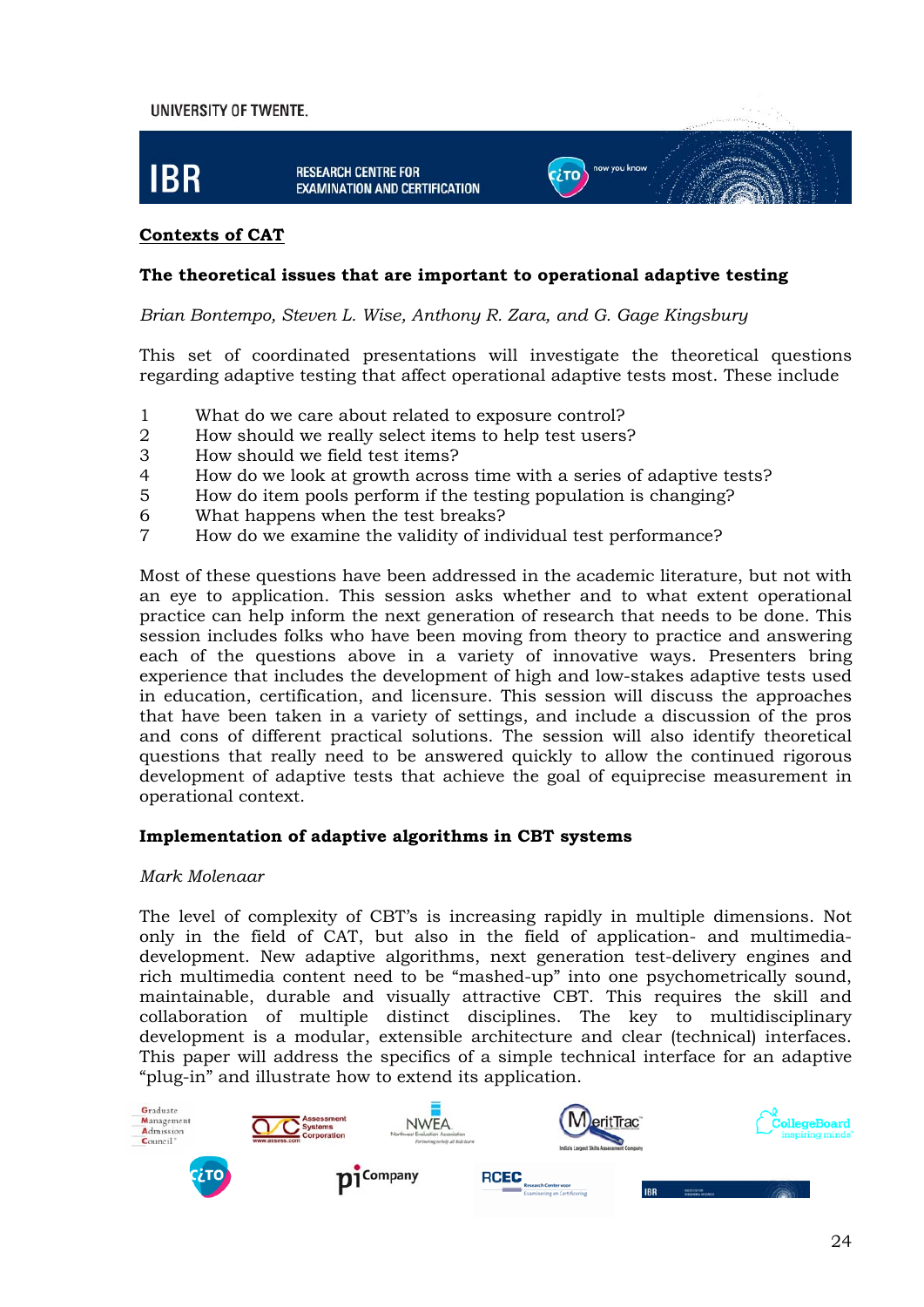

#### **Adaptive testing in group level survey assessments**

#### *Andreas Oranje and Xueli Xu*

In this presentation we will discuss a practical framework for the application of adaptive testing to educational survey assessments, followed by an implementation of a multi-stage test (MST) in the National Assessment of Educational Progress (NAEP). Survey assessments such as TIMSS, PISA, and NAEP are generally concerned with measurement accuracy at the group level. Subsequently, the potential benefits of adaptive testing are quite different from traditional applications and may include simplification of estimation methodologies (particularly in relation to population models), reduction of secondary biases, accommodation of students with disabilities or language deficiencies, and improvement of engagement in lowstakes assessments.

#### **Enlarging an item pool by rule-based item generation**

#### *Lolle Schakel and Annette Maij-de Meij*

A CAT needs a large item pool. To enhance item writing efficiently, insight into the relation between item characteristics and item parameters is required. One can gain in efficiency by effectively writing good quality items with the aimed difficulty level, for example by rule-based item generation (automatically or manually). A modelbased approach for a Series of Numbers test, using regression models, is followed. The model is used to predict item parameters based on information with respect to various item characteristics. Furthermore, the accuracy of item parameter estimation by item writing experts is evaluated.

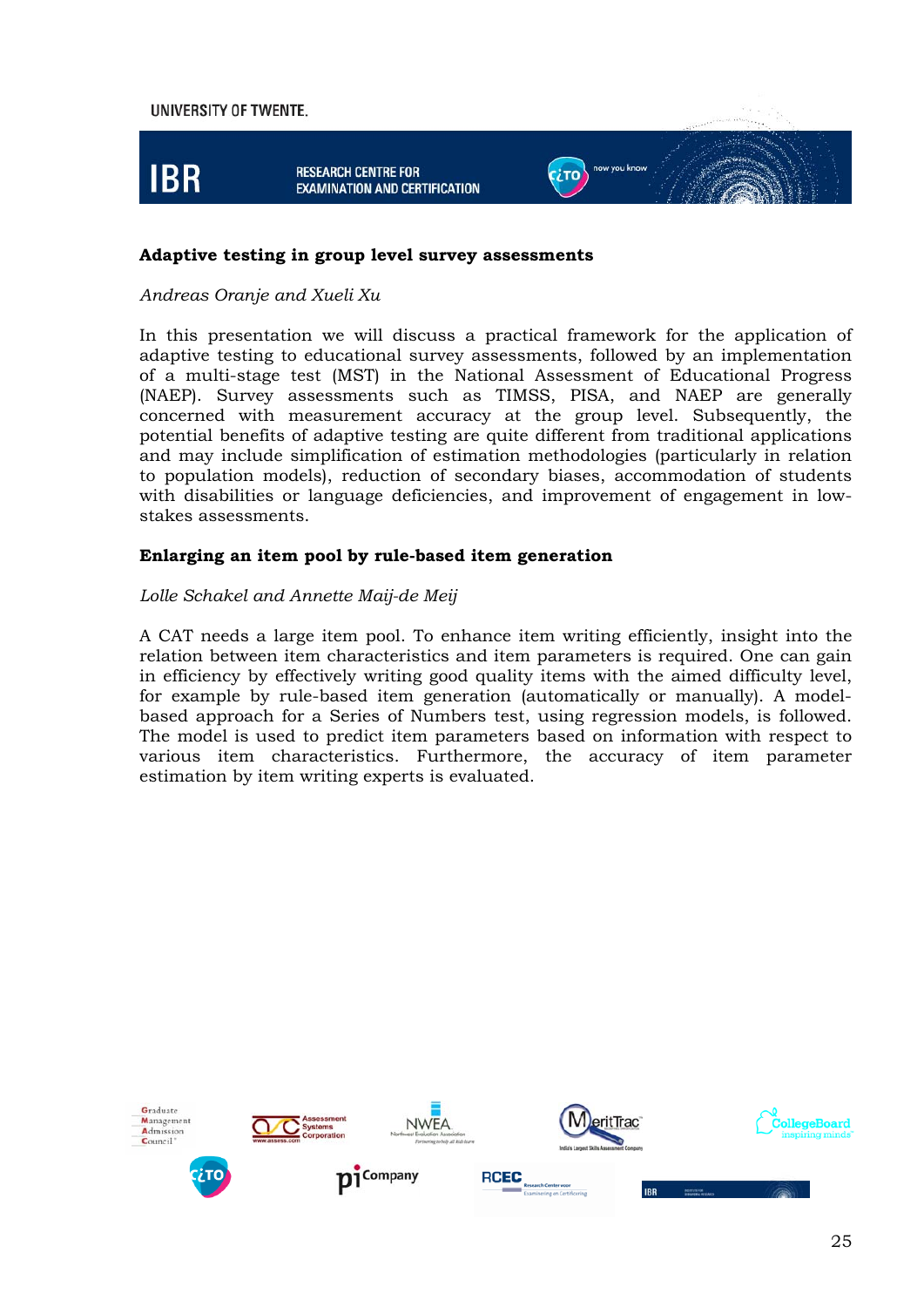

#### **Applications of CAT (part 1)**

#### **Implementing figural matrix items in computerised adaptive testing system**

#### *Tay Poh Hua, Raymond Fong, Low Sik Kuan, and Chee Meng On*

In this study, an item bank of figural matrix items, similar to Raven's Standard Progressive Matrices (SPM) was created. Two CAT Prototypes (one starts with an easy item, while the other starts with an average item), and a Computer Based Test (CBT) Prototype were generated and administered via the FastTEST to three groups of Primary 2 (equivalent to Grade 2 pupils who are about 8 years in age) pupils in our country. This study was designed to ascertain the comparability of the prototypes and the importance of the progressive nature of SPM in the measurement of pupils' fluid ability.

#### **Short forms versus CAT for the assessment of patient reported outcomes measures**

#### *Richard C. Gershon, David Cella, and Seung Choi*

The U.S. National Institutes of Health (NIH) Roadmap Initiative: Patient Reported Outcomes Measurement Information Systems (PROMIS) has created IRT calibrated item banks, computerized adaptive tests and short forms to assess a wide array symptoms and functional domains associated with physical, mental and social health. Item banks have been created through using a rigorous methodology including literature reviews, patient interviews and numerous qualitative item review processes. Calibration and validation activities have to date encompassed over 20,000 subjects in both general population and disease-specific samples. This presentation will report on the results of this work to date with a particular emphasis on the strengths and weaknesses of utilizing CAT versus various short form versions of each measure. The discussion will include issues of time and burden and accuracy for each instrument type across the range of what is being measured.

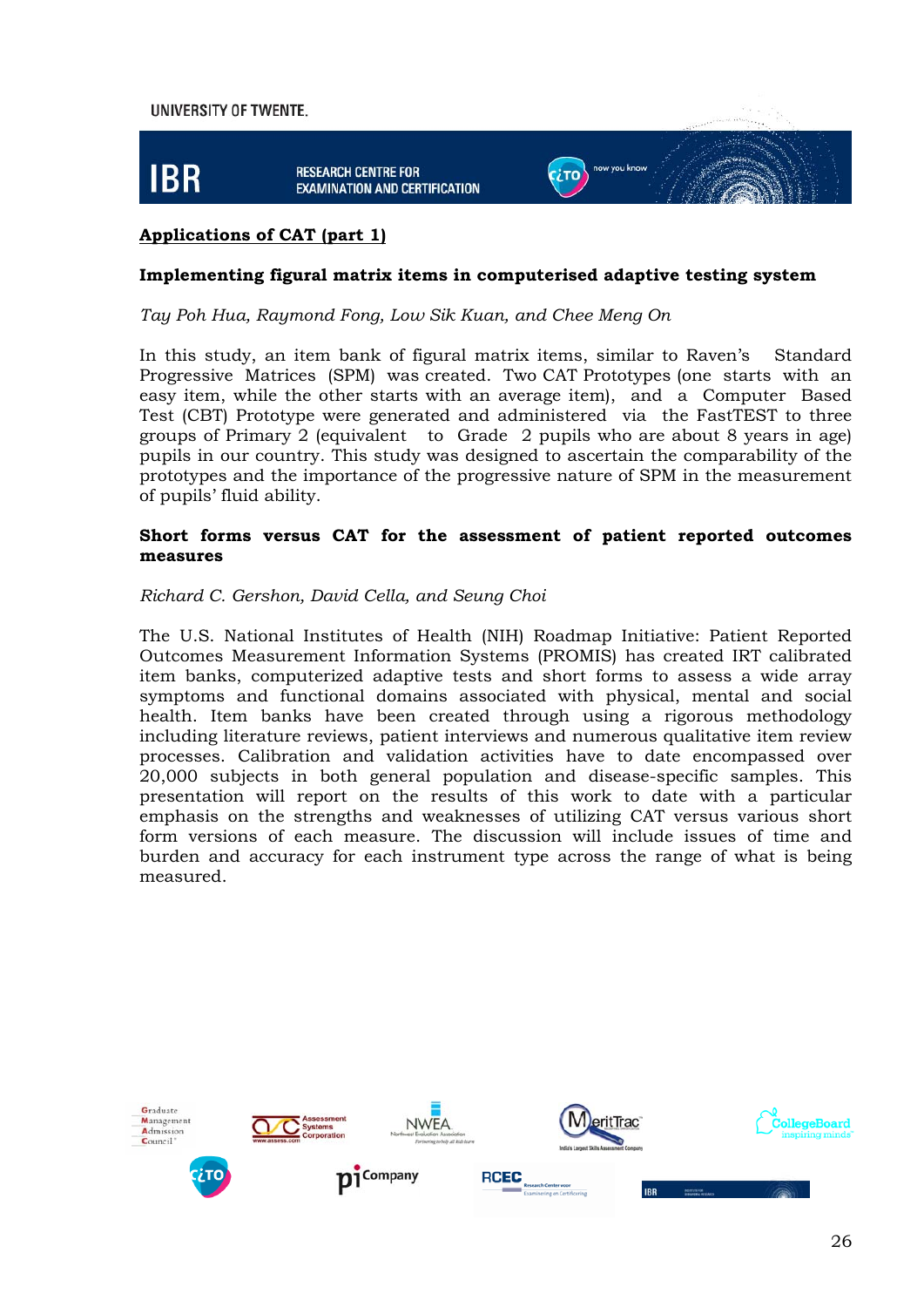

#### **Validity of CAT in personnel selection**

*Sara Gutierrez, Darrin Grelle & Mike Fetzer* 

This presentation will review the development of CAT-based cognitive ability and personality assessments and provide examples of the benefits of utilizing computer adaptive assessments in a selection context. In addition, local and meta-analytic evidence indicating strong correlations between test scores and job performance criteria across multiple samples and industries will be presented. Finally, a unique method of leveraging computer adaptive testing methods to further mitigate the risks of unsupervised testing will be described. The use of CAT for personnel selection is showing great promise. Researchers and practitioners will benefit from this discussion of a new method of pre-employment testing.

#### **Adaptive rule-based intelligence testing**

#### *Jonas Bertling & Heinz Holling*

Adaptive tests for general intelligence will be presented. Rules for three types of items, Latin Squares, Figural Analogies have been derived and allow for constructing these items on the fly. The items are Rasch scalabe and difficulties of the rules were calibrated by linear logistic test models. Person parameters are determined using the WARM estimator.

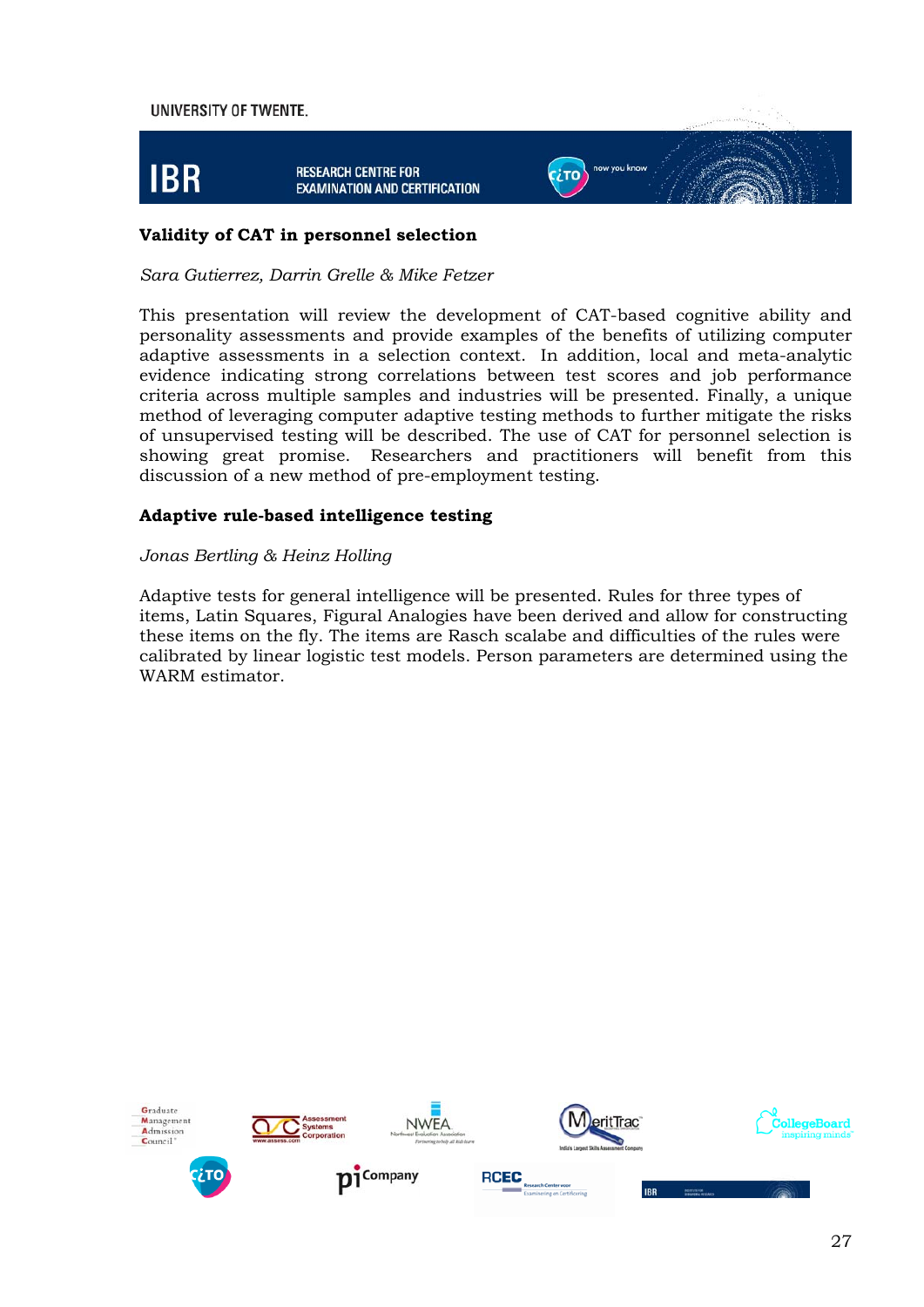

#### **Issues in ability estimation**

#### **Competence´s initial estimation in computer adaptive testing**

#### *Félix Castro, Joel Suárez and Raul Chirinos*

In the experiments we apply the Fuzzy Inductive Reasoning (FIR) methodology to perform initial examinee's ability estimation in CAT. Using FIR we also perform a feature relevance determination with the goal to identify the features that most influences the examinee's ability estimation. Furthermore, we apply a novel ruleextraction algorithm based on fuzzy logic (LR-FIR) to extract examinee's behaviour patterns and express them in an actionable, and easy interpretable way. The obtained results in applying the FIR and LR-FIR algorithms, are very successful and encouraging because offer valuable information about the capacity of these tools in the CAT's estimation ability process.

#### **Guess again: The effect of correct guesses on scores in an operational CAT program**

#### *Eileen Talento-Miller, Kyung T. Han, Fanmin Guo*

Previous theoretical research shows that recovery of ability estimate on computerized adaptive tests after initial correct responses depends on factors such as the item selection method and test length. Data from an operational testing program and actual examinees were used to simulate the effect of strings of correct responses in different positions on the exam. Differences interacted relative to string length, position, section, and examinee ability. Regardless of string position, average score differences were less than a standard error. Findings refuted the myth that the beginning items are the most important.

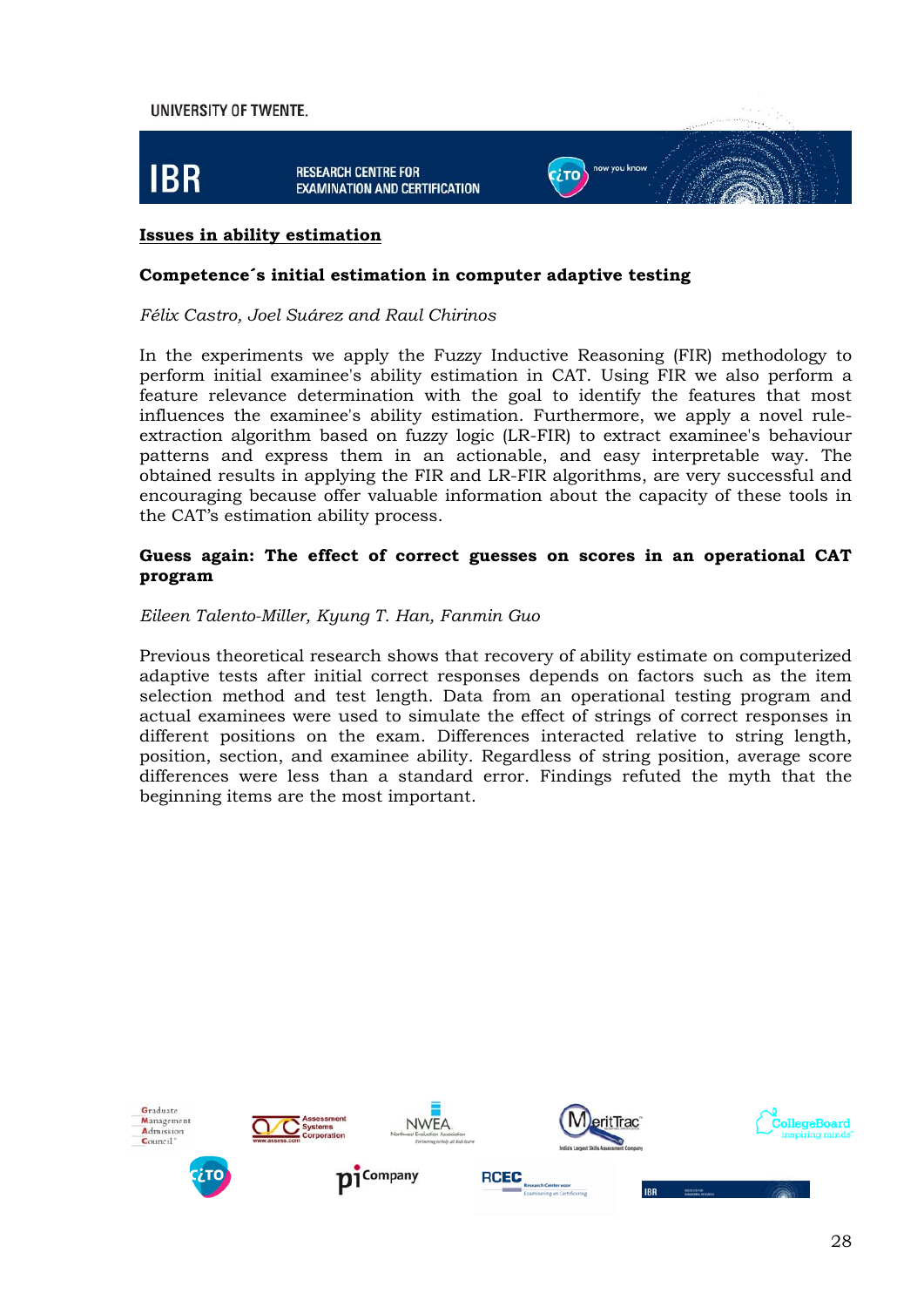

#### **Ability estimation and test ending strategies of cat for achievement testing on different samples**

#### *Ilker Kalender and Giray Berberoglu*

The purpose of the present study is to compare two different ability estimation procedures (Maximum Likelihood and Bayesian EAP methods) and two test ending criteria (fixed item number and threshold of standard error) of CAT using real data. To detail the analyses, follow-up comparisons were also conducted on different student groups. These cognitively varying groups show different test and personal characteristics such as missing response rates, selective answering, computer familiarity, etc. /Findings pointed out that different ability estimation methods and test ending criteria are needed for different subgroups. Sources of needs for different CAT strategies for subgroups will be discussed.

#### **Effect of**  $\theta$  estimation method and starting value on the recovery of  $\theta$

#### *Rick Guyer and David J. Weiss*

This study focused on how *θ* estimation method affects the recovery of *θ* for a computerized adaptive test (CAT). Maximum likelihood estimation (MLE) cannot obtain finite *θ* estimates when the response pattern is not mixed. This study examined three different methods for handling this problem in CAT. The first method is to adjust the  $\theta$  estimate by an arbitrary value (e.g., 1) while the response pattern is not mixed. Alternatively, weighted maximum likelihood (WML) or Bayesian scoring (expected a posteriori; EAP) can be used for scoring while the response pattern is not mixed. MLE scoring was used for the remainder of the CAT once a mixed response pattern was obtained. To serve as a baseline, WML and EAP scoring were also used for the duration of the CAT. The starting *θ* value was also an independent variable in this study. The starting  $\theta$  value was varied from -2 to +2 in one unit increments. This study used a monte carlo design with generating *θ* values of -2, -1, 0, +1, and +2. There were 1000 replications performed per cell. Recovery of  $\theta$  was indexed by bias, standard error, and root-mean-square error at CAT lengths of 15, 25, 35, and 50 items. Item parameters were generated according to the following distributions: *a* ~ log-normal(–0.223, 0.2), *b* ~ U[–3.5, 3.5], *c* ~ N(.20, .02). The mean of *a* in the logistic metric was about 0.82 with a standard deviation of 0.15.

Previous research that examined the effect of *θ* estimation method on the recovery of *θ* in CAT did not examine the effect of varying the starting *θ* value. In addition, since WML can obtain finite *θ* values for non-mixed response patterns it was examined as an alternative to EAP early in the CAT. No previous research has examined the difference between WML and EAP as estimation methods in CAT when the response pattern is not mixed.

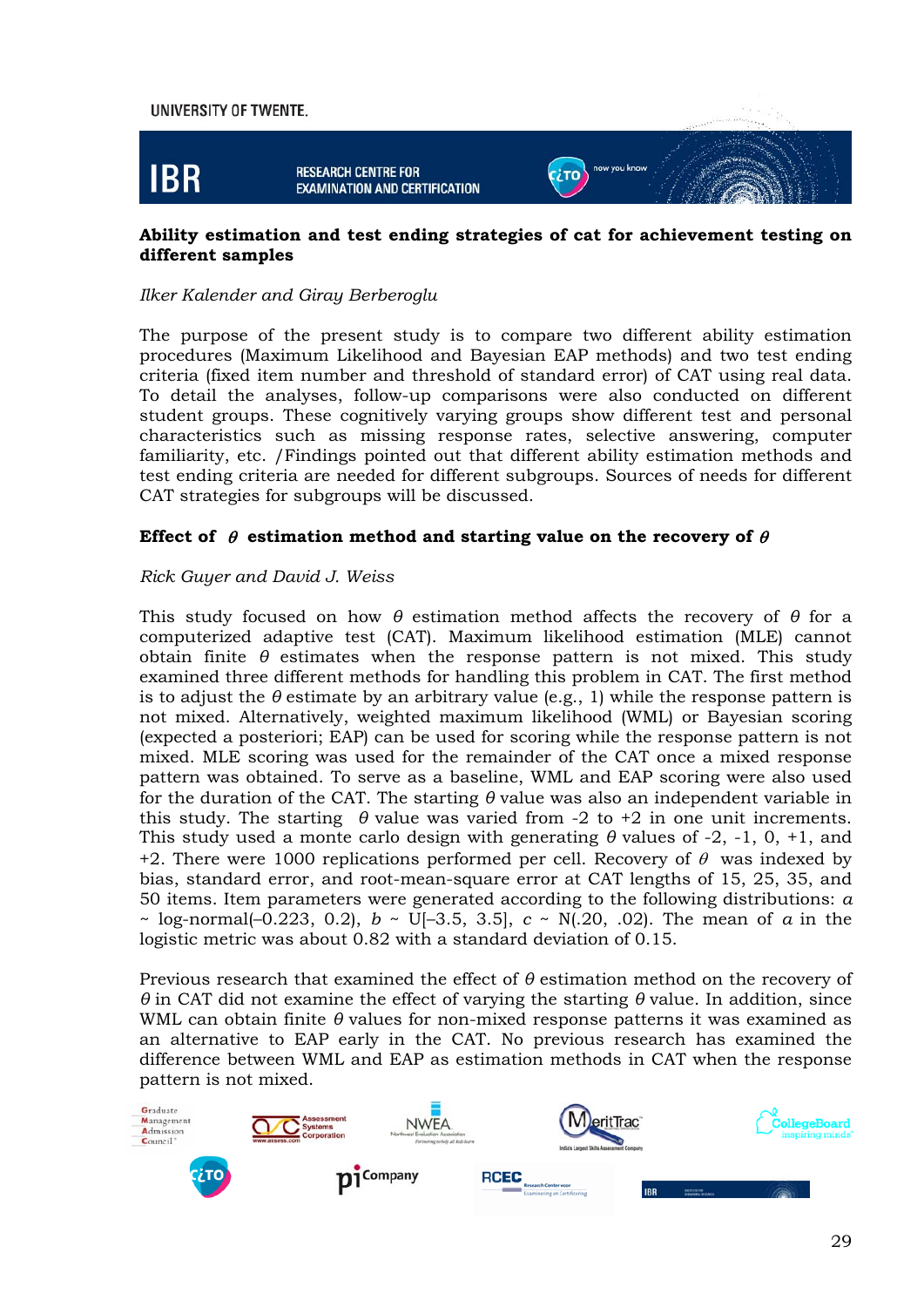

#### **16.35 – 16.50 Break**

#### **16.50 – 18.00 Paper Presentations**

#### **Item selection (Part 1)**

#### **CAT item selection and person fit: Predictive efficiency and detection of atypical symptom profiles**

#### *Barth B. Riley, Michael L. Dennis and Kendon J. Conrad*

This paper focuses on the predictive efficiency and sensitivity of person fit statistics to detect atypical response patterns in computerized adaptive testing (CAT) as a function of number of items administered and item selection method. We compared maximum Fisher's information item selection with an approach loosely based on Linacre's (1995) Bayesian "maximum falsification" method. Data from 4,360 individuals presenting to substance abuse treatment who completed a measure of internal mental distress were used to perform a series of CAT simulations. Results generally suggested that the modified Bayesian procedure resulted in improved sensitivity and predictive efficiency of person fit indices and improved ability to detect persons with atypical symptom profiles.

#### **Adaptive tests of adjustable difficulty**

#### *Huub Verstralen*

An idea originally put forward by Eggen and Verschoor (2006) has been further developed by replacing the information function by a selection function with adjustable selectivity. By introducing higher selectivity than the information function the risk of suboptimal item choice could be reduced, and the wanted difficulty could be better approached. Additionally, the analysis of bias of the ability estimate was redone with estimated parameters. It was found that higher selectivity and large calibration samples (>4500) help to avoid severe bias and to approach the results of Eggen and Verschoor (o.c.) with true parameter values.

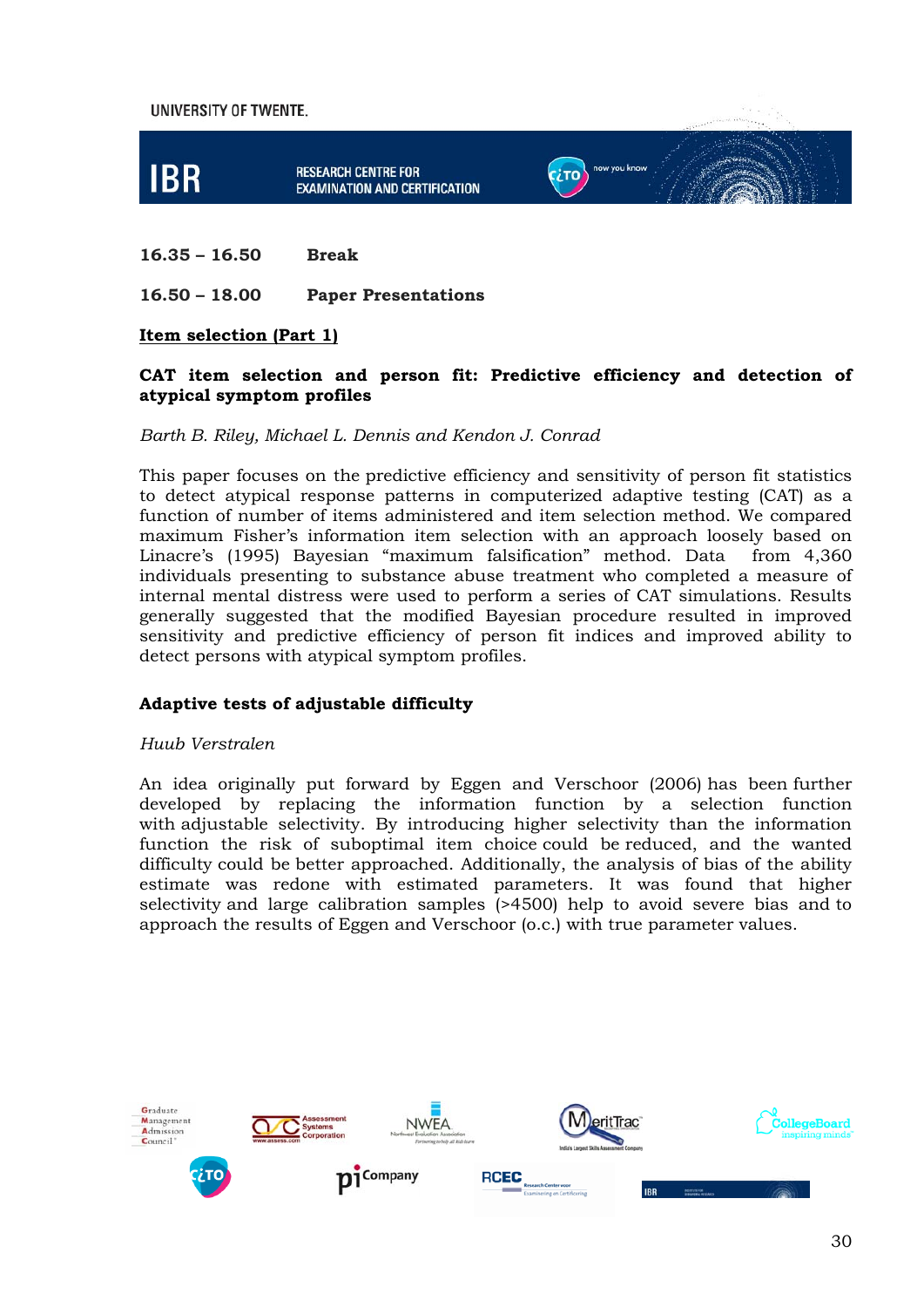

#### **Effects of computerized adaptive testing and mean response probability on test-taking motivation and performance**

#### *Regine Asseburg*

Because of its high measurement efficiency, computerized adaptive testing (CAT) is a promising test algorithm to be implemented in large-scale assessments. However, the effects of CAT on test-taking motivation, which is positively correlated with performance in low-stakes test situations, are not yet thoroughly understood. Based on expectancy-value theory of motivation, this 2x2 experiment investigates the effects of test algorithm (CAT/fixed item testing) and mean response probability (medium/low) on test-taking motivation and mathematical performance, assuming differential effects for participants with high/low mathematical ability ( $N = 343$  ninth graders). Results and implications for the application of CAT in educational testing are discussed.

















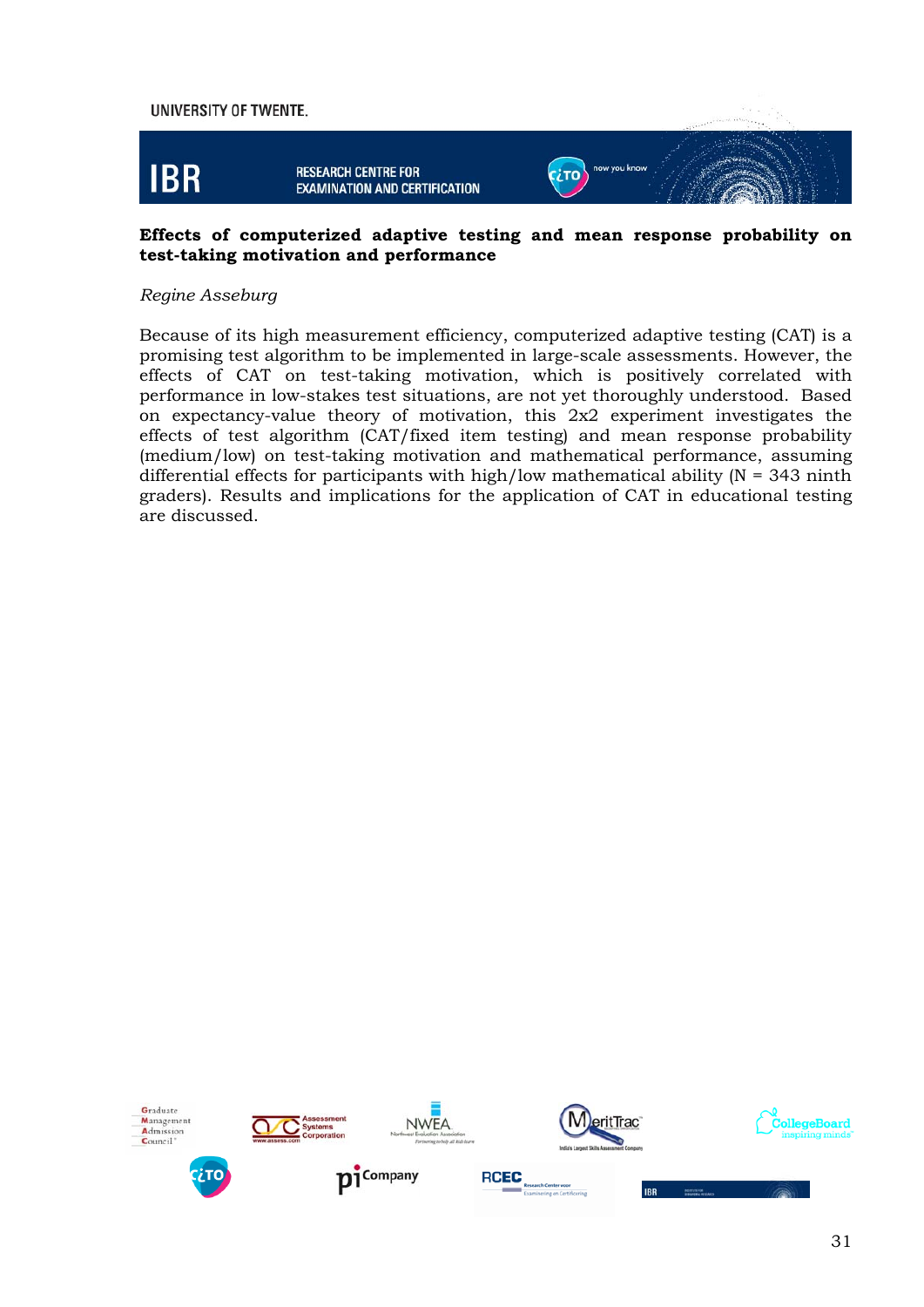

#### **Utilizing time data**

#### **Using response times to improve measurement precision for examinees with aberrant response behaviors in computerized adaptive testing**

*Jyun-Hong Chen, Shu-Ying Chen, Chuan-Ju Lin* 

The efficiency of CAT would not be held when examinees had aberrant response behavior. Aberrant response behavior means that examinees answered the items based on item pre-knowledge or rapidly guessing, rather than on their ability. The purpose of this study is to improve measurement precision for examinees with aberrant response behavior, where the aberrant responses were excluded based on a procedure proposed by van der Linden & van Krimpen-Stoop (2003) with consideration of response times. Results indicated that the precision of ability estimates were significantly improved when response times were taken into account in the detection of aberrant responses.

#### **A simple method for controlling test time intensity in CAT**

*Fanmin Guo, Director of Psychometric Research, Graduate Management Admission Council, USA* 

In computerized adaptive tests (CAT), examinees receive tailored tests. Some tests built by computers might have more time-intensive items, thus taking longer to finish than other tests. The consequences might disadvantage some examinees unfairly and allow others unfair benefits. That is especially the case in fixed-length and fixed-time CAT programs.

In this paper, the author describes a simple compensatory method for controlling time intensity in CAT tests, discusses the estimation of item time intensity parameters, and reports a simulation study of applying this method to a CAT program in comparison with a baseline simulation with no test time controls.

#### **When does item duration become a relevant variable in measurement?**

*Annette Maij-de Meij and Lolle Schakel* 

How can test item duration and so total test time in a CAT be reduced responsibly? For an adaptive test for cognitive ability the question posed itself whether time limits could be further reduced responsibly, without having to adjust or recalibrate the item pool, and how that should be investigated. Empirical data with artificial time reduction have been studied for the influence of time reduction on p-values and item parameter estimates. Results will be presented, (dis)advantages of the applied method as well as directions for future research will be discussed.

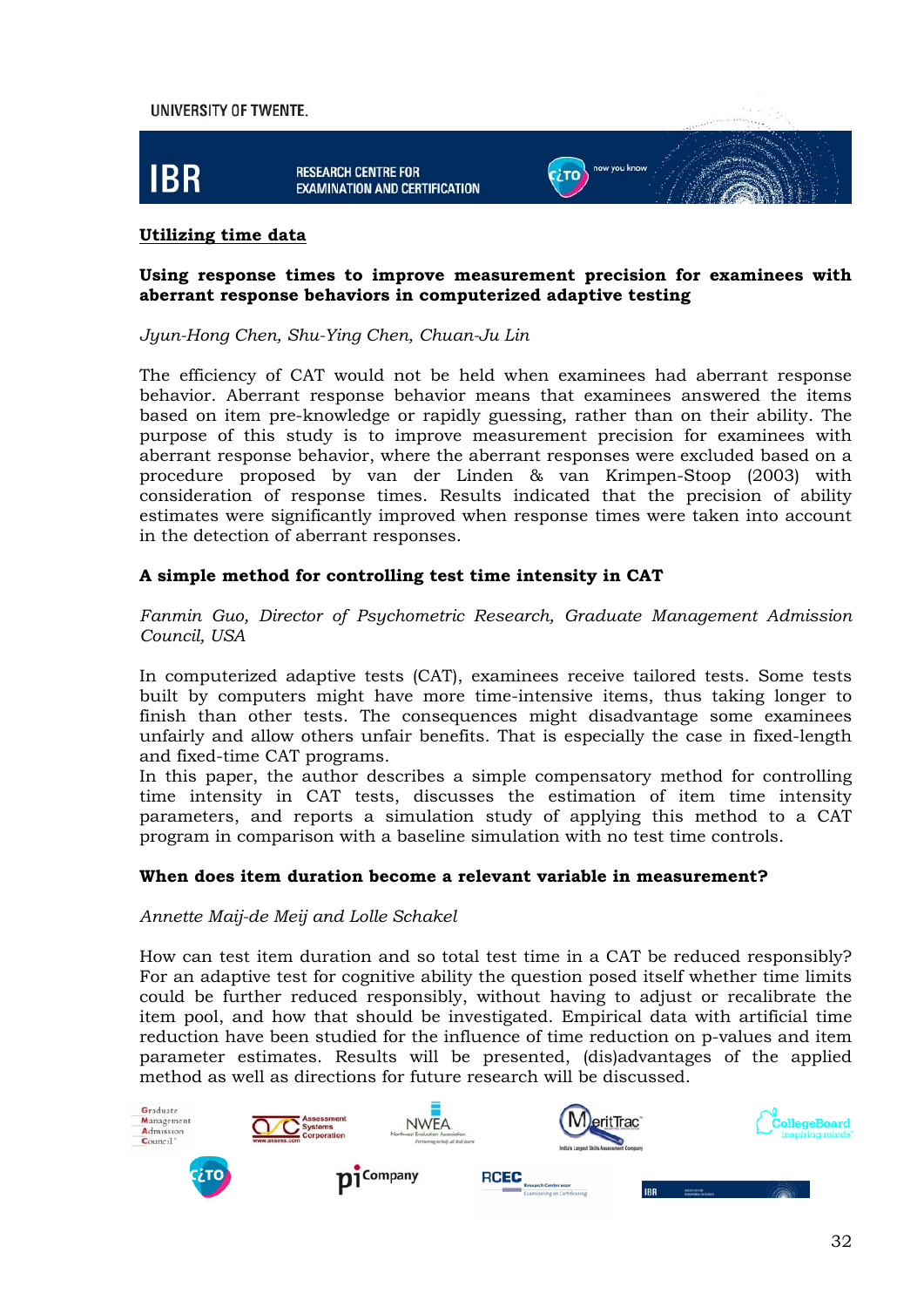

#### **New methods**

#### **Using the Rasch model-based LLTM for composing item difficulties on demand – the test Alpha-Numerical TOPologies**

#### *Klaus D. Kubinger & Nina Heuberger*

In example of the reasoning test ANTOP (*Alpha-Numerical TOPologies*; Kubinger & Heuberger, in prep.) some revivaled ideas are given of how to compose an item's Rasch model item difficulties by applying the LLTM. That is, item difficulty parameters are decomposed by a weighted sum of so-called operation parameters, these representing the difficulty of some hypothesized item solution components. If the data's likelihood based on the LLTM and consequently on just a "handful" of operation parameters comes close to the data's likelihood based on the Rasch model and as many item difficulty parameters as there are items of the test then the hypothesized solution components were verified (cf. e.g. Kubinger, 2008, 2009).

#### **A Kalman filtering approach to computerized adaptive testing**

#### *P.W. van Rijn*

In this presentation it is discussed how Kalman filtering techniques can be used in the setting of computerized adaptive testing (CAT). It is illustrated how an adaptive testing system can be built from scratch, that is, without knowledge of item and person parameters. For the illustrations, a generalized Kalman filtering technique is used as described in Fahrmeir and Wagenpfeil (1997). It is demonstrated how the estimation of item parameters can be optimized for the 2-PL model in the build-up phase of a computerized adaptive test. Particularly, adaptive estimation of discrimination parameters is addressed, because their estimation can be troublesome (Hambleton, Swaminathan, & Rogers, 1991).

#### **Bayesian optimal design for the Rasch model and linear logistic test model**

#### *Heinz Holling*

In this contribution optimal designs for the Rasch model and linear logistic test model will be presented based on a Bayesian approach. First, both models are embedded in a particular generalized linear model. Then, locally optimal designs can be constructed with respect to item calibration. Since these designs are quite restrictive the Bayesian framework is applied. Optimal designs using different prior distributions, e. g. normal and logistic distributions, will be derived.

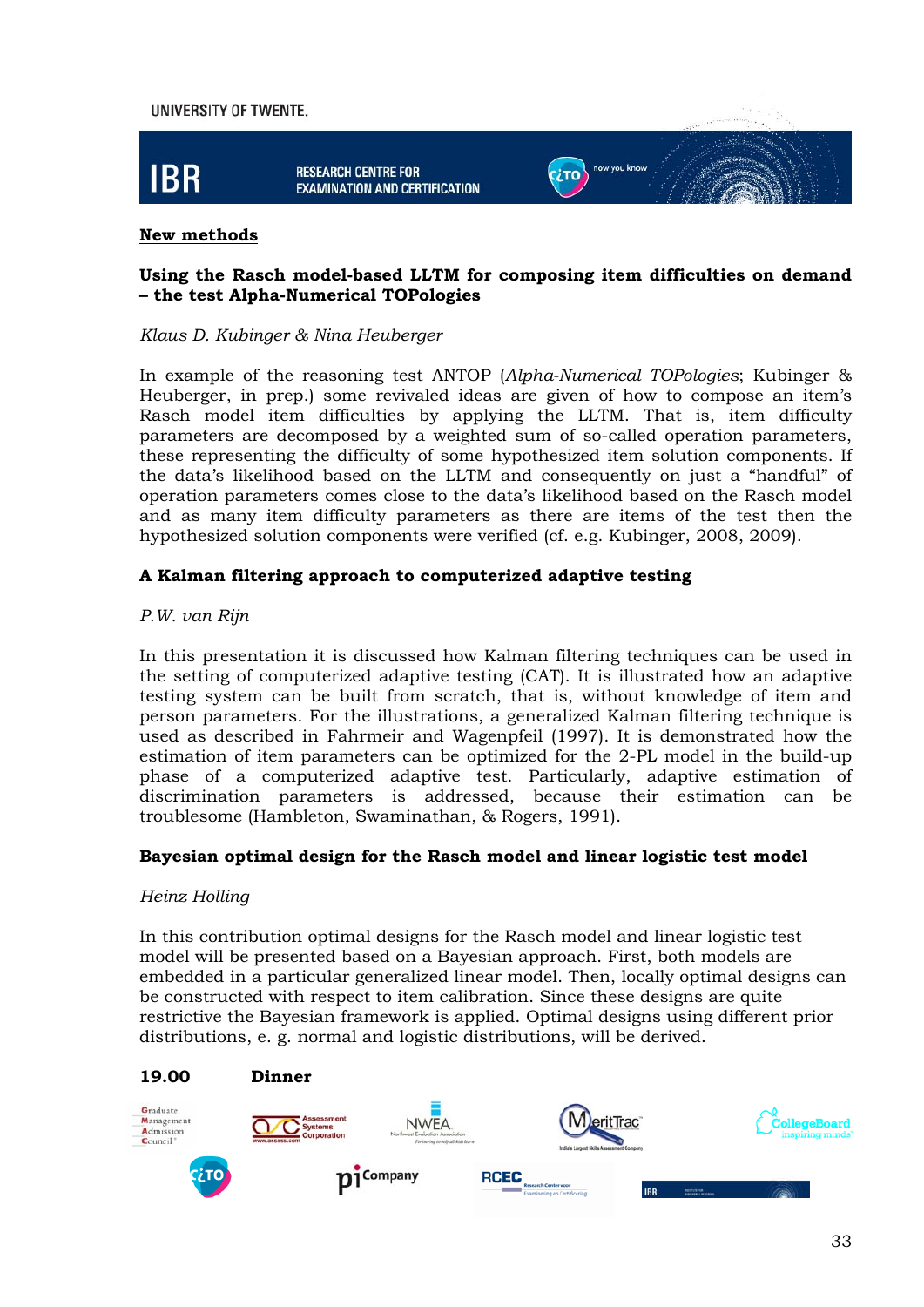

# **Tuesday, June 8th**

#### **09.00 - 10.15 Keynote speakers**

#### **Clinical and medical applications of computer adaptive testing**

*Otto B. Walter* 

The majority of theoretical and practical contributions concerning the application of computer adaptive tests (CATs) has been focused on the ability and achievement testing context. Many of the advantages of CATs seem to be well suited for the assessment of clinical constructs or health-related measures but the era of CATs in health-related or clinical measurement has just begun. The talk highlights recent developments and discusses practical issues such as computer adaptive testing on mobile devices.

#### **Computer adaptive testing for small scale programs and instructional systems**

#### *Lawrence M. Rudner*

Based in item response theory, much of the research and development for computer adaptive testing has been has been restricted to programs with large item banks and large numbers of examinees. This paper will present approaches to CAT that lift these requirements. These measurement decision theory approaches are simple to implement and are well suited for small certification programs and as embedded tools in intelligent instructional systems. Publically available software for simulating data, calibrating questions, and scoring examinees will also be presented.

#### **10.15 - 10.45 Break**

**10.45 - 12.00 Poster presentations** 

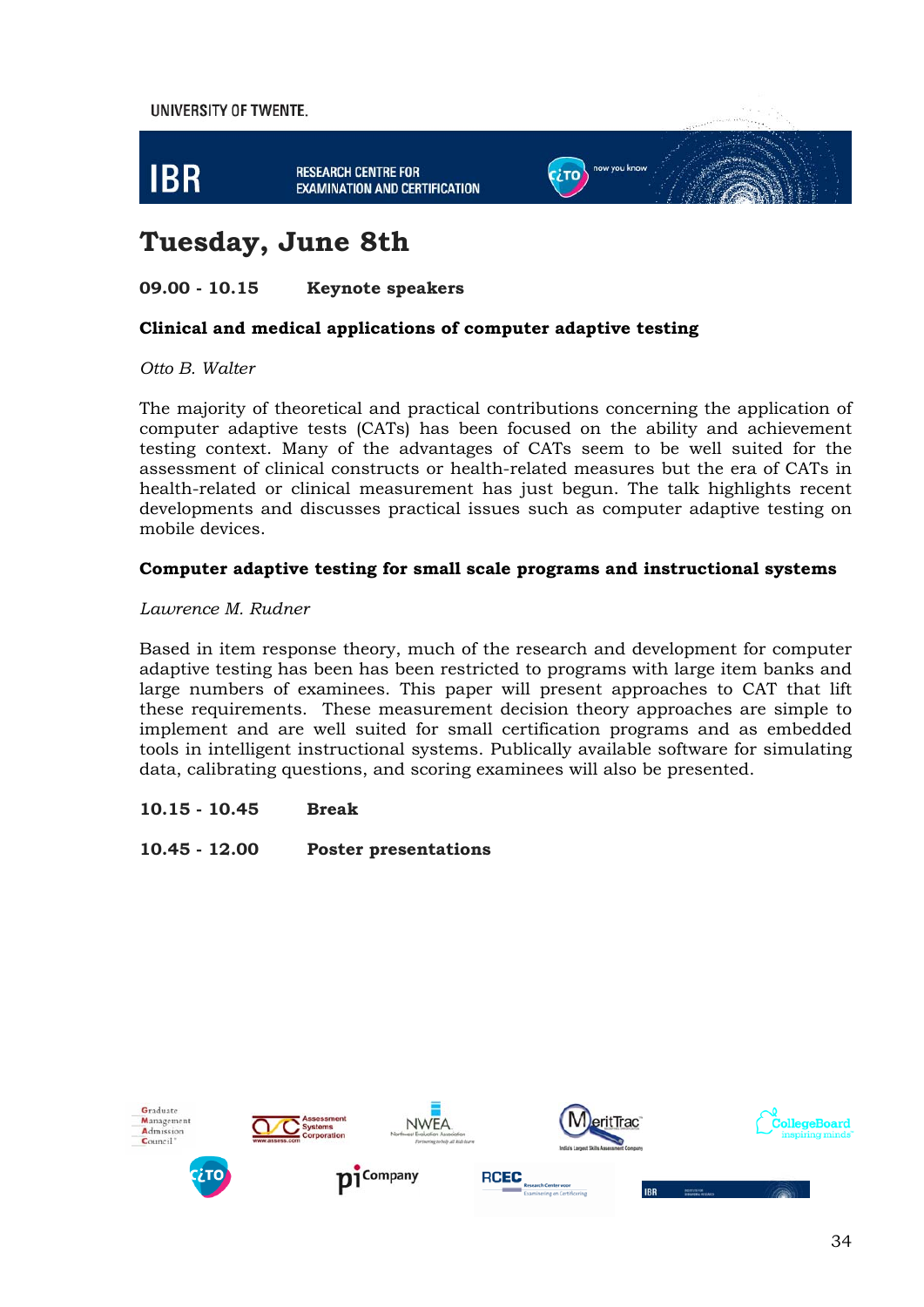

#### **Does the theory work in practice?**

#### *Hilary Ferral*

Recently, a new computer adaptive assessment tool has been developed in New Zealand to assess adults with lower levels of literacy and numeracy skills.

We present the results of a set of simulations designed to evaluate the tool's combined power of a large item bank and item selection algorithms to provide appropriate CAT assessments for test-takers of varying ability. While aggregate statistics regarding the performance of the algorithms are interesting and provide critical information, we present here some graphics which help to visualise the processes at play, gain insight into a test-taker's experience, and assess how well the assessment tool will work in practice.

#### **Inverted computer-adaptive rasch measurement: Prospects for virtual and actual reality**

#### *Matt Barney*

Computer-adaptive testing is significantly shorter and more secure than alternative approaches because it tailors the set of items administered to each unique person. But CATs can still be tedious and items misappropriated. Further, it is possible for people to misrepresent themselves in self-report measures. A new approach called "Inverted Computer Adaptive Testing" based on Rasch Measurement, is proposed for Virtual Reality environments that may hold promise for overcoming some of these challenges in an engaging and realistic environment that mimics real life. What adapts in ICAT is the certainty of a person's location on a dimension, based on actions in a computer-generated world. In ICAT behaviors elicited become items whose locations dynamically update confidence intervals for person location parameters. Such an approach has potential to be used to give dynamic feedback that may improve both measurement and development effectiveness. Even though Virtual Reality can be costly, potential benefits for high-stakes environments include 1) more engaging experiences; 2) reducing item over-exposure; 3) adjusting for bias; 4) improving feedback to enhance transfer; 5) enabling new unobtrusive item types including behavioral residuals; 6) reducing misrepresentation; and 7) providing new electronic methods for anthropological / observational studies. A Monte Carlo study is presented to illustrate the potential of the approach to better detect measurement distortions by combining fit statistics with Taguchi process capability estimates from Industrial/Systems Quality Engineering.

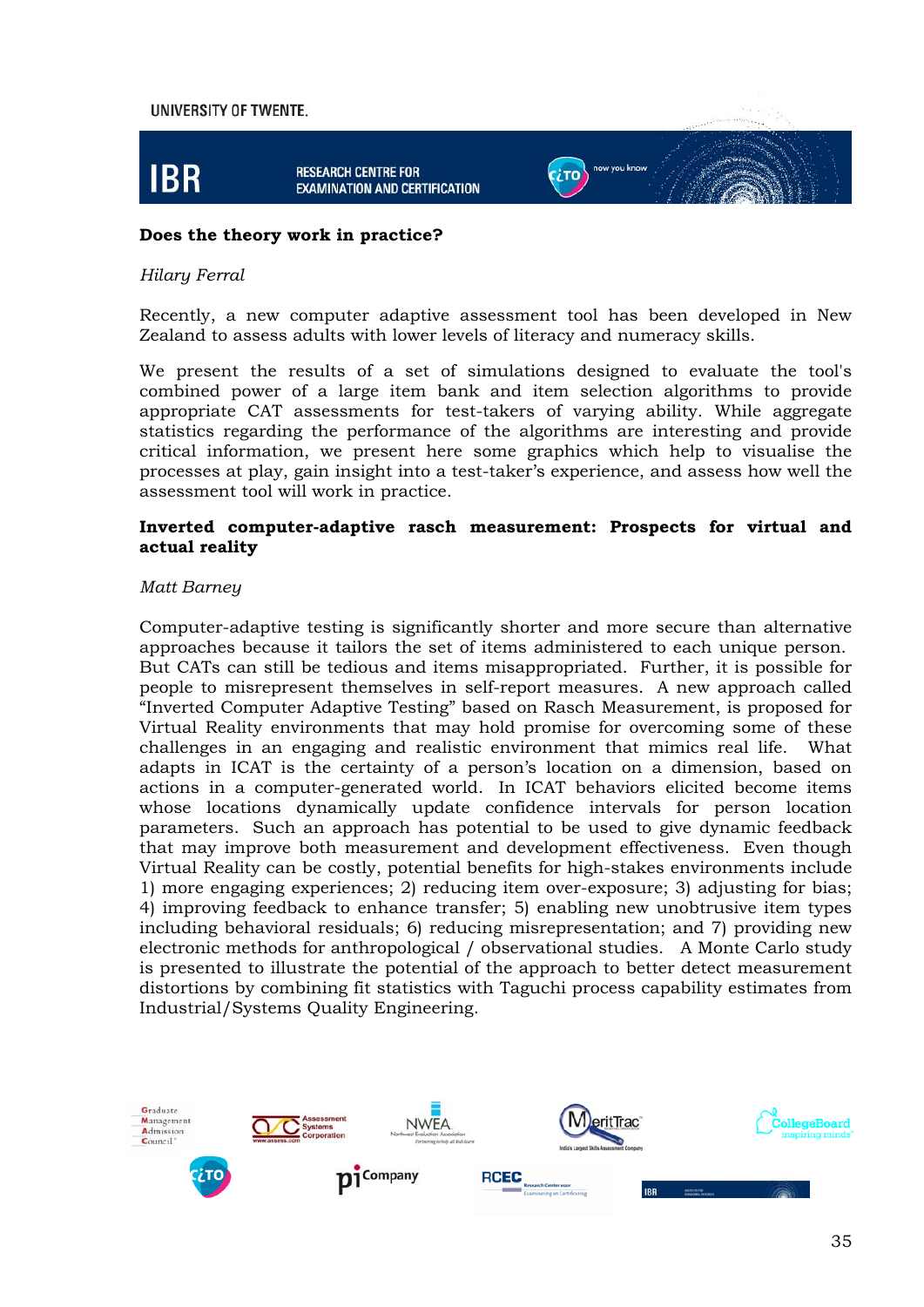

#### **CML estimations in multistage testing**

#### *Robert Zwitser and Gunter Maris*

A multistage test is probably the simplest adaptive test possible, where students are administered different blocks of items depending on the responses to earlier blocks of items. It has often been observed that for calibration purposes the method of CML is not applicable with data from a multistage test. Instead, the method of MML is mostly used.However, it will be shown that the MML estimates are significantly biased if the population distribution is not correctly specified. As a solution, it will be shown that, using the correct conditional likelihood, the method of CML provides unbiased estimates. The results will be illustrated with simulated data.

#### **Assessing the critical thinking ability of undergraduate students in a Nigerian University**

#### *Dr. H. O. Owolabi, Mrs. C. O. Owolabi, Dr. Bisi Onasanya and Dr. Mrs. R. O. Oduwaiye*

The development of critical thinking ability has become a common theme of national education objectives. It is a skill for successfully living. There are two perspectives to its development: subject matter approach integrates teaching-learning and testing with instruction while direct approach teaches the skill and then uses independent tests. Nigerian education seems to have adopted the subject matter approach. Instruments for direct test of critical thinking are not commonly used and this raises a demand. A computerized adaptive critical thinking test was developed and validated for use among Nigerian undergraduate students. The instrument was found to be valid and reliable.

#### **An adaptive scheme for the dynamic rasch calibration of pilot items**

#### *Rense Lange*

To efficiently build large item pools, new "pilot" items (i.e., items with unknown parameters) can be calibrated dynamically during CAT using "known" (i.e., previously calibrated) items. During simulated Rasch CAT using 250 "known" and 1000 "pilot" items, every fifth administered was a pilot item. Pilot items were selected either at random, or using maximum information based on dynamically updated PROX estimates. As expected, the maximum information approach outperformed random selection. Surprisingly, the final dynamic PROX estimates were superior to UCON estimates over all available data (i.e., known and pilot items). Thus, scaling sparse data may pose particular challenges.

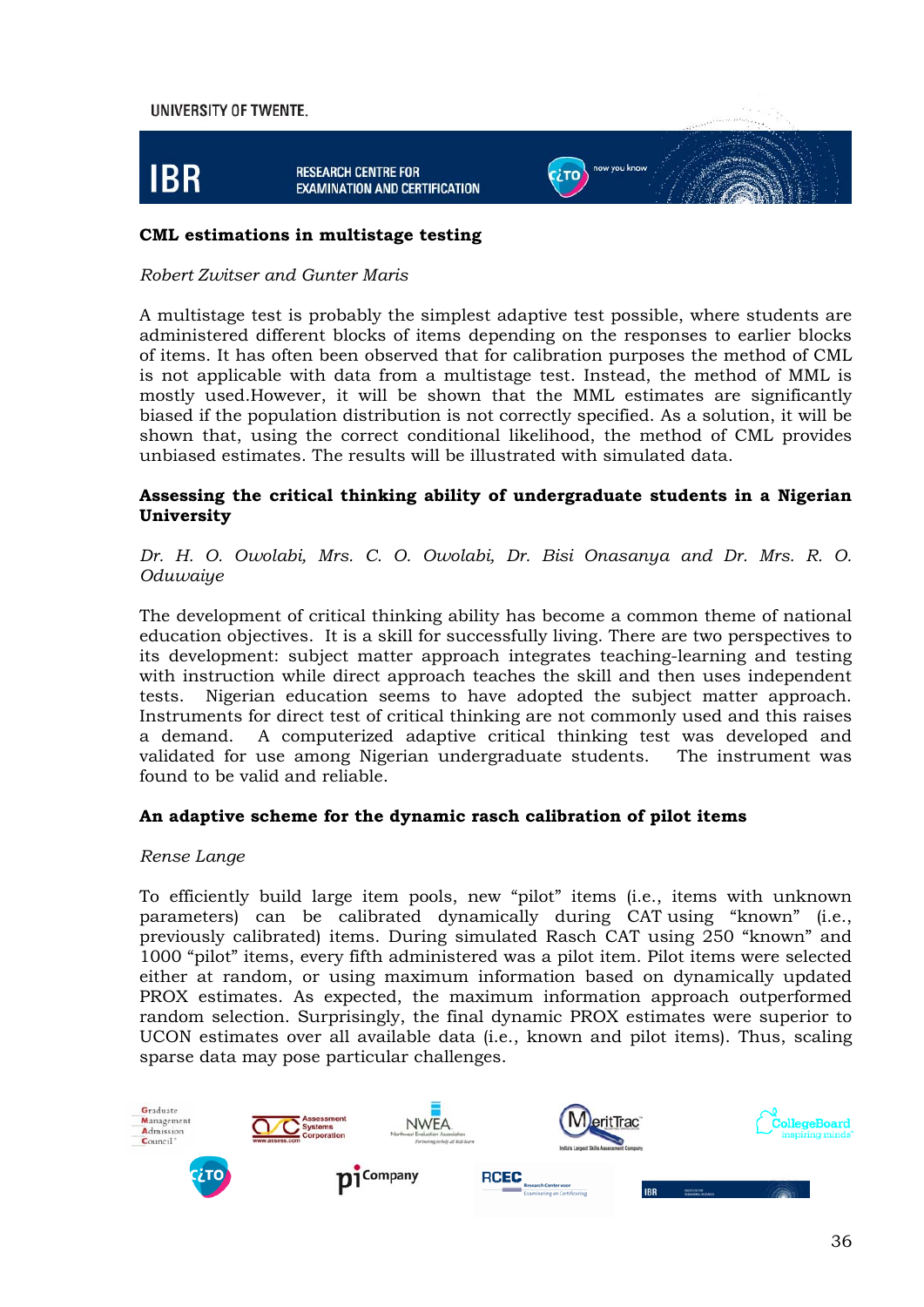

#### **Computer generated item analysis based on three-parameter logistic model as applied to chemistry achievement test**

#### *Susan C. Unde and Chita P. Evardone*

The annual Chemistry Achievement Test (CAT) is a division-wide test conducted among the public high schools in Iligan City to evaluate the performance of students in Chemistry and likewise used as an instrument to measure teaching efficiency.

This study was conducted to evaluate the CAT with the objective of obtaining a pool of valid good questions in Chemistry. A computer generated item analysis using the Item Response Theory was performed based on the Three-parameter Logistic Model. Findings revealed that 25% of the items of the CAT conducted are not valid and thus the test was considered unreliable on this basis. A calibrated CAT was recommended.

#### **How does the equal step size affect the number of items admistered in computerized adaptive testing**

#### *Atilla Halil ELHAN and Derya ÖZTUNA*

The aim of this study was to explore the effect of the width of adjacent thresholds (step size) on the number of items administered in CAT application. We have simulated four different item banks each contains 26 items with five responses according to Rasch model and arranged difficulty parameters as Uniform (-5,5). We have changed the width of step size to 0.5, 1, 2, and 4 for the item banks. Then, the WinGen2 was used to simulate the responses of 1.000 simulees distributed as Uniform (-5,5). The CAT assessments reduced the median number of items administered from 26 to 5, 6, 9 and 16 for the item banks, respectively.

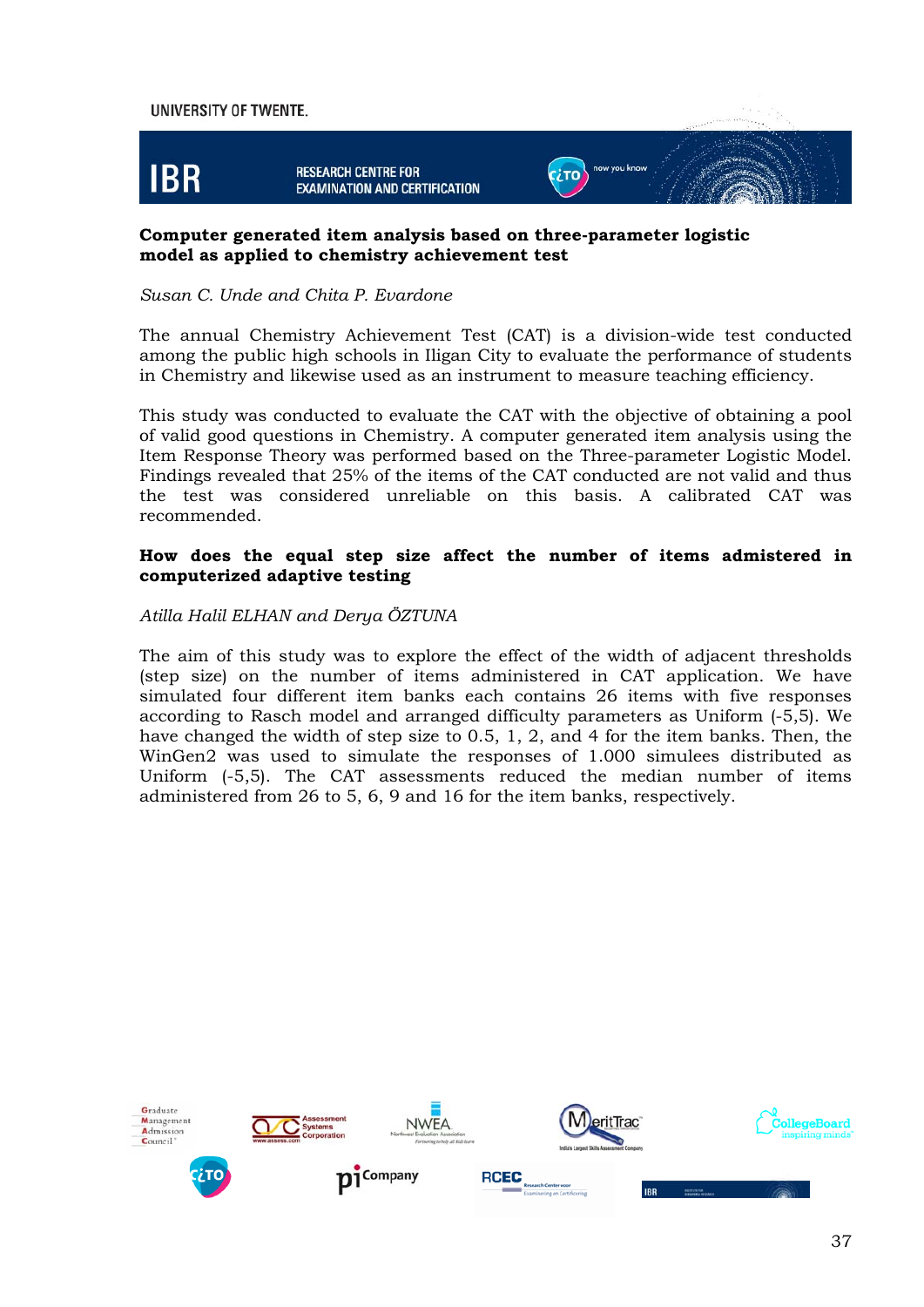#### UNIVERSITY OF TWENTE. **IBR** now you know **RESEARCH CENTRE FOR C**LTO **EXAMINATION AND CERTIFICATION**

#### **Teacher and student experiences with the use of an adaptive test (WISCAT-pabo)**

#### *Mia van Boxel and Jeanine Treep*

In this poster presentation the following topics will be discussed:

- o What do teachers and students like best: adaptive or linear tests? What is the reason for this preference?
- o Which formats can be used best for reporting the results of an adaptive test?
- o Which measures must be taken to make the implementation of an adaptive test acceptable and successful? Subjects here are for instance fixed length and conversion of "ability estimates" to "marks or grades".
- o What about the right of students to review the test, if the test is only manifest at the moment of examination because there is no test, there is only an item bank.

During the poster session there will be a demo of the WISCAT-pabo, so the vistitors can try it and experience adaptivity by themselves .

#### **Teate depression inventory: A rasch derived self-report inventory of depression**

#### *Balsamo, Michela, Sergi, Maria Rita, Saggino, Aristide and Giuseppe Giampaglia*

The Teate Depression Inventory (TDI; Balsamo, 2006) was a 21-item unidimensional self-report scale of depression, constructed using a modified version of the Rasch one-parameter model (Rasch, 1960-1980), proposed by Andrich (1988). The Rasch model was elaborated by values matrix produced by 529 subjects (either clinical subjects or healthy subjects) and 51 items, elicited on the basis of the diagnostic criteria for Major Depression Episode of the Diagnostic and Statistical Manual of Mental Disorders (DSM-IV-TR; APA, 2000). Following Rasch analysis, we selected 21 items by removing items on the basis of three criteria: model fit, individual item fit, and item residuals (Giampaglia, 2008).

It has some advantages, as ordered sequence of the thresholds of each of the 21 items; computation of a total score by summing the categories response to the items; good discriminative ability between normal and clinical subjects. Thus, it could be a valid screening instrument in that it sensitively discriminates between outpatients and normals.

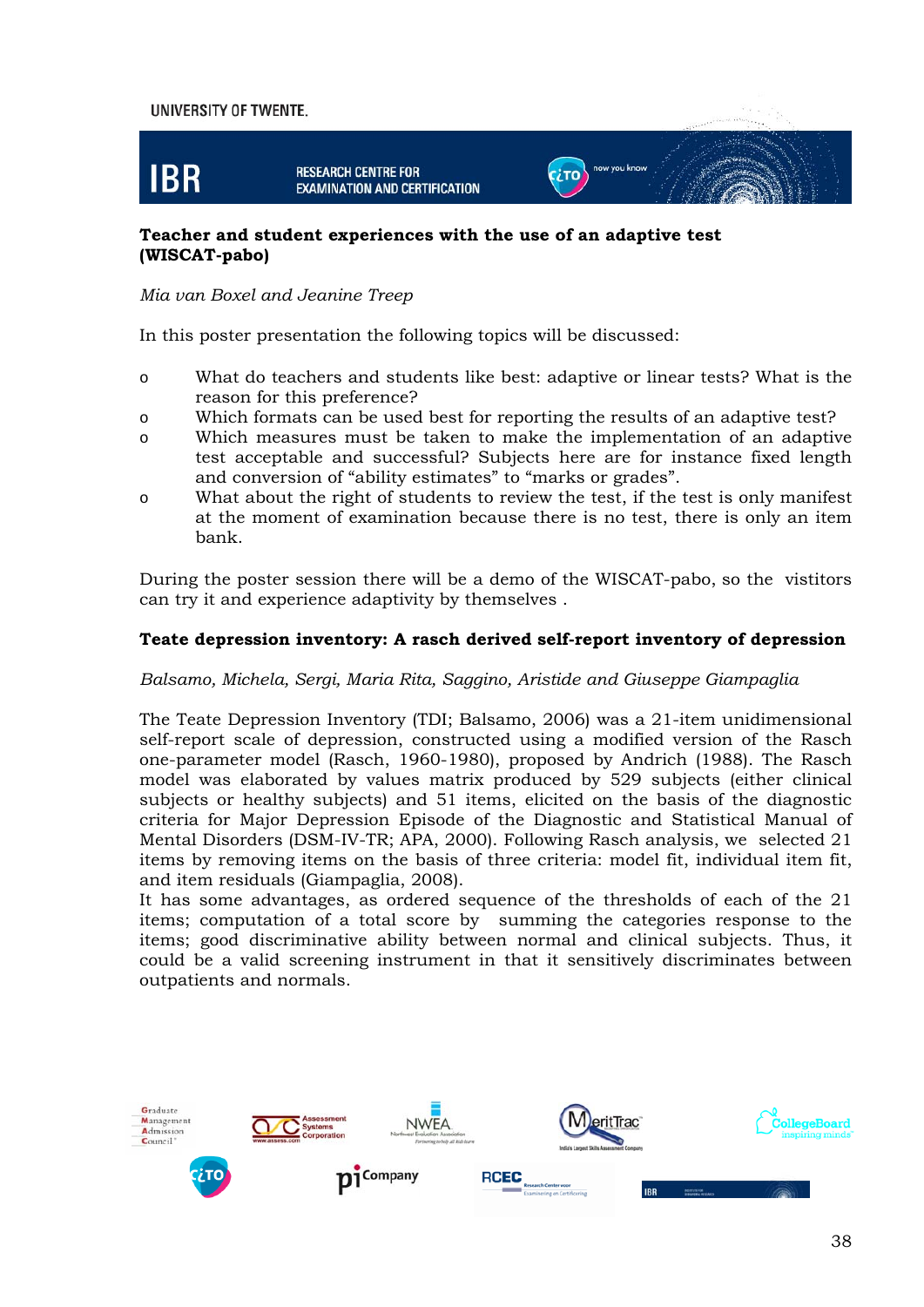

#### **Designing a computerized adaptive test to measure verbal reasoning**

*Gabriela Lozzia, María Ester Aguerri, Facundo Abal and Horacio Attorresi* 

This work displays the current stage of progress in developing an item bank for designing a Computerized Adaptive Test to measure Verbal Reasoning. The general features of its items regarding to their contents and IRT-parameters, and the criterions to be followed for designing a CAT are shown. Some interesting achievements are expected to come from this CAT, including providing a useful instrument for the educative field, introducing a new methodology in our country where IRT is still only moderately developed and applied- and the possibility of exploring the reaction of university students when they are taking this kind of test.

#### **Selection of common items in full metric calibration for the development of CAT item banks**

#### *Jieun Lee and David J. Weiss*

A CAT item bank typically requires the administration of subsets of different items to different groups of examinees. Full-metric concurrent calibration is a method that can be used to link the IRT item parameters onto a scale that reflects the full range for the total group of examinees. This simulation study examined the performance of full-metric concurrent calibration focusing on the anchor test design under the 3-parameter model. Number of groups, difference in among groups, the number of common items, means and spreads of item discrimination and item difficulties relative to those of a total test were varied.

#### **A comparison of different parameter estimation methods**

#### *Isabel Cañadas, Sonia Tirado and Rebeca Bautista*

At present there are a wide variety of software to perform both calibration and parameter estimation of the items based on Item Response Theory (IRT). However, they all don't lead to the same results due to various issues. First, the type of algorithm used for estimation. Moreover, the own software particularities. From a bank of multiple choice items that measure knowledge of statistics the aim of this work is to analyze the differences found in the results of the item parameter estimation, following the 3-p model, depending on two aspects: a) the type of software and b) the estimation algorithm.

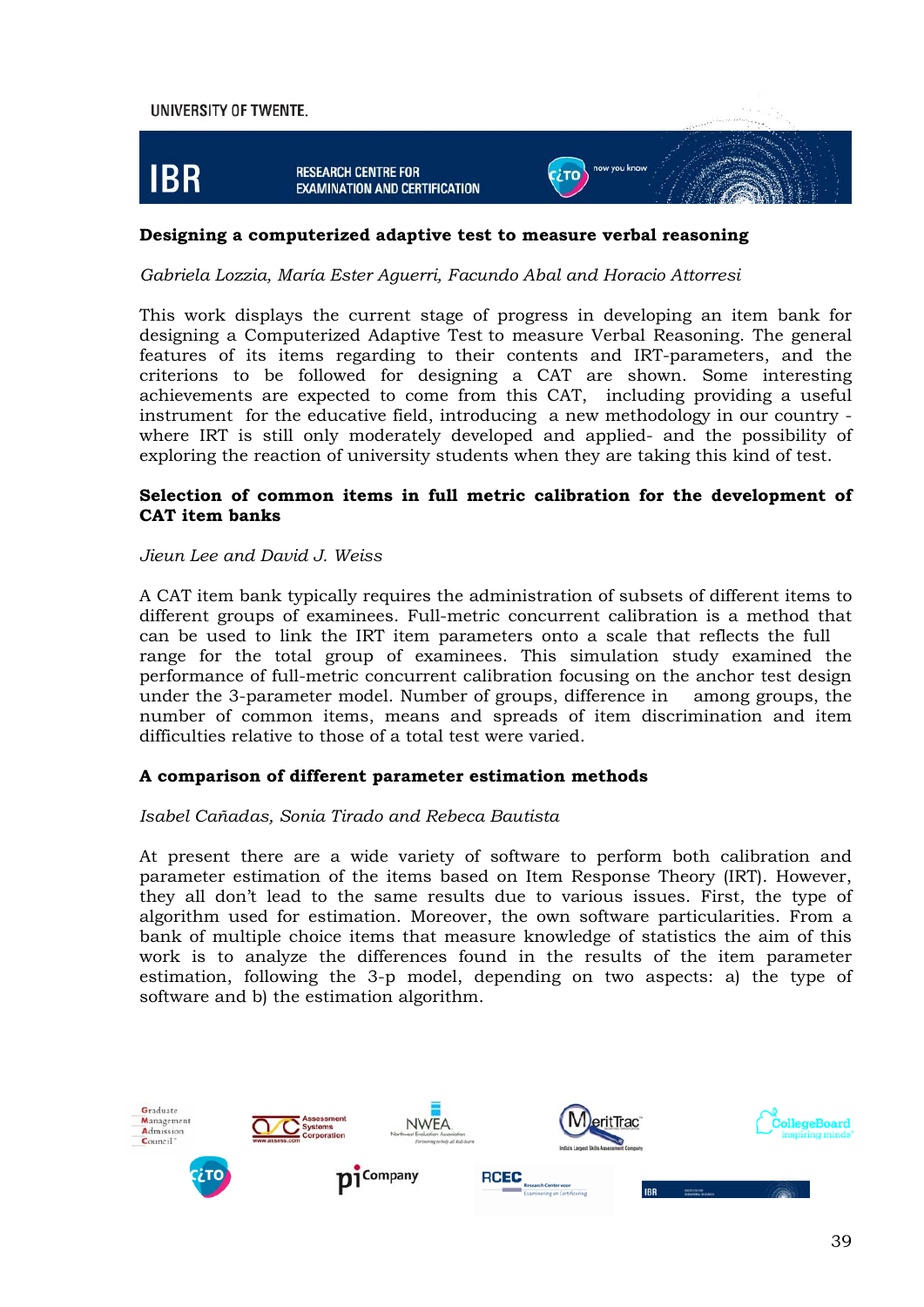

#### **Omitted responses: The effect on item parameters**

#### *Sonia Tirado, Rebeca Bautista and Isabel Cañadas*

In the calibration of item banks for the creation of Computerized Adaptive Tests (CAT) the presence of omitted responses from the subjects is a common occurrence when data collection is performed by pencil and paper procedures. This may affect parameter estimation results. From a bank of multiple choice items that measure knowledge of statistics, we adjusted the three-parameter logistic model (3-p) and analyzed the effect of omitted responses on the items parameters estimated by different methods.

#### **The sample size effect on item parameters**

#### *Rebeca Bautista, Isabel Cañadas and Sonia Tirado*

The sample size in item bank calibration for the creation of Computerized Adaptive Tests (CAT) may affect the parameter estimation results. From a multiple choice item bank that measure knowledge of statistics we adjusted three-parameter logistic model and analyzed the effect of different sample sizes on the items parameters when performing estimation by different methods.

#### **Effects of medium on writing assessment of learners of chinese as a foreign language**

#### *Yu Zhu (Ph.D.) and Andy SL Fung (Ph.D.)*

Hanyu Shuiping Kaoshi (HSK), the official Chinese language proficiency test, has been applying paper and pencil as the sole medium of its writing tests. To find out if the medium would have any effects on foreign learners' performance on the writing assessment, a sample of intermediate learners of Chinese will take 2 comparable HSK writing topics, one to be done with computer and the other on paper. Keystroke logs, think-aloud protocols, and in-depth interviews will be used to collect data. Findings and discussions will provide evidence and implications that may contribute to the improvements of the HSK writing test.

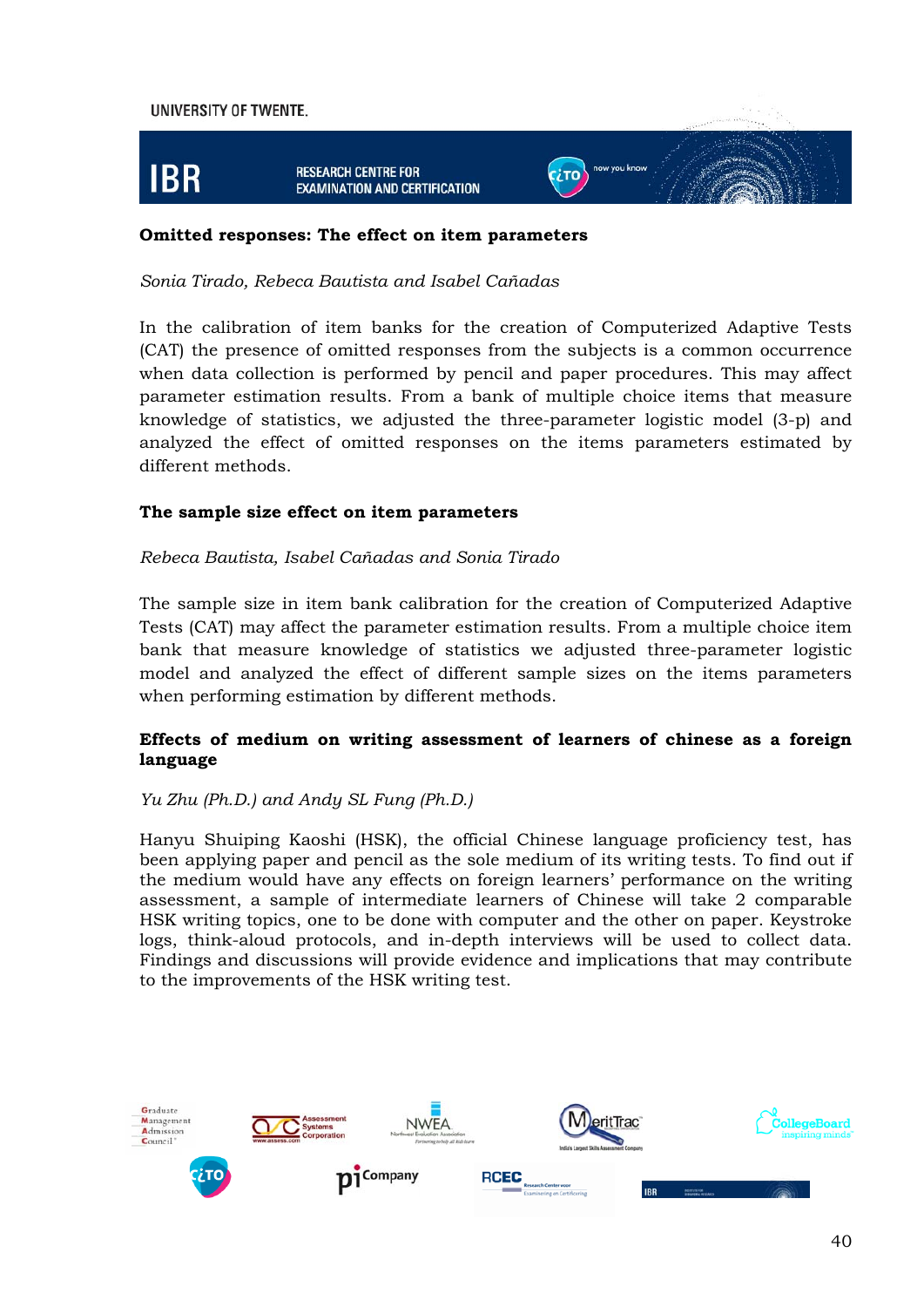

#### **Estimating item response theory based item parameters when response matrix is quite sparse**

#### *Vipin Chilana*

Many high-stakes exams face the issue of missing data in IRT calibrations. Given that CAT testing programs begin with calibrations of fixed-form tests to obtain IRT parameters, it is important to appropriately deal with missing data issues. High stake exams, with negative marking for wrong answers and test taking time constraints convert the cognitive assessments to speeded - tests rather than pure performance tests. This results in large items being not responded intermittently and at the end of the test. There are many factors for this missing data and some of them are non-random ones. While a good amount of research has already been done in this area, the specific way it can be dealt with would also depend on the region, uniqueness of selection decisions, peculiarities of test taking behavior and the item types. The study will evaluate these aspects in typical **Indian context** of conducting large scale high stake paper pencil tests and will attempt to estimate IRT parameters and simulate CAT using these parameters.

#### **Development of a physical function CAT**

#### *Man Hung, David J.Weiss and Charles L. Saltzman*

In an effort to address some of the long recognized problems with patient reported outcomes measures, we intend to develop and validate a computerized adaptive testing (CAT) instrument that can efficiently and precisely measure patients' physical functioning. We conducted a prospective study of 500 adult patients who presented for care of lower extremity musculoskeletal problems. Each patient completed a questionnaire with seven demographic items and 124 Patient-Reported Outcomes Information System physical function items. Each physical function item was then calibrated using a 2 parameter IRT model. A post-hoc simulation of CAT was further performed to assess varying CAT parameters.

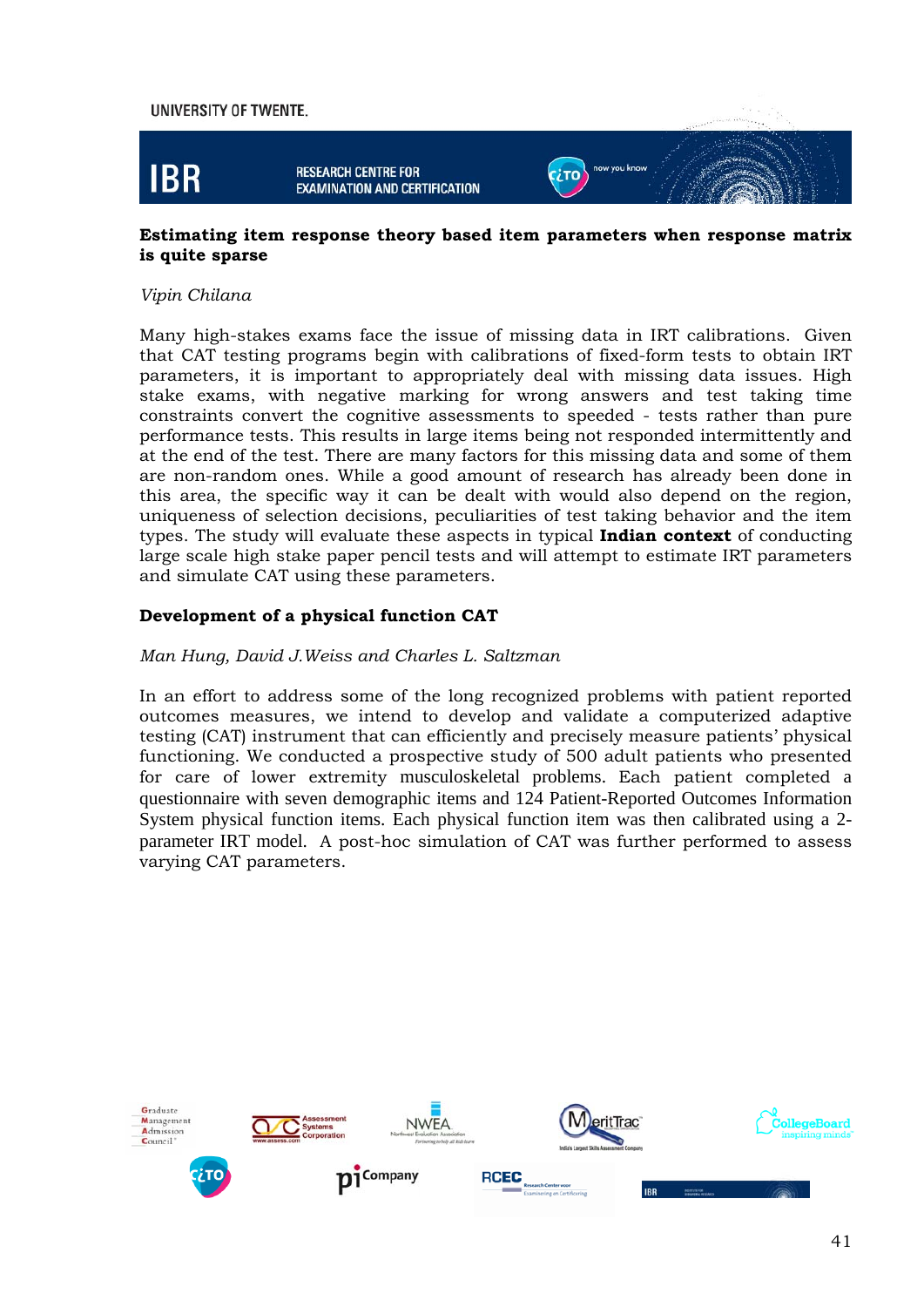

#### **Constructing a new fluid intelligence test: An IRT approach**

*Romanelli R., Saggino A. and Weiss D. J.* 

The aim of this research is to study the psychometric characteristics of a new fluid intelligence test, starting from Carroll's three stratum theory (1993). This test was administered to a sample of 659 Italian student. All items (n=220) were divided in two parallel forms, that were administered to two groups. A subsample (n=460) was also administered the Raven's Advanced Progressive Matrices in a counterbalanced order.

Our findings showed that the two test forms had good internal consistencies  $(KR20<sub>1</sub>=,89; KR20<sub>2</sub>=,85)$ . For each item were computed IRT parameters according to the 3-parameter logistic model. Also CAT simulation studies were conducted.

**12.00 - 13.30 Lunch** 

**13.30 – 15.05 Paper Presentations**

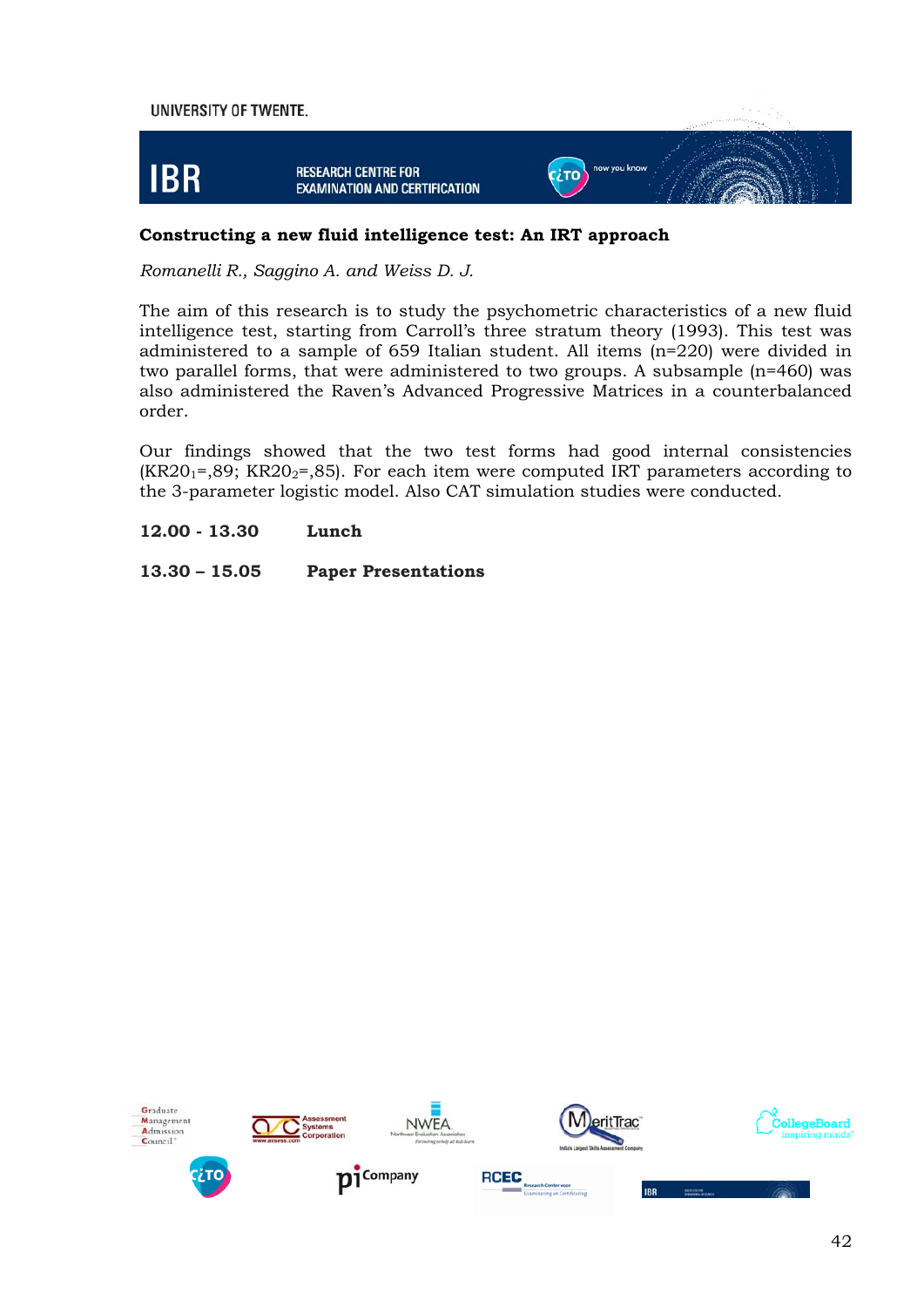

#### **Multidimensional CAT**

#### **A general multidimensional computerized adaptive testing platform in health outcomes measurement**

*Seung W. Choi, Richard C. Gershon, and Dave Cella* 

Most CATs in health outcomes measurement to date are unidimensional, measuring one construct at a time. Clinical studies often involve multiple, interrelated constructs (e.g., anxiety and depression, fatigue and physical function) as outcome variables; however, conventional unidimensional approaches generally ignore or underutilize the information present between the constructs. Reducing patient burden from overtesting is critical in health outcomes measurement and has motivated exploring multidimensional approaches as a means to achieve higher measurement efficiency and brevity as a result. This presentation will discuss and demonstrate a general CAT algorithm, suitable for various multidimensional frameworks, including multi-unidimensional, bifactor, and fully multidimensional approaches.

#### **Benefits of multidimensional adaptive testing from a practical point of view**

#### *Ulf Kröhne & Ivailo Partchev*

This talk will focus on benefits of multidimensional adaptive testing (MCAT) and multidimensional scoring (MS) for three one-dimensional fixed-length computerized adaptive tests (CAT). With the help of a simulation study we will compare the following approaches: Separate CATs of the different traits with optimized starting points, a combined CAT with content control, separate CATs with MS, a combined MCAT with mixed dimensions and a combined MCAT with items ordered by dimensions. Although MCAT achieves highest efficiency, MS of separate CATs leads to empirically relevant improvements in the measurement. Some side effects will be discussed, for instance, for item exposure.

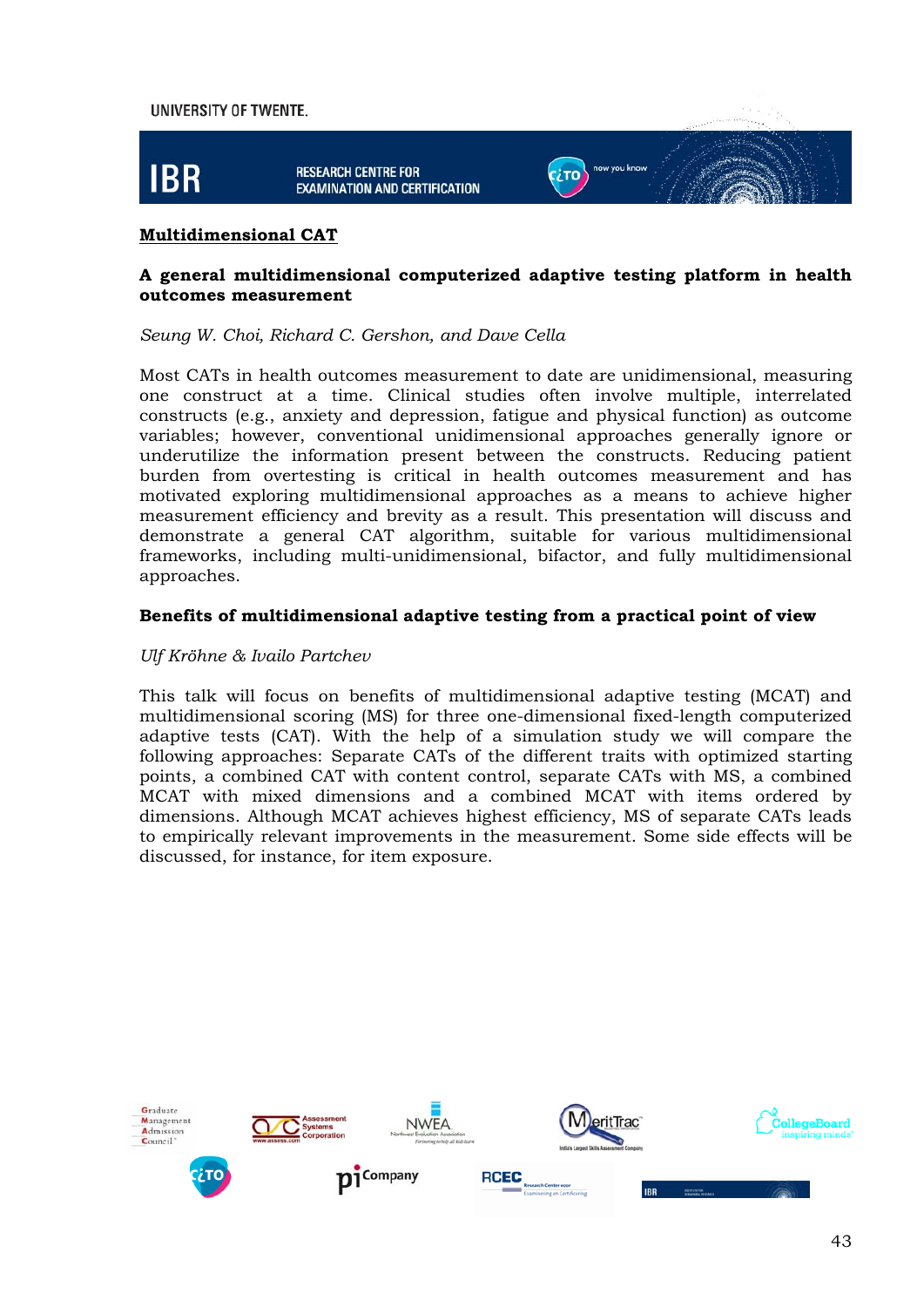

#### **The bifactor model and its application to multidimensional computerized adaptive testing**

#### *Dong Gi Seo and David J. Weiss*

The present study extends the work on bifactor CAT of Weiss & Gibbons (2007) in comparison to a fully multidimensional bifactor method using multidimensional maximum likelihood estimation and Bayesian estimation for the bifactor model (MBICAT algorithm). Although Weiss and Gibbons applied the bifactor model to CAT (BICAT algorithm), their methods for item selection and scoring were based on unidimensional IRT methods. Therefore, this study investigated a fully multidimensional bifactor CAT algorithm using simulated data.

#### **Multiple-Category classification with multidimensional adaptive testing in large-scale assessments**

#### *Nicki-Nils Seitz and Andreas Frey*

The study demonstrates the hypothetical use of multidimensional adaptive testing (MAT) with a confidence interval classification approach for a large-scale assessment situation. Varying the location and the number of cut points, MAT is contrasted with fixed length testing (FIT) and unidimensional computerized adaptive testing (CAT). In a real data simulation, we used the ability distribution and the item parameters obtained from a calibration study of a test measuring the attainment of the German educational standards in mathematics. Since the efficiency of classification is generally dissatisfying for multiple categories, for pass/fail situations the measurement efficiency can be increased especially by MAT.

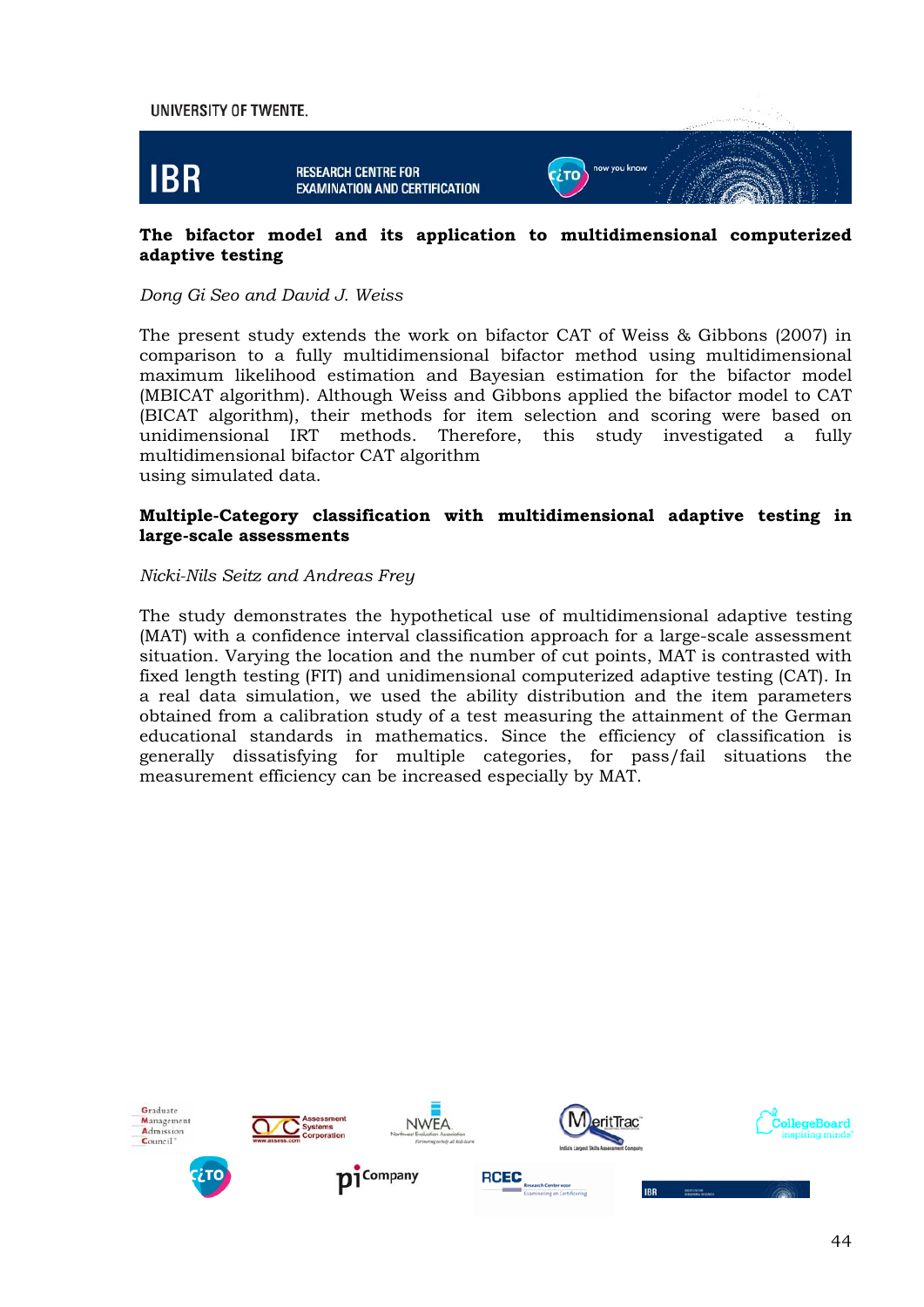

#### **CAT for Classification**

#### **Adaptive sequential mastery testing using the Rasch model and Bayesian sequential decision theory**

*Hans J. Vos and Cees A.W. Glas* 

In this paper, a version of adaptive sequential mastery testing (i.e., classifying students as a master/non-master or to continue testing and administering another item or testlet) is studied where response behaviour is modelled by an item response theory (IRT) model. Firstly, a general theoretical model will be sketched that is based on a combination of Bayesian sequential decision theory and item response theory. Then it will be pointed out how IRT-based sequential mastery testing can be generalized to adaptive item and testlet selection rules, that is, to a situation where the choice of the next item or testlet to be administered is optimized using the information from previous responses.

The performance of IRT-based adaptive and adaptive sequential mastery testing (ASMT) will be studied in a number of simulations as a function of the proportion correct decisions and the average loss using the Rasch model. It was found that adaptive sequential mastery testing does indeed lead to a considerable decrease of loss, mainly due to a significant decrease of testlets administered. The number of correct decisions remains relatively stable. The decrease of loss is positively related to the number of items in a testlet: the larger the number of testlets and the smaller the number of items in a testlet, the less the loss. The reduction of loss due to adaptive testlet selection is less pronounced. Finally, the possibilities and difficulties of application of the approach in the framework of the 2-PL and the 3-PL will be discussed.

#### **Effects of different termination criteria on classification consistency in CAT**

#### *Nam Keol Kim*

This study is trying to investigate the effects of different termination criteria on the performance of CAT administration in terms efficiency that can be measured by not only usual evaluative index such as root mean square difference (RMSD) but also classification consistency index (CCI) which is a more practical approach, for instance, with standardized accountability achievement test in US. Through the post-hoc simulation utilizing POSTSIM3 program, the efficiency of different termination criteria has been investigated with different conditions along with different estimation methods and different IRT models applied. Applied were real response data that consisted of 2889 students on 80 mathematics test items and the item parameter were estimated through BILOGMG in R.

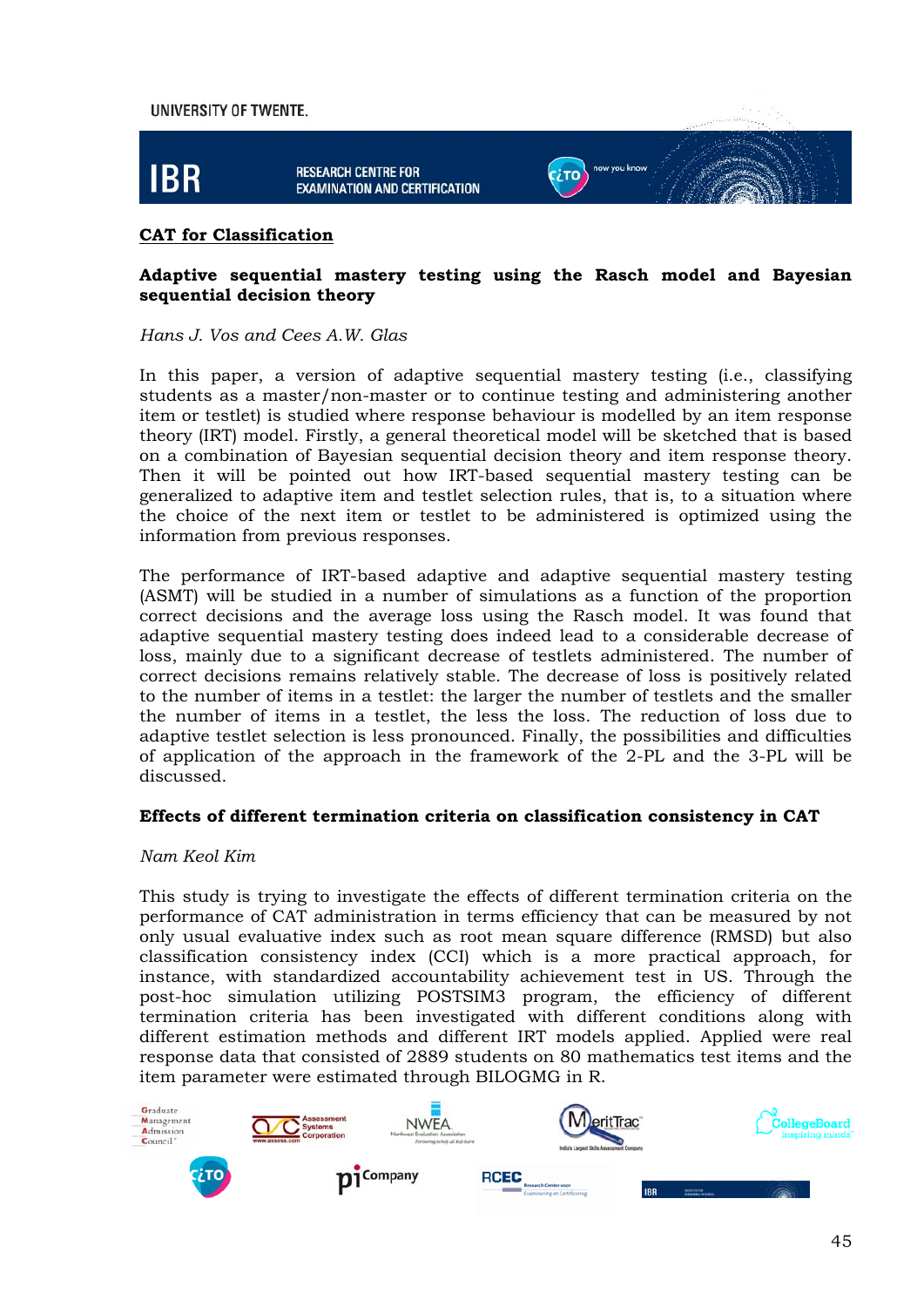

#### **Using the sequential probability ratio test when items and respondents are mismatched**

#### *Maaike van Groen & Angela Verschoor*

Computerized classification tests (CCT) select items adaptively for each examinee in order to make a classification decision. A decision is made regarding the assignment of an examinee into one of the mutually exclusive categories along the ability scale. The sequential probability ratio test (SPRT) can be used for making the decision.

In CCT, items are selected that provide maximum information at the current ability estimate or at the cutting point. This implies that items have to be available whose difficulty matches the examinee ability. The effect of a mismatch between difficulty and ability in tests using the SPRT is unknown.

#### **Nominal error rates in computerized classification testing**

#### *Nathan A. Thompson*

A common finding in computerized classification testing (CCT) research, though often not explicitly noted, is that observed error rates do not always follow nominal error rates, and in some cases are substantially different. There are likely several contributing factors, including the size of the indifference region, which is typically selected arbitrarily rather than empirically, and the information structure of the item bank. This paper will utilize monte carlo simulations to manipulate these two variables, and investigate their effect on the observed error rates in CCT. Both approaches to the likelihood ratio criterion (point and composite) will be utilized.

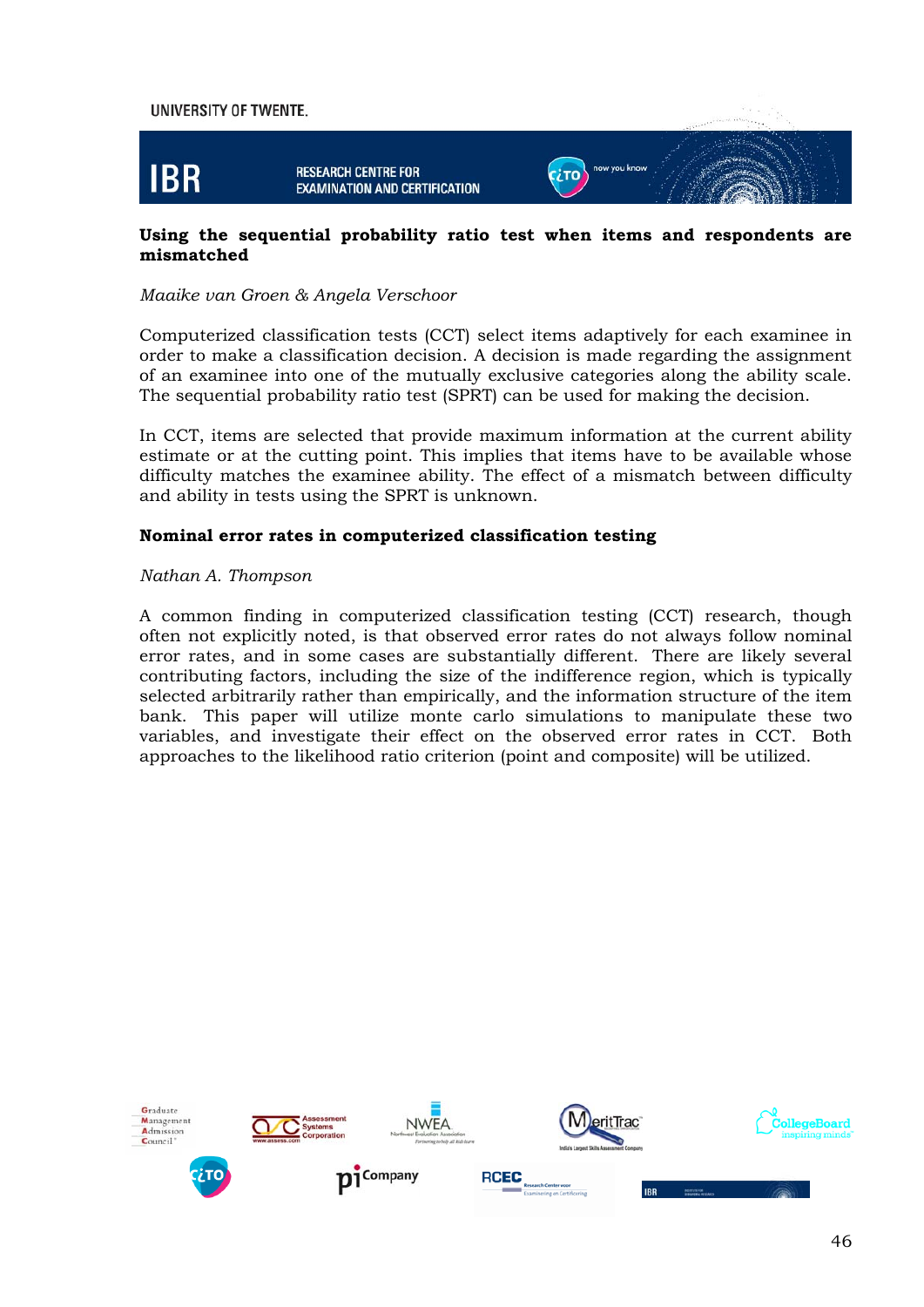

#### **CAT in Education**

#### **Orthography testing and CAT - on the way to establish individual orthography learning**

#### *Sarah Frahm*

In order to facilitate individual orthography learning, diagnostic tests are indispensable. They do not only need to give a differentiated insight into the orthography competence and its development, they also need to allow further learning with individualized learning material which is adapted to the students' individual needs.

At the IACAT, an overview of a research project of the National Education Panel Study (NEPS) in Germany with the long-term objective to develop a computerized adaptive test will be presented. It includes the development of a computerized analysis software and a mode-effect-study.

#### **Adapt your listening test to your level**

#### *Klaas Schreuder, Angela Verschoor and Niels Veldhuijzen.*

Cito produces every year tests of listening comprehension for students of 15+. An item pool comprising 315 items from tests for Dutch as a mother tongue has been calibrated using the two parameter logistic model. Items are clustered in testlets of 2 to 14 items belonging to one source program. The item pool consists of 43 testlets. In an adaptive test, the testlets should be selected as a whole. Simulations show that the length of the tests of 55 items can be reduced to approximately 40 items without increase in measurement errors.

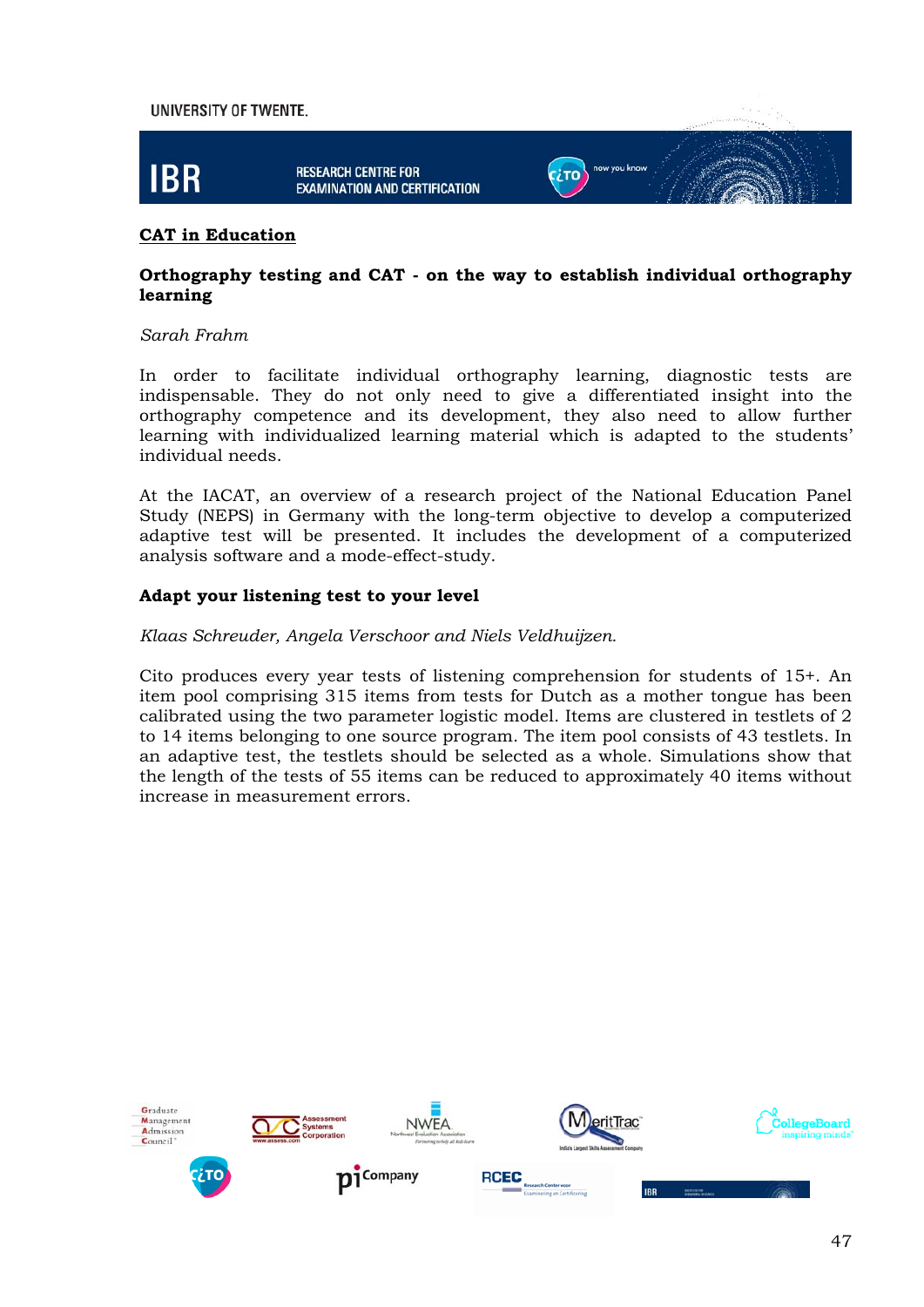

#### **WISCAT-pabo: Computerized adaptive testing of arithmetic skills of first-year students at primary school teacher training colleges.**

#### *Gerard J.J.M. Straetmans & Theo J.H.M. Eggen*

WISCAT-pabo is the name of a computer-based adaptive testing package that is used to assess the arithmetic skills of first-year teacher training college (TTC) students in The Netherlands. There are several reasons why it was decided to develop an adaptive test. The most important among them was the fact that the population of first-year TTC students is highly heterogeneous in terms of arithmetic skills, due to the differences in previous education.

In addition to the argumentation for adaptive testing, we will address the following topics successively:

- Design of the testing package;
- Measurement quality;
- Operational results;
- Student experiences.

#### **DESIGNING & Using adaptive tests for large scale formative assessment**

#### *John Winkley*

This presentation is concerned with the development and trialling of sets of adaptive computer-based tools used primarily to assess the literacy, language and numeracy skills of adult learners in both academic and work settings in the UK.

These tools have been used extensively in thousands of centres for diagnostic and formative assessment purposes and are one of several outputs from an ongoing development of computer-based adaptive formative assessment tools.

The paper looks at the benefits and problems associated with developing, trialling and deploying these types of assessments. We consider trialling and reliability measurement, as well as learner and teacher views.

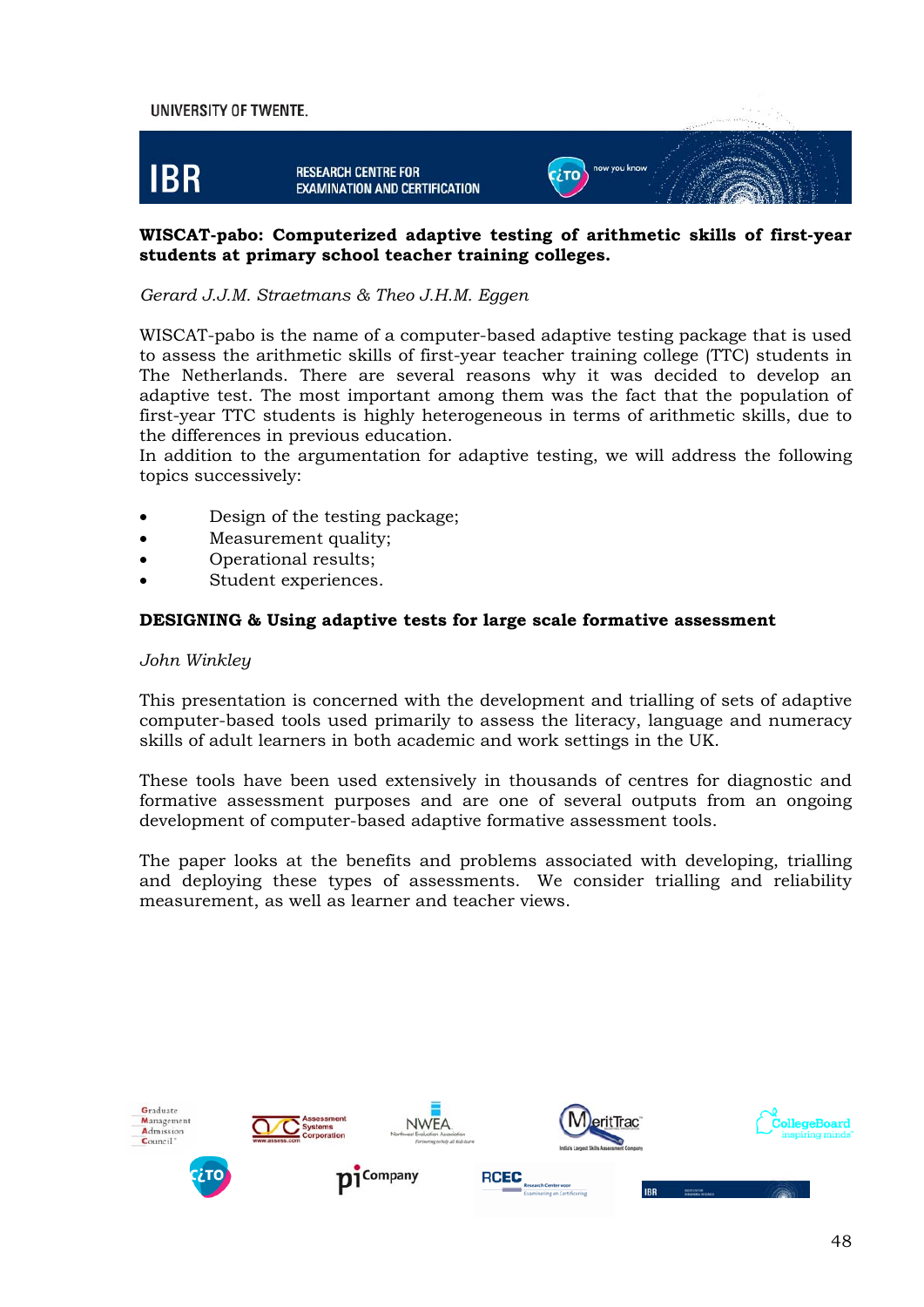

#### **15.20 – 16.30 Paper Presentations**

#### **Item selection (Part 2)**

#### **Item selection criteria in CAT based on predictive distributions**

#### *Mathilde Huisman-van Dijk and Frans Kamphuis*

In contrast to the popular item selection criteria based on Fisher information or Kullback-Leibner information the main purpose of this article is to present some new criteria for item selection in CAT, founded in a Bayesian decision theoretical perspective. The first criterion is based on predicted outcomes. The moments of the posterior predictive distribution, offer us excellent opportunities to state some selection rules. A second selection rule uses the information from the future outcomes, the expected Shannon information will be maximised. The sequence of selected items is also different in this approach in contrast to the more traditional approaches.

#### **Content control with the maximum priority index method in multidimensional adaptive testing**

#### *Andreas Frey, Ying Cheng and Nicki-Nils Seitz*

Two generalizations of the maximum priority index method (MPI; Cheng & Chang, 2009) to multidimensional adaptive testing (MAT) are introduced. The performance of the two methods is compared to unrestricted MAT. As independent variables, several characteristics of the item pool and the requested ratios of items per dimension are manipulated. MAT is carried out using the bayesian item selection and ability estimation proposed by Segall (1996) assuming knowledge of the a-priori variancecovariance-matrix. The study provides (a) easy accessible solutions for how to use content control in MAT and (b) results enabling practitioners to choose a feasible content control method.

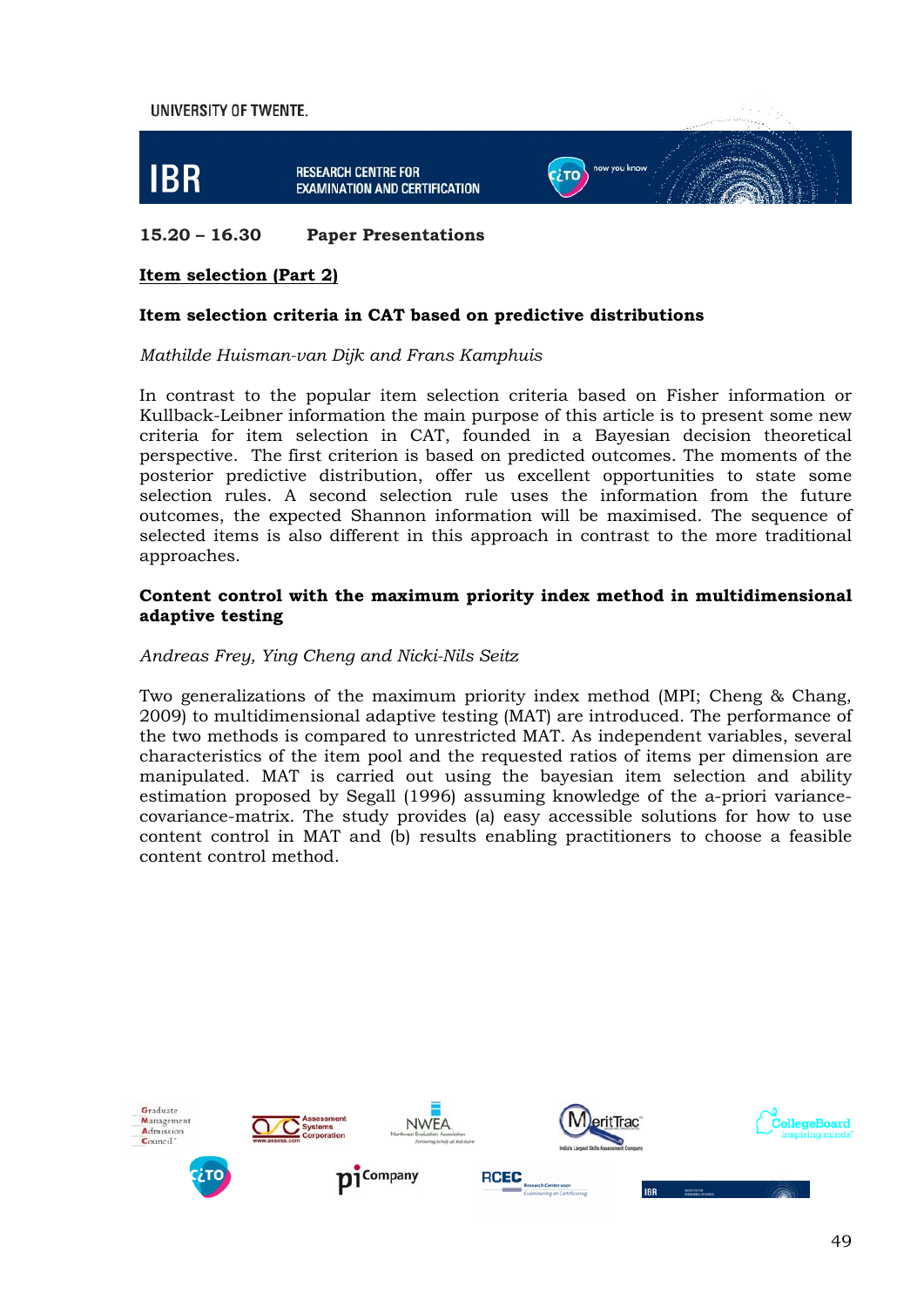

#### **The maximum priority index for generalized partial credit model in computerized adaptive testing**

#### *Zeng Lingyan*

Item selection strategy(ISS) is the most important part of computerized adaptive testing (CAT), whose quality is directly related to the reliability,efficiency,and security of the test. Many researches and applications of CAT are based on a dichotomously scored model. It is highly evident that more information can be obtained from examinees using a polytomously scored model rather than a dichotomous model.Moreover,it is necessary for us to further explore CAT research based on a polytomously scored model. Considerable research is already being conducted on CAT using the Grade Response Model (GRM);however,in our country,there are few reports pertaining to research on CAT using the Generalized Partial Credit Model(GPCM).In the GPCM,each item contains several step parameters,and there are no specific rules governing them.The posterior step cannot advance when the earlier step has not been completed,and the posterior's step parameter may be lower than that of the previous one.The traditional maximal item information (MII) approaches could easily result in great exposure of highly distinct items.This study investigated a new heuristic approach,the maximum priority index(MPI) method using the GPCM through Monte Carlo simulation. Research shows that MPI method is better than the MII approach in such index: recovery, stability, the average item number and exprosure.

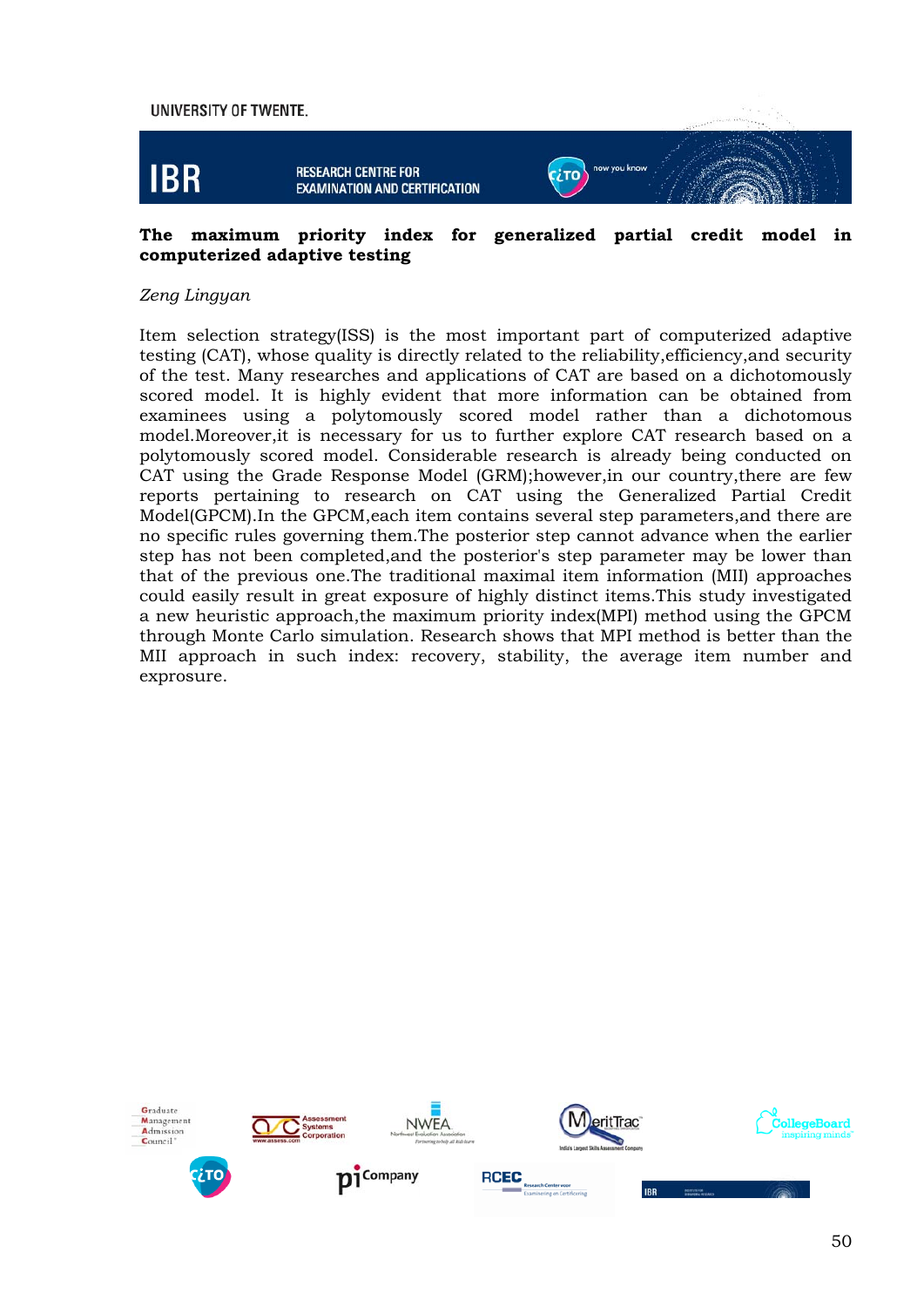

#### **Conformation testing and assessment of change**

#### **Unproctored internet test verification: Using adaptive confirmation testing**

#### *Guido Makransky and Cees Glas*

Unproctored Internet testing (UIT) is commonly used in employment test administration. This article proposes and compares a fixed length and an adaptive method for detecting if a test-taker's original UIT responses are consistent with the responses from a follow-up confirmation test. Simulation studies indicated that the adaptive confirmation test was almost four times shorter while maintaining the same detection power. The study also demonstrated that cheating can have a detrimental effect on the validity of a selection procedure, and illustrated that the use of a confirmation test can remedy the negative effect of cheating on validity.

#### **Accepting the null: Determining no change within adaptive measurement of change**

#### *Steven W. Nydick and David J. Weiss*

This paper proposes and evaluates a method of determining "no change" within change CAT. Instead of no change quantified as a "point" on a distribution with CAT testing significant deviations from that point, it might be more intuitive to think of no change as a range of values. In this context, the CAT implementer (or researcher) could decide in each implementation how they want to quantify no change depending on measurement purposes. As a first step, this paper assesses a moving classification CAT, with classification determined by a Sequential Likelihood Ratio Test, and where the classification categories at the second time point are determined from the estimated theta at the first time point.

#### **Measuring individual growth curves with computerized adaptive testing**

#### *Shannon M. Von Minden and David J. Weiss*

The measurement of individual change across multiple time points is a controversial topic riddled with psychometric problems. However, there are situations in which the measurement of individual growth curves is important. A recently completed simulation study demonstrated that conventionally constructed and scored tests cannot measure individual growth at multiple time points; IRT scoring improved the recovery of true growth curves, but there was still a wide range of error in recovery. The current study implemented CAT as a potential solution for the measurement of individual growth curves, with the focus on how well the CATs captured true change in comparison to both conventionally scored and IRT scored conventional tests.

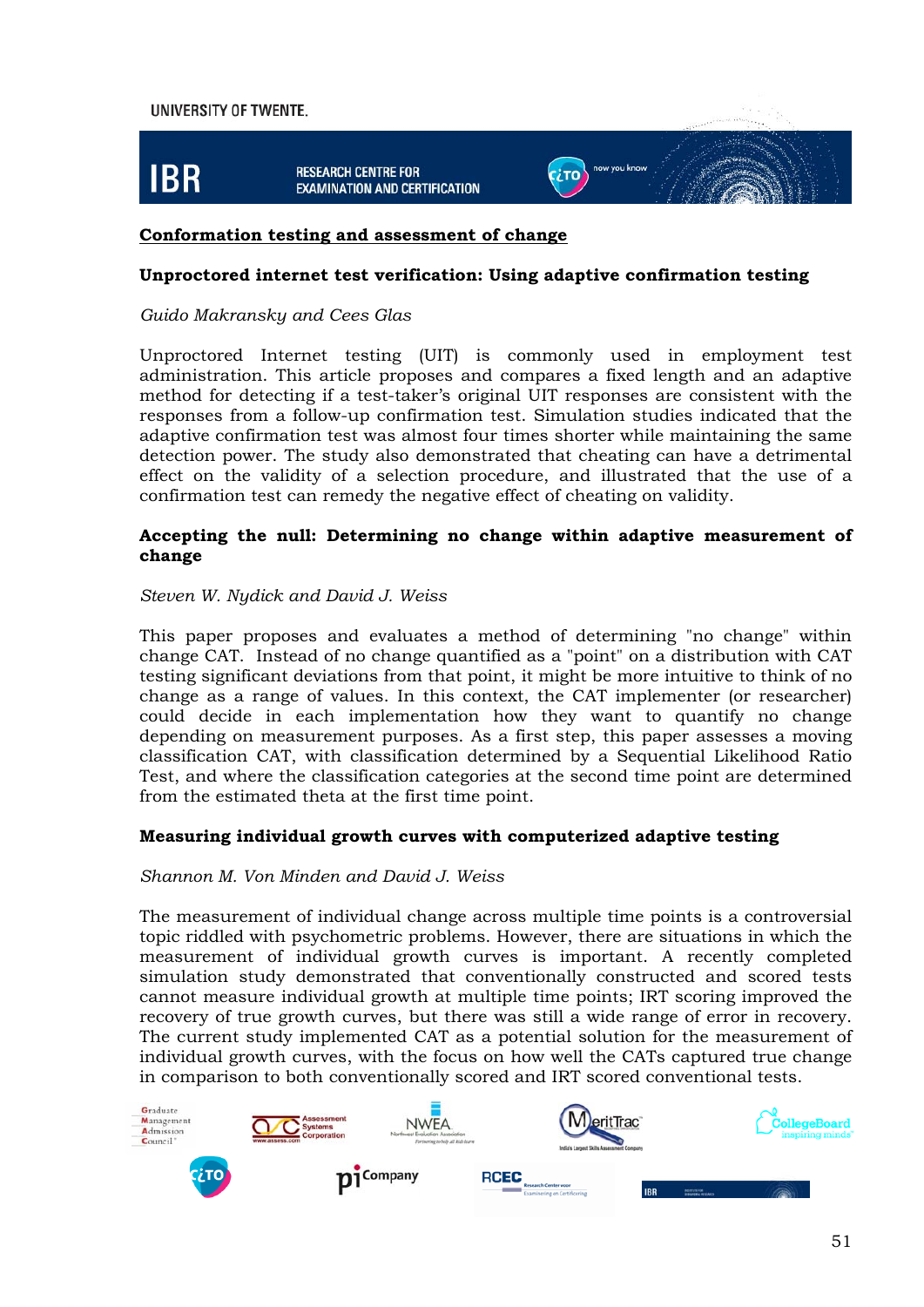

#### **Collatoral information in CAT**

#### **A Bayesian approach for introducing empirical information in CAT**

#### *Mariagiulia Matteucci*

In this work, a Bayesian approach based on Markov chain Monte Carlo (MCMC) for the introduction of empirical prior information in the ability estimation within computer adaptive testing (CAT) is investigated. When covariates related to respondents are available and a significant relation with ability is identified, it is possible to include collateral information both in the initialization and in the ability estimation. As a consequence of the empirical initialization, item over-exposure is reduced. Furthermore, abilities are estimated with increased precision, especially for short tests. By using both simulated and real data, it is shown the advantages of introducing empirical information about the candidates for increasing the measurement precision and reducing the test length.

#### **Text classification in prior selection of CAT**

#### *Qiwei He*

To ensure the precision and efficiency of computerized adaptive testing (CAT), a prior selection is sometimes added before the implementation of the tailored-test. The typical methods of prior selection include filtering participants by demographic information and scaling scores from the previous tests. However, the information from textual components, such as writing or verbal reasoning, has been paid little attention to in this process. The major reason is probably the complex scoring model and the flexible language patterns. The central message of this paper is to demonstrate that the automated scoring algorithms in text classification can be not only useful in information extraction but also a good alternative in the prior selection for CAT.

The context of the project is the development of an alternative intake procedure for patients with post traumatic stress disorder (PTSD) with the aim to reduce the diagnose time and to relieve the workload of the psychiatrists involved. Instead of conducting face-to-face interviews with traditional questionnaires, respondents were asked to write down their stories online. Based on a collection of 200 respondents' self-reports, textual classification models were constructed by text mining techniques via two approaches, Naive Bayes Classifier and Decision Trees, within the field of machine learning. The outcome of a text classification model was used as the filter in the prior selection for the further IRT-based computerized adaptive tests.

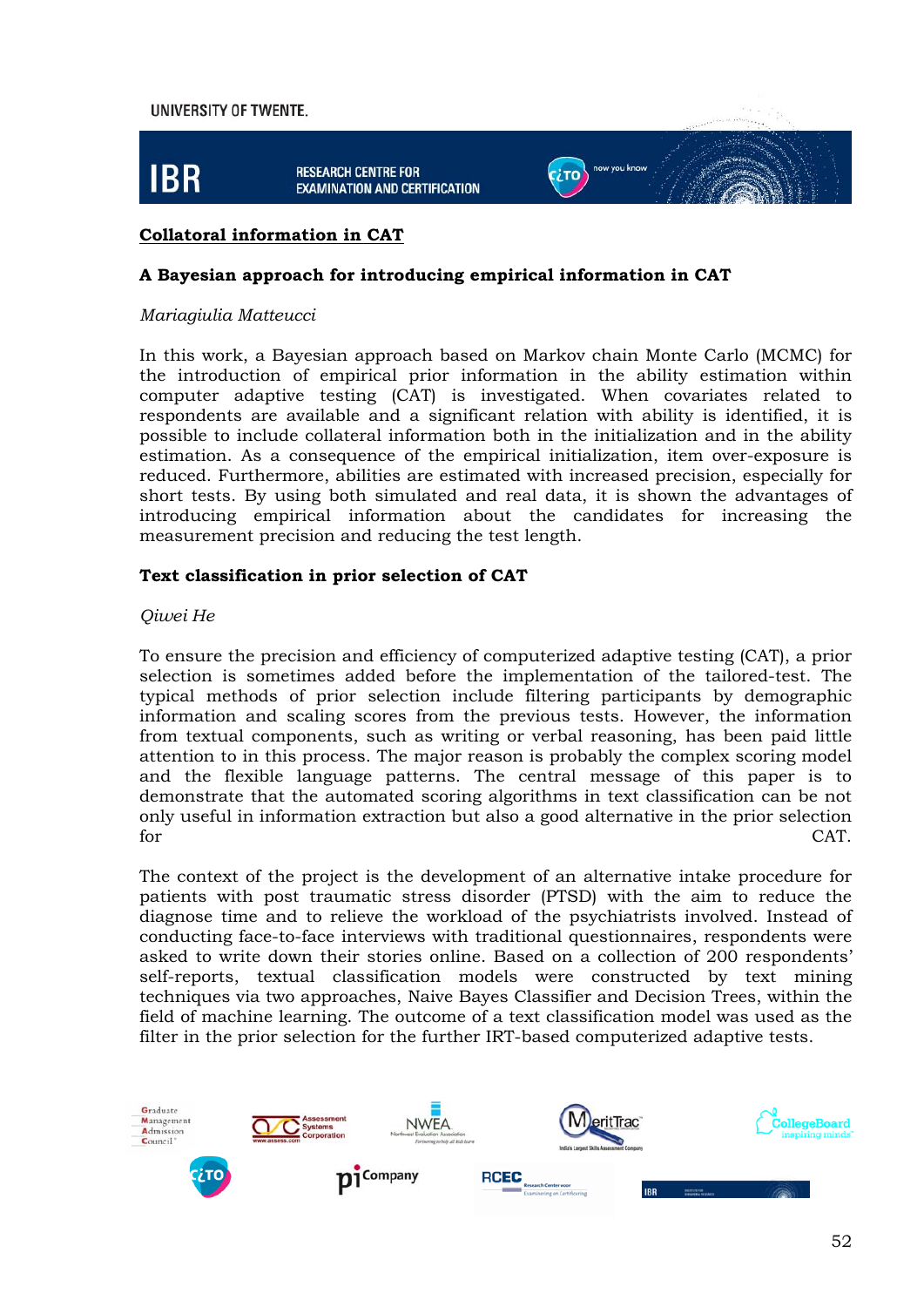

#### **Robust item selection in computerized adaptive testing**

#### *Bernard Veldkamp*

Large scale applications of computerized adaptive testing, high costs of item calibration, in combination with exposure control problems have created favorable circumstances for the implementation of automated item generation in operational CATs. Regression methods and cloning algorithms have been proposed to predict the psychometric parameters of the generated items based on collateral information about the construction of the items, the cognitive models underlying automated item generation, the word usage, etc. But even though good results have been obtained, the values of the parameters can only be predicted with considerable standard error of measurement.

Unfortunately, most item selection rules preferably select items with high discriminating power. In other words, they focus on items with overestimated or over predicted discrimination parameters. This problem even occurs in most operational item banks, where the discrimination parameters are estimated with error. In this paper, robust item selection rules will be proposed that have been developed for dealing with uncertainties in the item parameter estimated. Different approaches will be compared and the item selection rules will be applied to an operational computer adaptive intelligence test.

#### **17:00 Social activity Sponsored by Cito (Pitch & Putt at number 22 on map)**

#### **19:00 Dinner**

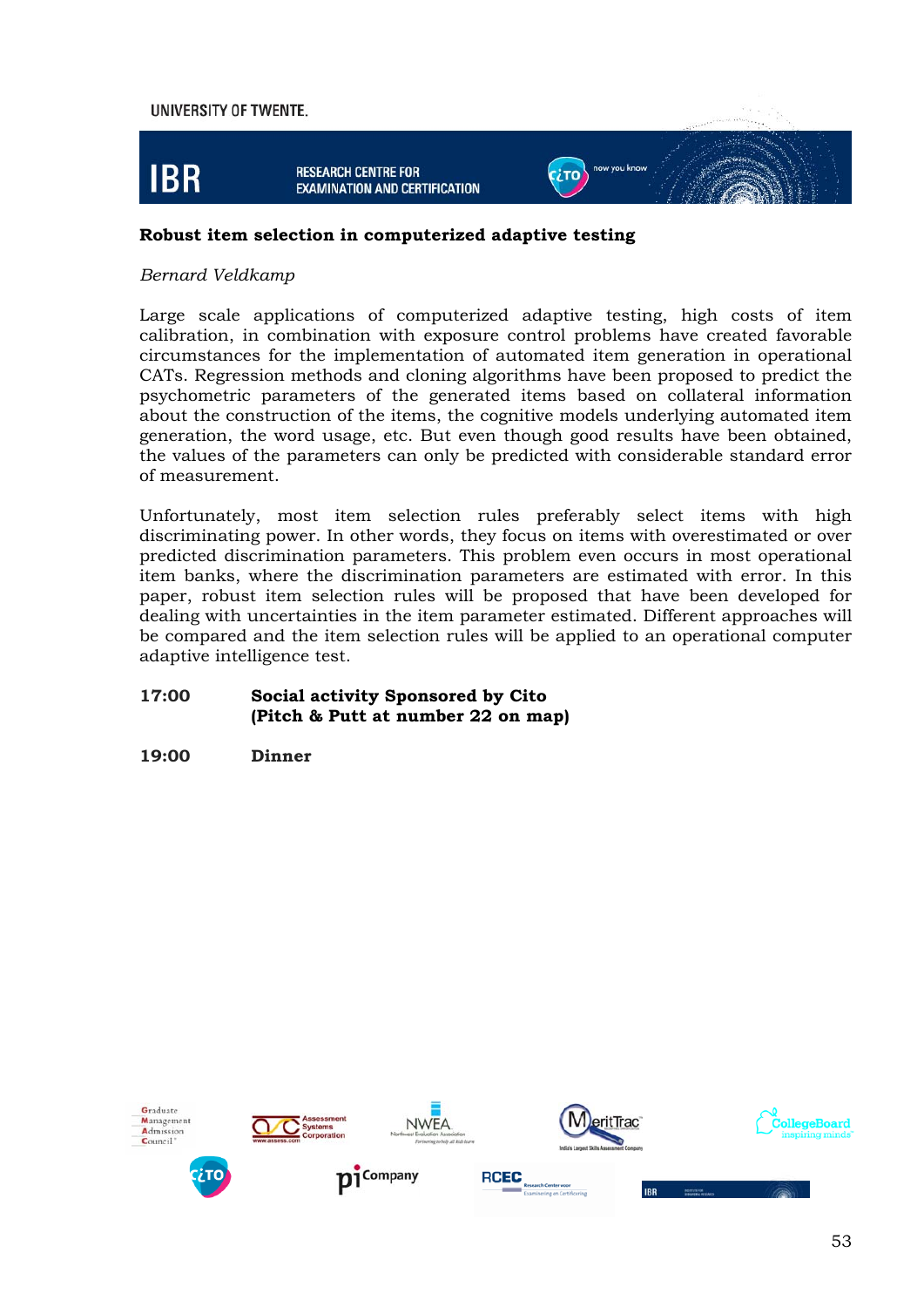

# **Wednesday, June 9th**

#### **09.00 - 10.15 Keynote speakers**

#### **Bootstrapping an item bank**

#### *Cees. A. W. Glas and Guido Makransky*

An accurately calibrated item bank is essential for a valid computerized adaptive test. However, in some settings, such as in occupational testing, there is limited access to test takers for calibration. As a result of the limited access to possible test takers, collecting data to accurately calibrate an item bank is usually difficult. In such a setting, the item bank can be calibrated online while in operation. We explore three possible automatic online calibration strategies, with the intent of calibrating items accurately while estimating ability precisely and fairly. That is, the item bank is calibrated in a situation where actual test takers are processed and the scores they obtain have consequences. A simulation study is used to identify the optimal calibration strategy. Manipulated variables were: the calibration strategy, the size of the calibration sample, the size of the item bank, and the item response model.

#### **Computerized classification testing to predict an observable outcome**

#### *Matthew Finkelman, Yulei He, Giles Hooker, Wonsuk Kim, Robert Keller and Barbara Gandek*

Computerized classification testing (CCT) is a well-known psychometric approach to categorizing examinees into groups. Most existing CCT methods rely on the latent variable models of item response theory (IRT), which were originally developed for assessments where there is no external outcome variable. This research examines the use of CCT in a different context: the prediction of a medical event from responses to a health questionnaire. Because the outcome is observable rather than latent, new item selection procedures and variable-length stopping rules are needed. Methods are illustrated using data from the Medicare Health Outcomes Survey.

**10.15 - 10.45 Break** 

**10.45 - 12.20 Paper Presentations** 

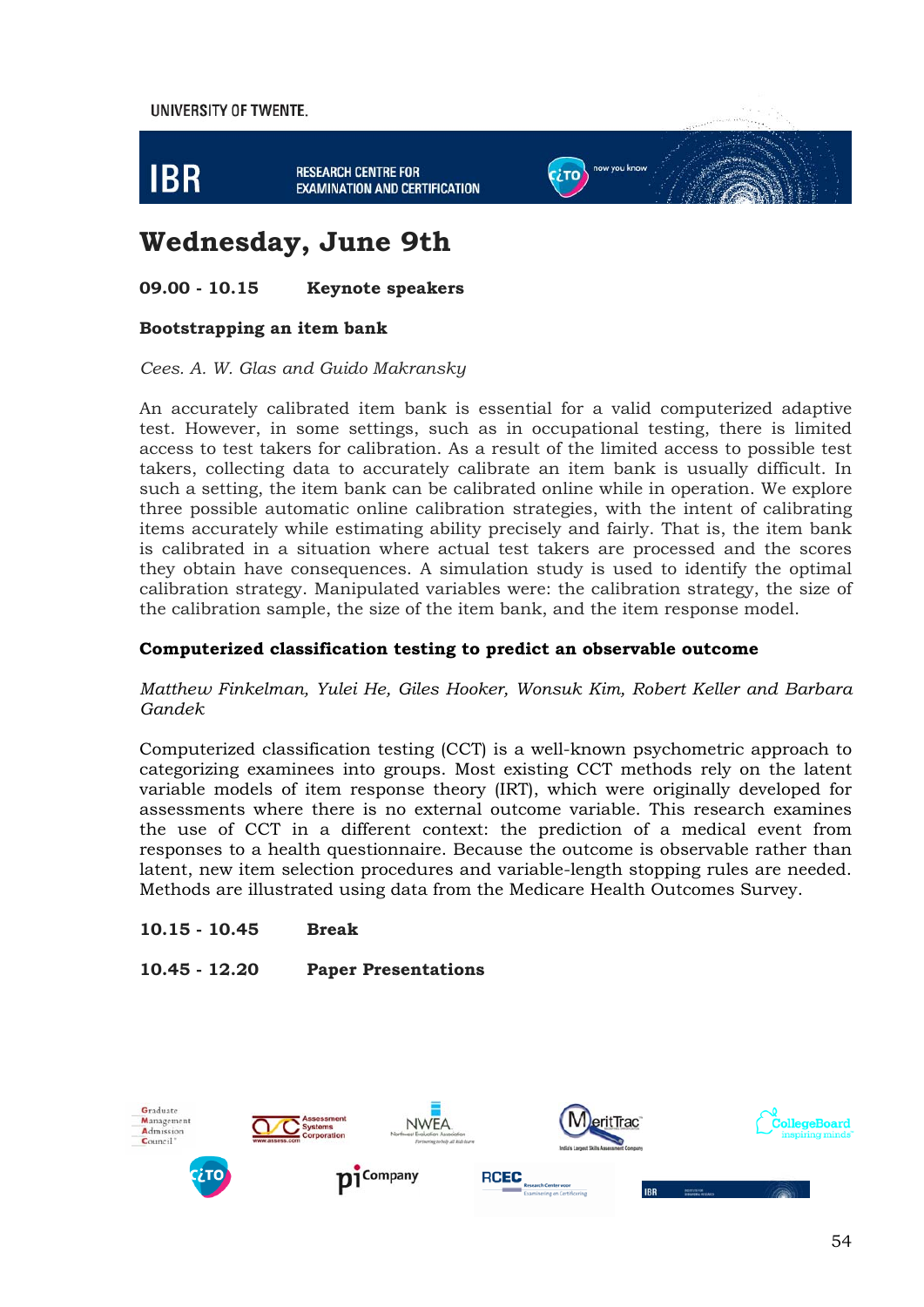

#### **Item bank development**

#### **Pushing the limits of an adaptive test: Interaction between the test population and the item pool**

*Steven L. Wise, Brian Bontempo, and G. Gage Kingsbury*

This study describes practical and technical issues in expanding the range of measurement for an adaptive test while the test is being used operationally. This study details the theoretical approach and the experience of adding content that is appropriate for measuring students in kindergarten through second grade to reading and mathematics test originally designed to measure students in third grade and beyond. While a great deal of research has been done concerning creating an item pool for adaptive testing, less is known about extending test content beyond that designed for the initial testing population.

Extension of content within an item pool gradually is fairly well understood. Almost every operational adaptive test has mechanisms to improve the item pool by addition of items to measure extreme students better, or to reduce item exposure. The difference here is that the amount of change in the item pool was expected to be quite large, and the change in the concepts of reading and mathematics between kindergarten and grade three are huge.

This study examines field testing procedures that were developed for the project, and evaluates their utility. It also examines processes used to examine dimensionality of the construct using information from the adaptive test. After several false starts, the project was successful in extending the measurement scale and the content of the item pool to measurement of very young students.

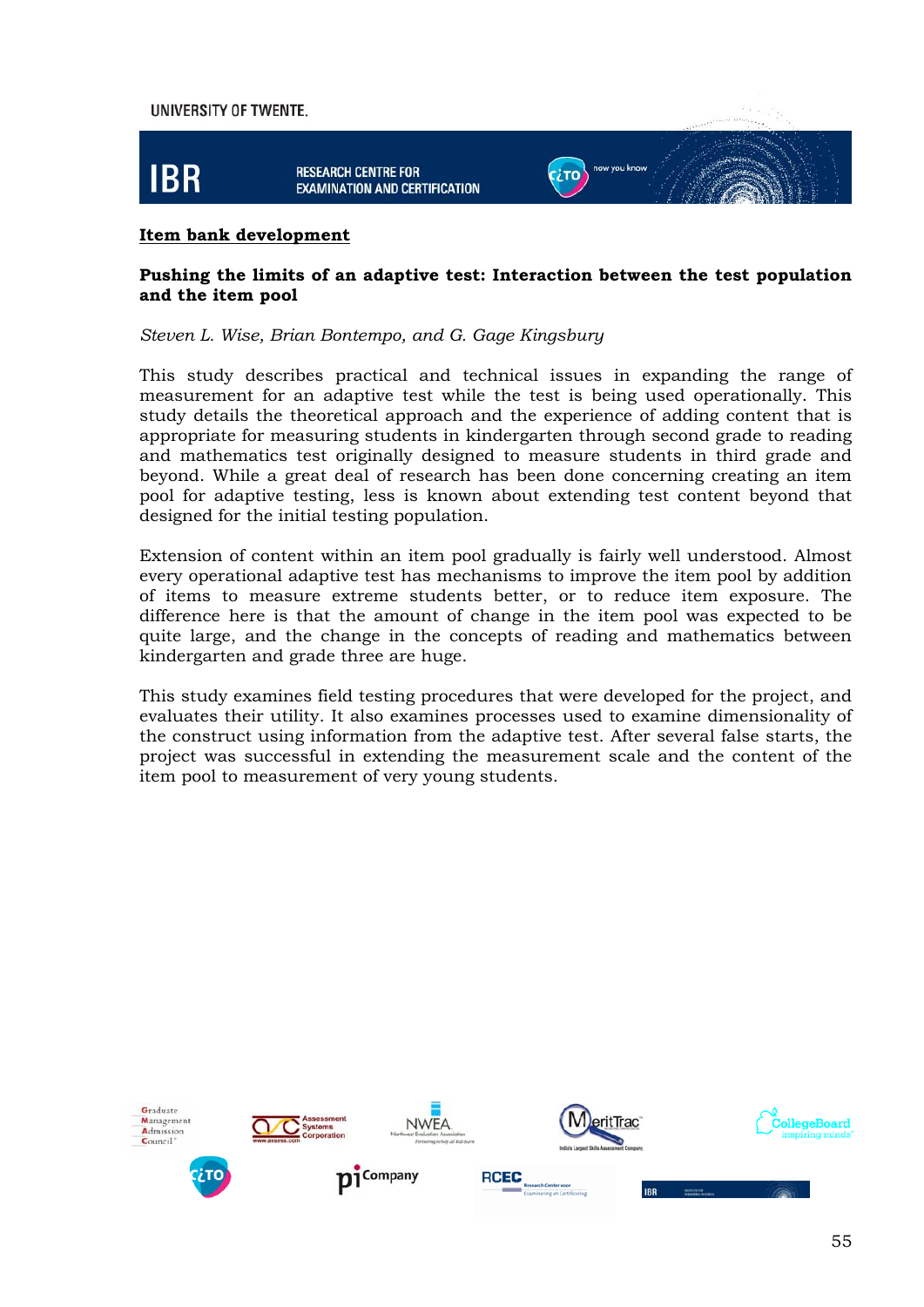

#### **Optimal calibration designs for computerized adaptive testsing**

#### *Angela Verschoor*

Standardized tests heavily depend on gathering data through pretests. This observation holds even more for a computerized adaptive test (CAT). Large item banks are built and calibrated, while measurement errors in a CAT depends on the precision with which the items are calibrated. In those circumstances, more items have to be sampled than one single candidate can take. Data is usually gathered through a design of linear test booklets. Typically, these designs are made by hand according to some design principles.

In this paper we investigate the efficiency of various designs and proposes an optimization method for calibration designs. The solutions of this method are compared to designs constructed according to the 'traditional' best-practice principles. Simulations show that optimal designs have approximately 5% lower standard errors for the item parameter estimates. Based on this experience, practitioners might decide to improve their parameter estimates or to reduce the sample size by 10% in order to achieve estimation errors in the same order of magnitude as before. The latter option would typically imply cost reduction of 10% in the logistics of the pretest campaign for the development of a new CAT.

In a large-scale School Achievement Test taken by 70% of the grade-7 pupils (age 11) in the Netherlands, 120 items are taken on Arithmetic. Responses of 100,000 pupils to these Arithmetic items were used to make comparisons between various designs. A similar improvement in estimation accuracy has been found for the optimal designs.

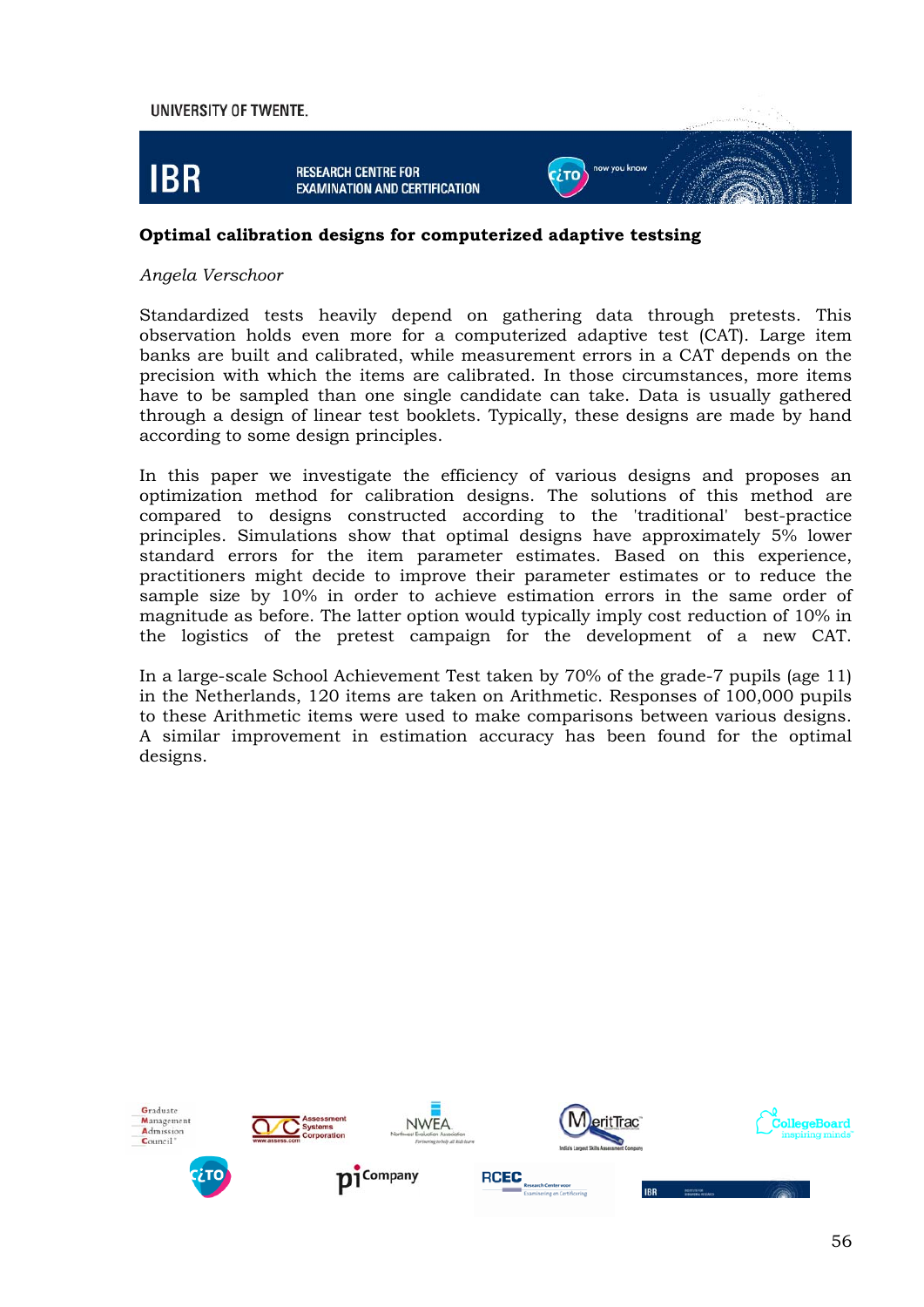

#### **Flexibly and accurately evaluating item pool adequacy and optimization for linear-to-CAT conversion using optimization**

#### *Xiang Bo Wang and Xinhui Xiong*

Using optimization programming language (OPL) of CPLEX 11.0 (ILOG, 2007), this study is to demonstrate the power and flexibility of using linear models (van der Linden, 2005) in assessing the adequacy and optimization of the item pool of a well known international P&P assessment for a planned CAT conversion, while providing the optimal solutions satisfying all content, psychometric, and item exposure requirements. Both the weaknesses and strengths of the item pool will be pointed out, and methods of alleviation for the pool weaknesses and of capitalization of the pool strengths through optimization will also be detailed.









**IRR** 









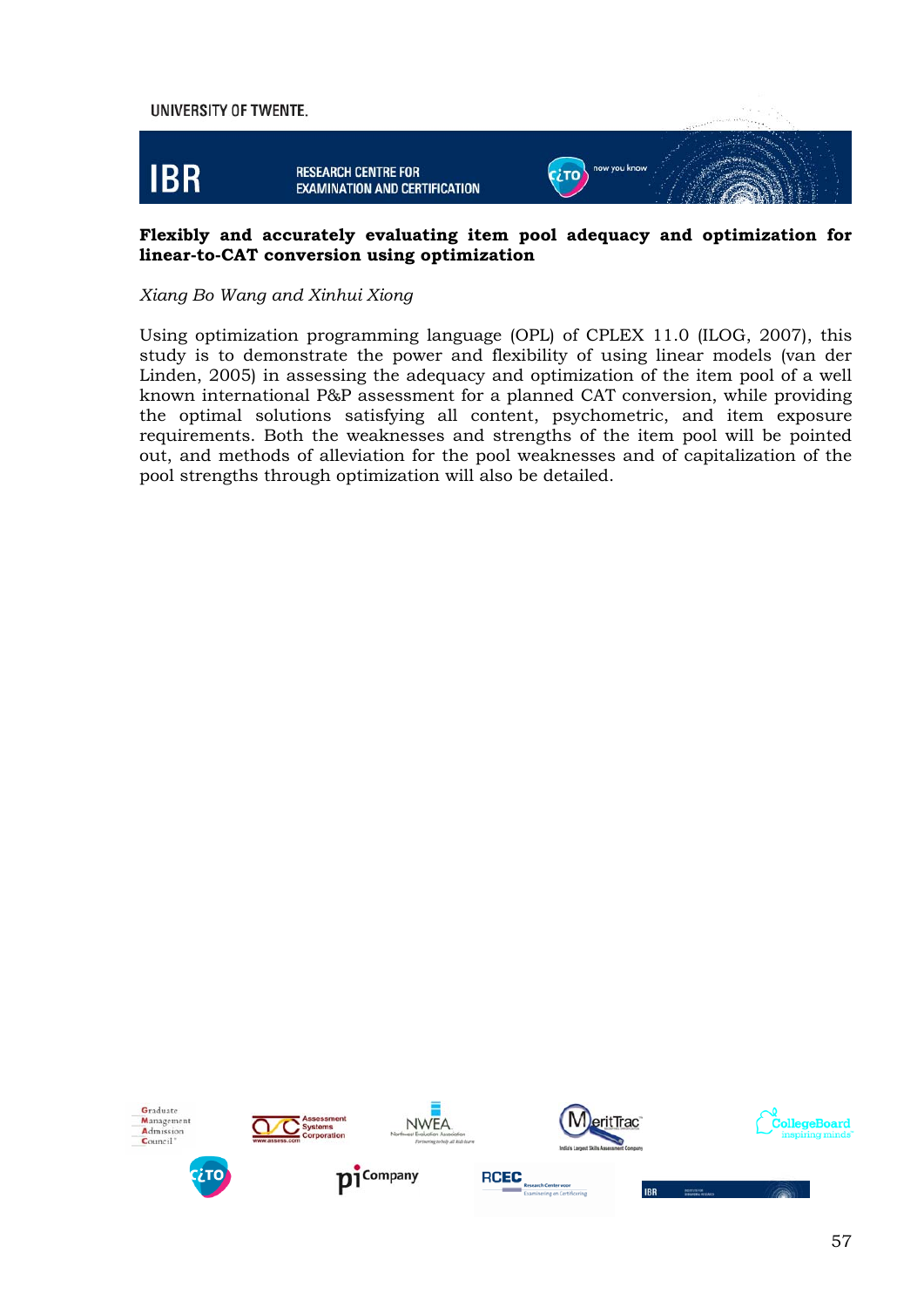

#### **Applications of CAT (part 2)**

#### **A comparison of item exposure, test information, and theta recovery for LOFT, CAT, and fixed form tests.**

*Kirk A. Becker, Brian Bontempo, Phil Dickison, and James S. Masters* 

This paper presents research comparing the characteristics of tests administered under different selection algorithms. Several operational testing programs are used to compare linear on-the-fly (LOFT), computer adaptive (CAT), and multiple fixed forms. Item pools are calibrated with the Rasch (1PL) IRT model, and include both dichotomous and polytomously scored item pools. Item usage, theta recovery, decision consistency, test information and standard error, and average item overlap between simulees are compared for the three administration options. This research will provide practical advice on the selection of different test designs relative to program and item pool characteristics.

#### **Oppertunities on adaptive testing in India**

#### *Dr. V. Natarajan and Mr. Rajeev Mennon*

In this presentation, in the slot given to us by the conference, the authors Madan Padakki, CEO and Dr. Venkatesa Natarajan, Prof, Emeritus, MeritTrac Services Pvt. Ltd. would like to bring to the group the immense opportunities that lay before assessment companies conducting recruitment test to several national and international clients and also several institutions of higher learning for their admission tests and semester examinations. There are several testing organizations, some of them exclusively conducting entry level recruitments for various companies, though some of them combine training, placement and recruitment examinations. MeritTrac conducts exclusively recruitment examinations and assessments for educational institutions. This presentation consists of two parts, the first part presenting activities, innovations and R&D activities involving both offline (paperpencil test) and online examinations, of late, particularly the past and present activities of MeritTrac services Pvt. Ltd. The concluding part brings the immense opportunities that lay before the country in terms of computerized online and computer adaptive testing including experiments with adaptive testing both online and offline modes. Also some glimpses of R&D achievements of producing Ph.D level work related to Item Response Theory (IRT) and Adaptive Testing.

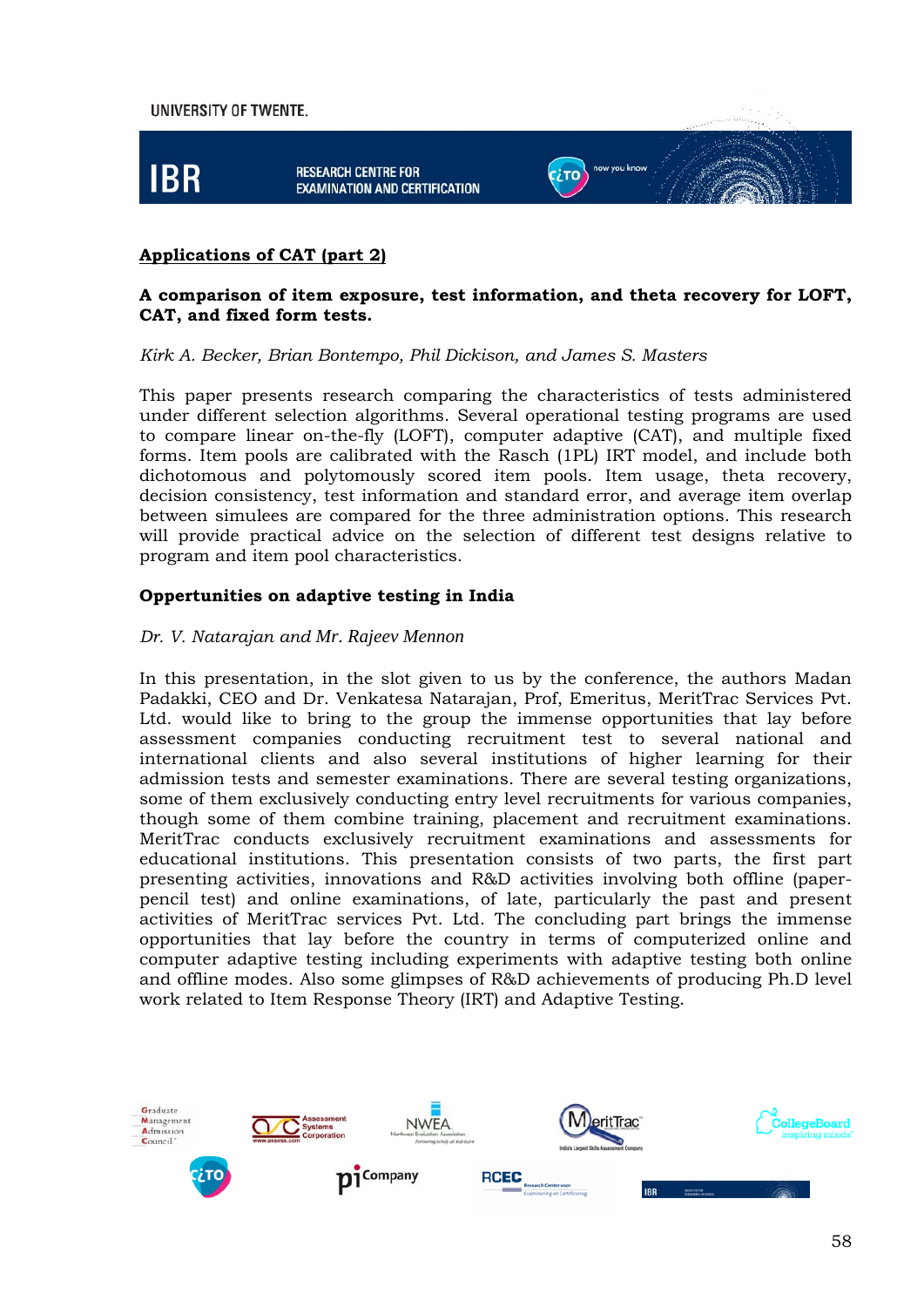

#### **A dynamic way of equating for cat practice**

#### *Zhang Quan*

The paper presents a dynamic way of equating better suited to today's practice of computerized adaptive testing. Beginning with a brief description of equating via BILOG for paper-and-pencil tests, the author would demonstrate a way of equating (with simulated data), in which the linking items are randomly demonstrated while test takers cope with each item. The author believes that, with rapid development of computer technology, such a practice has been feasible and turns out to be more efficient than the item-bank supported CAT practice. The author has been getting involved in language testing on large scale in China ever since 1989 and would like to have such an idea as a basis for further discussion with language testing counterparts abroad.









**IRR** 









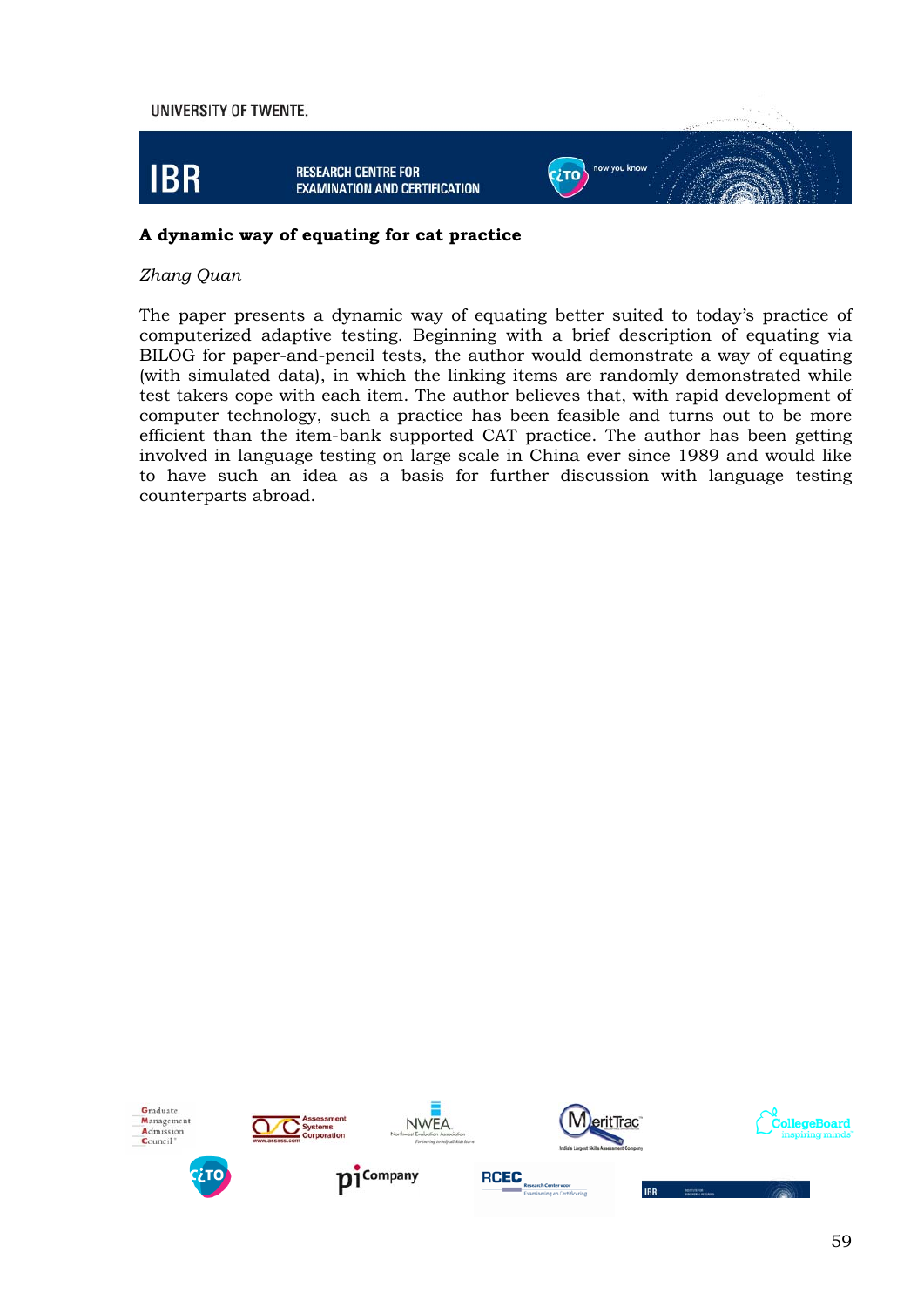

#### **Item Exposure**

#### **Conditional multiple maximum exposure rates in CATs**

*Juan Ramon Barrada, Julio Olea and Francisco J. Abad*

Item bank security is a major concern in computerized adaptive testing. A common method for improving security is to impose a maximum exposure rate (rmax) that no item should surpass. For doing so, as many item exposure parameters as items composing the bank (n) are calculated. Recently, a new approach, the multiple-rmax method, was proposed: instead of using a single value of rmax, as many rmax values as items to be presented (Q) are used. In this way, n\*Q exposure control parameters are used. By doing so, important improvements in item exposure control can be achieved, with minor decrements in accuracy. A problem with this proposal is that is not guaranteed that the item exposure rates will be below the limit when considering examinees of the same or proximal ability. The idea of controlling exposure rates conditional on ability rates has been already explored with the methods of single rmax value. In this case, the continuum of the ability distribution is discretized is K points (usually, 10-12) and different sets of exposure control parameters are calculated for each of these K points. In this study, we will show how to expand the multiple-rmax method for the case that control is desired conditional on ability, how to compute the n\*Q\*K exposure control parameters and the main results of several simulations where the performance of this method was evaluated.

#### **The on-line procedure for simultaneous control of item exposure and test overlap in variable length computerized adaptive testing**

#### *Chia-Ling HSU and Wen-Chung WANG*

Hsu and Chen (2007) proposed a modified SHT procedure (SHTV) to simultaneously control item exposure and test overlap in variable length computerized adaptive testing. Unfortunately, SHTV requires time-consuming simulations and it is dependent of simulation setting. To resolve these problems, we developed an on-line procedure of SHTV, called SHTVO, and evaluated its performances. The results show that (a) both SHTVO and SHTV could maintain control of item exposure and test overlap, but SHTVO outperformed SHTV when conditions were stringent; (b) when real settings and simulation settings were different, SHTV failed to control item exposure and test overlap.

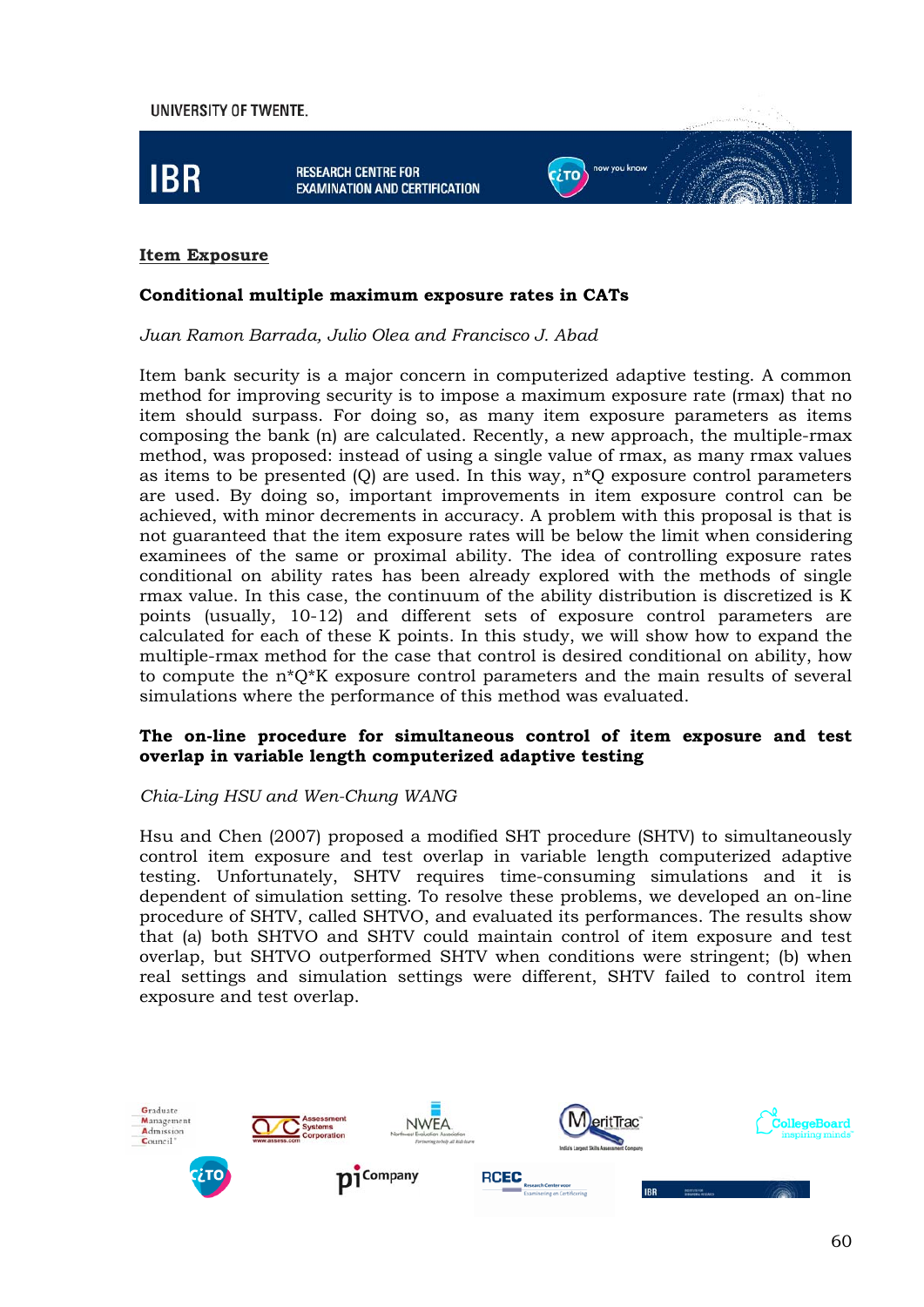

#### **Controlling on-line item exposure and test overlap in CAT with the abilitybased guessing model**

#### *Shiu-Lien Wu, Wen-Chung Wang and Shu-Ying Chen*

It is reasonable to assume that the guessing process concerns with person's ability rather than item property when subjects don't know the correct answer for multiplechoice tests. The purpose of our study is to inquire whether the Sympson and Hetter procedure with test overlap control (SHTOR) still performs well by using the abilitybased guessing (AG) model instead of 3PL in CATs. Results show that the SHTOR performs best among four on-line test security control methods by using the AG model, as the results of Chen, Lei, and Liao (2008) by using 3PL. Thus, AG model is feasible choice in CATs.

#### **12.00 - 12.15 Closing of the IACAT conference**

**12.15 - 13.00 Lunch**